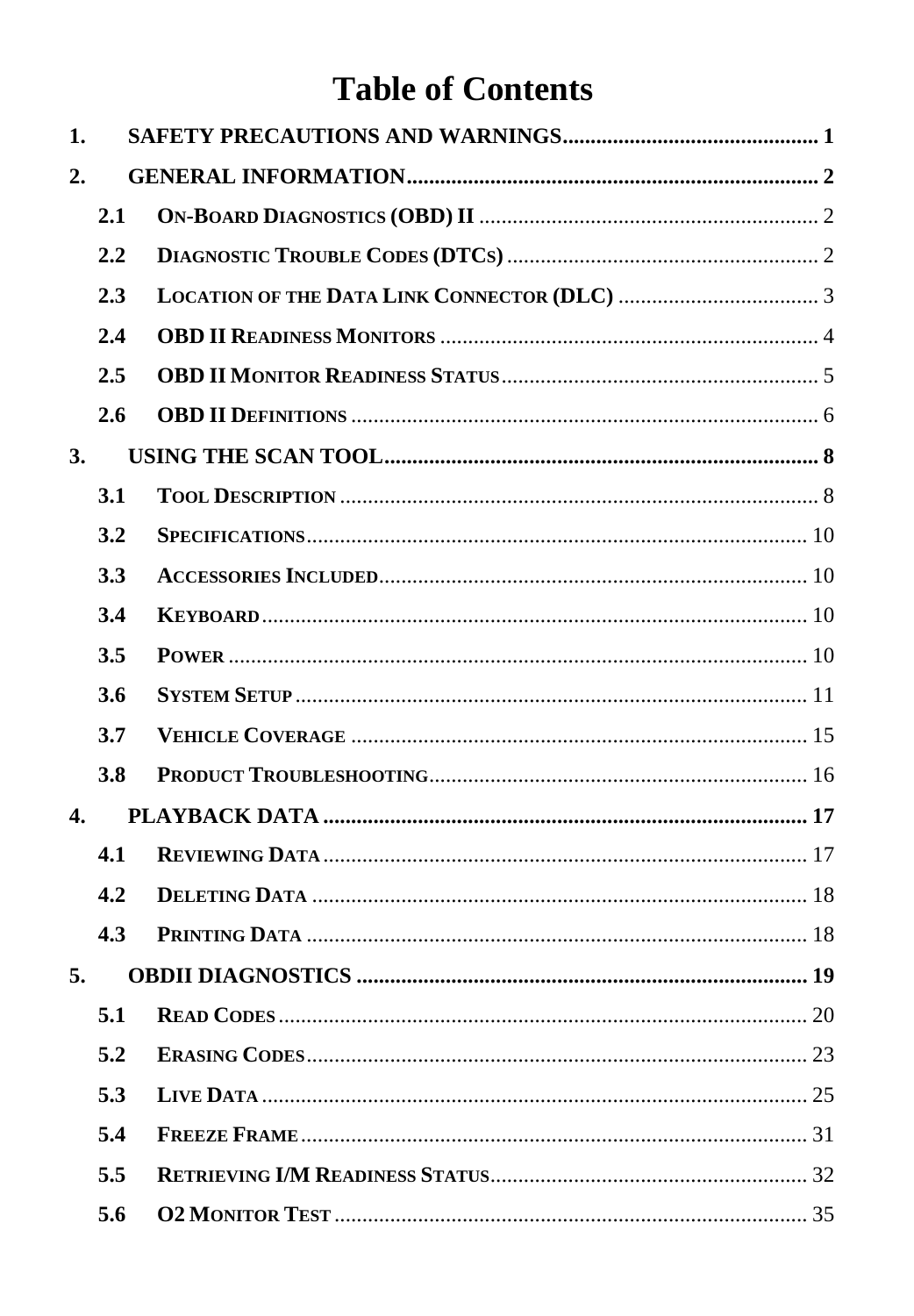|    | 5.7  |  |
|----|------|--|
|    | 5.8  |  |
|    | 5.9  |  |
|    | 5.10 |  |
|    |      |  |
| 6. |      |  |
|    |      |  |
|    |      |  |
| 7. |      |  |
|    | 7.1  |  |
|    | 7.2  |  |
| 8. |      |  |
|    |      |  |
|    |      |  |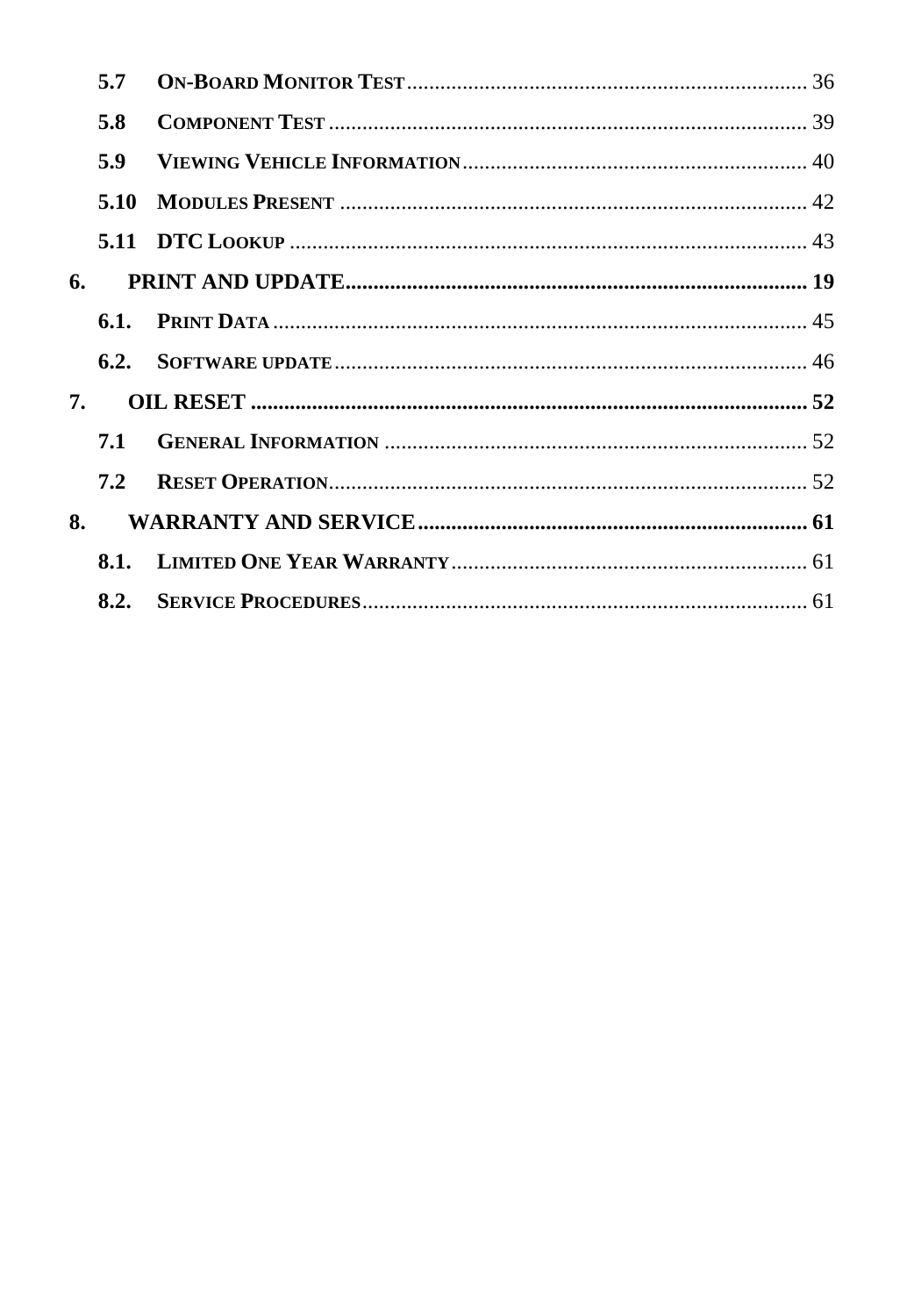# <span id="page-2-0"></span>**1. Safety Precautions and Warnings**

**To prevent personal injury or damage to vehicles and/or the scan tool, read this instruction manual first and observe the following safety precautions at a minimum whenever working on a vehicle:**

- Always perform automotive testing in a safe environment.
- Wear safety eye protection that meets ANSI standards.
- Keep clothing, hair, hands, tools, test equipment, etc. away from all moving or hot engine parts.
- Operate the vehicle in a well ventilated work area: Exhaust gases are poisonous.
- $\bullet$  Put blocks in front of the drive wheels and never leave the vehicle unattended while running tests.
- Use extreme caution when working around the ignition coil, distributor cap, ignition wires and spark plugs. These components create hazardous voltages when the engine is running.
- Put the transmission in PARK (for automatic transmission) or NEUTRAL (for manual transmission) and make sure the parking brake is engaged.
- Keep a fire extinguisher suitable for gasoline/chemical/ electrical fires nearby.
- Don't connect or disconnect any test equipment while the ignition is on or the engine is running.
- Keep the scan tool dry, clean, free from oil/water or grease. Use a mild detergent on a clean cloth to clean the outside of the scan tool, when necessary.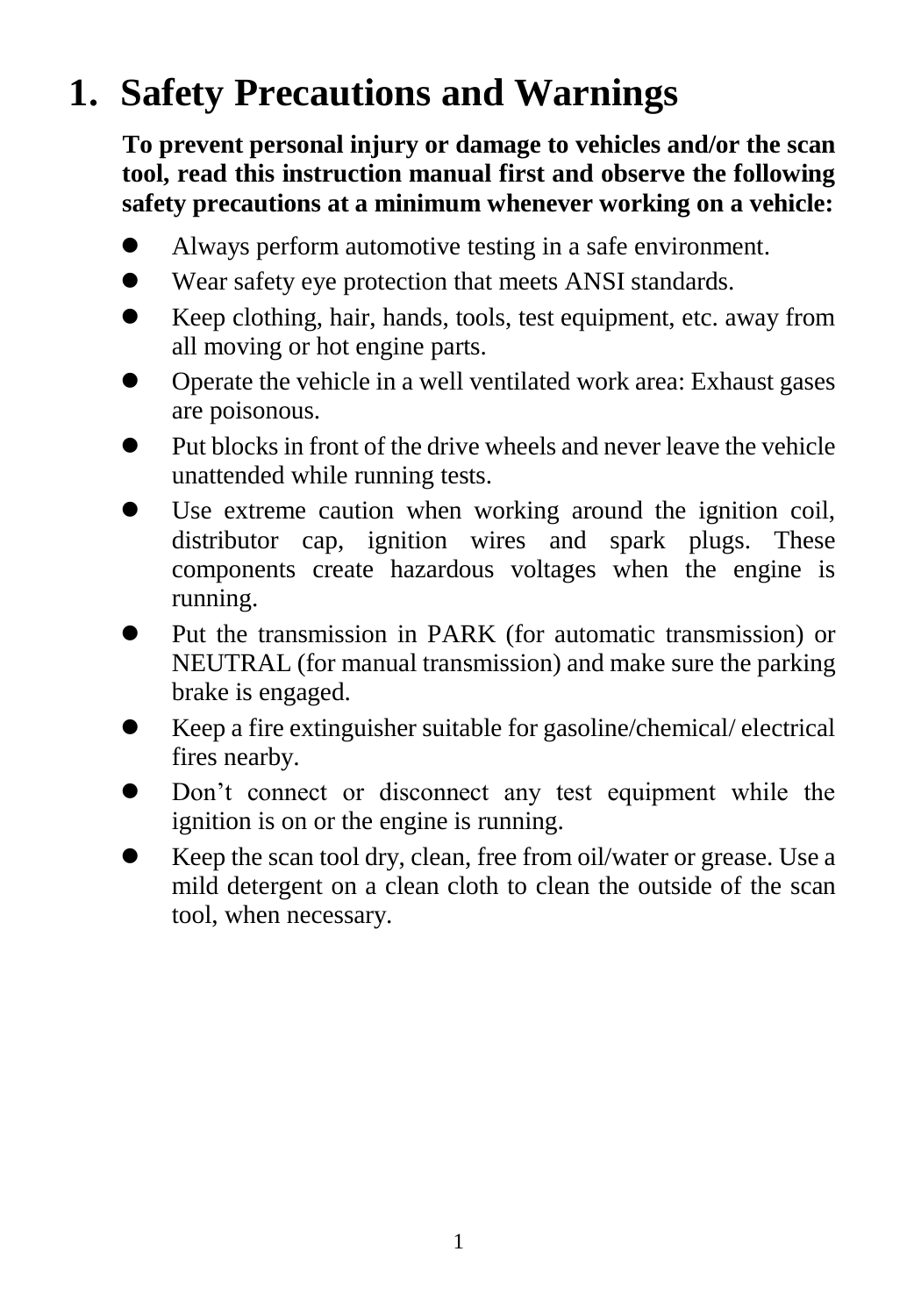# <span id="page-3-0"></span>**2. General Information**

## <span id="page-3-1"></span>**2.1 On-Board Diagnostics (OBD) II**

The first generation of On-Board Diagnostics (called OBD I) was developed by the California Air Resources Board (ARB) and implemented in 1988 to monitor some of the emission control components on vehicles. As technology evolved and the desire to improve the On-Board Diagnostic system increased, a new generation of On-Board Diagnostic system was developed. This second generation of On-Board Diagnostic regulations is called "OBD II".

The OBD II system is designed to monitor emission control systems and key engine components by performing either continuous or periodic tests of specific components and vehicle conditions. When a problem is detected, the OBD II system turns on a warning lamp (MIL) on the vehicle instrument panel to alert the driver typically by the phrase of "Check Engine" or "Service Engine Soon". The system will also store important information about the detected malfunction so that a technician can accurately find and fix the problem. Here below follow three pieces of such valuable information:

- **1) Whether the Malfunction Indicator Light (MIL) is commanded 'on' or 'off';**
- **2) Which, if any, Diagnostic Trouble Codes (DTCs) are stored;**
- **3) Readiness Monitor status.**

## <span id="page-3-2"></span>**2.2 Diagnostic Trouble Codes (DTCs)**

OBD II Diagnostic Trouble Codes are codes that are stored by the on-board computer diagnostic system in response to a problem found in the vehicle. These codes identify a particular problem area and are intended to provide you with a guide as to where a fault might be occurring within a vehicle. OBD II Diagnostic Trouble Codes consists of a five-digit alphanumeric code. The first character, a letter, identifies which control system sets the code. The other four characters, all numbers, provide additional information on where the DTC originated and the operating conditions that caused it to set. Here below is an example to illustrate the structure of the digits: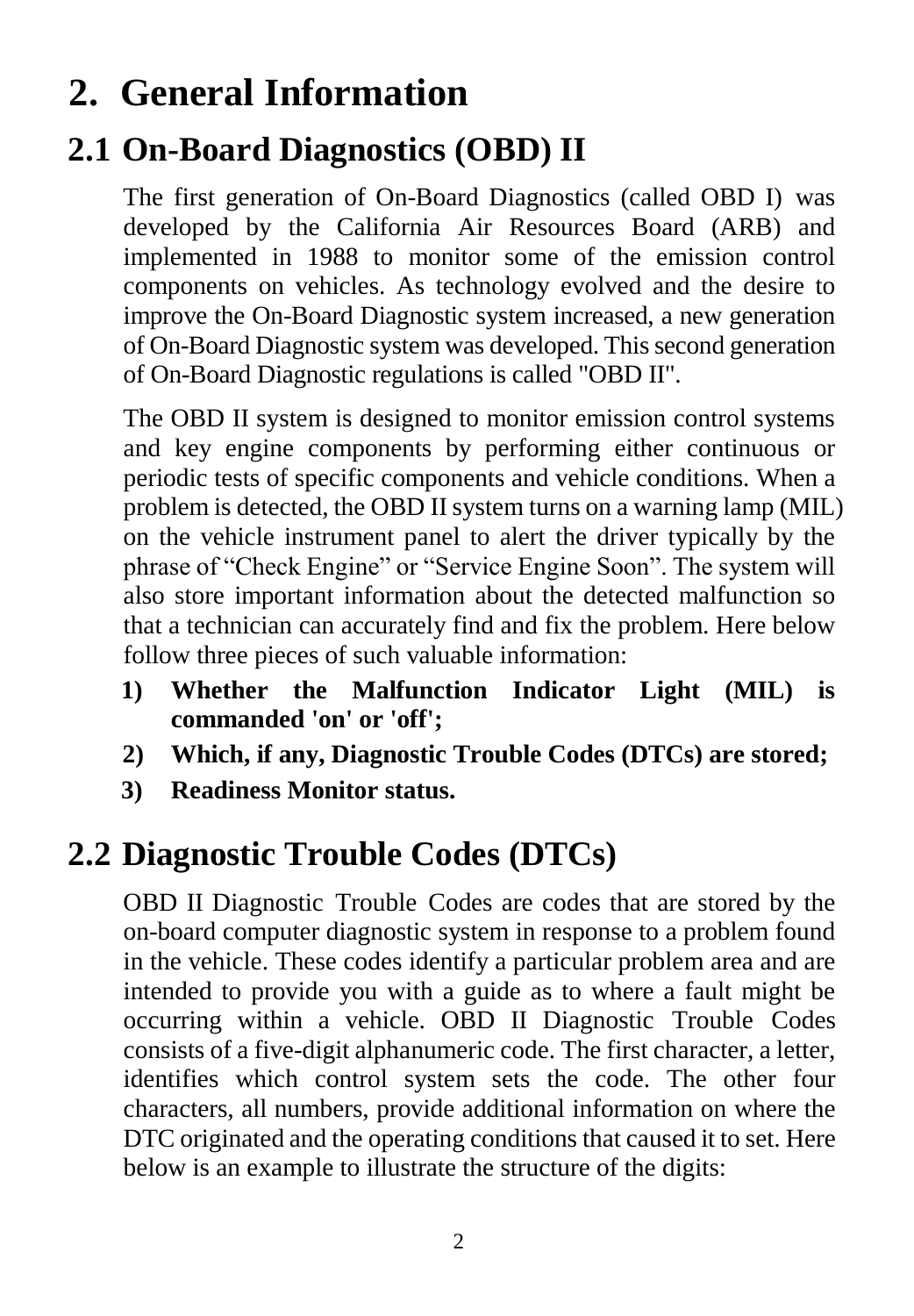

#### <span id="page-4-0"></span>**2.3 Location of the Data Link Connector (DLC)**

The DLC (Data Link Connector or Diagnostic Link Connector) is the standardized 16-cavity connector where diagnostic scan tools interface with the vehicle's on-board computer. The DLC is usually located 12 inches from the center of the instrument panel (dash), under or around the driver's side for most vehicles. If Data Link Connector is not located under dashboard, a label should be there telling location. For some Asian and European vehicles, the DLC is located behind the ashtray and the ashtray must be removed to access the connector. If the DLC cannot be found, refer to the vehicle's service manual for the location.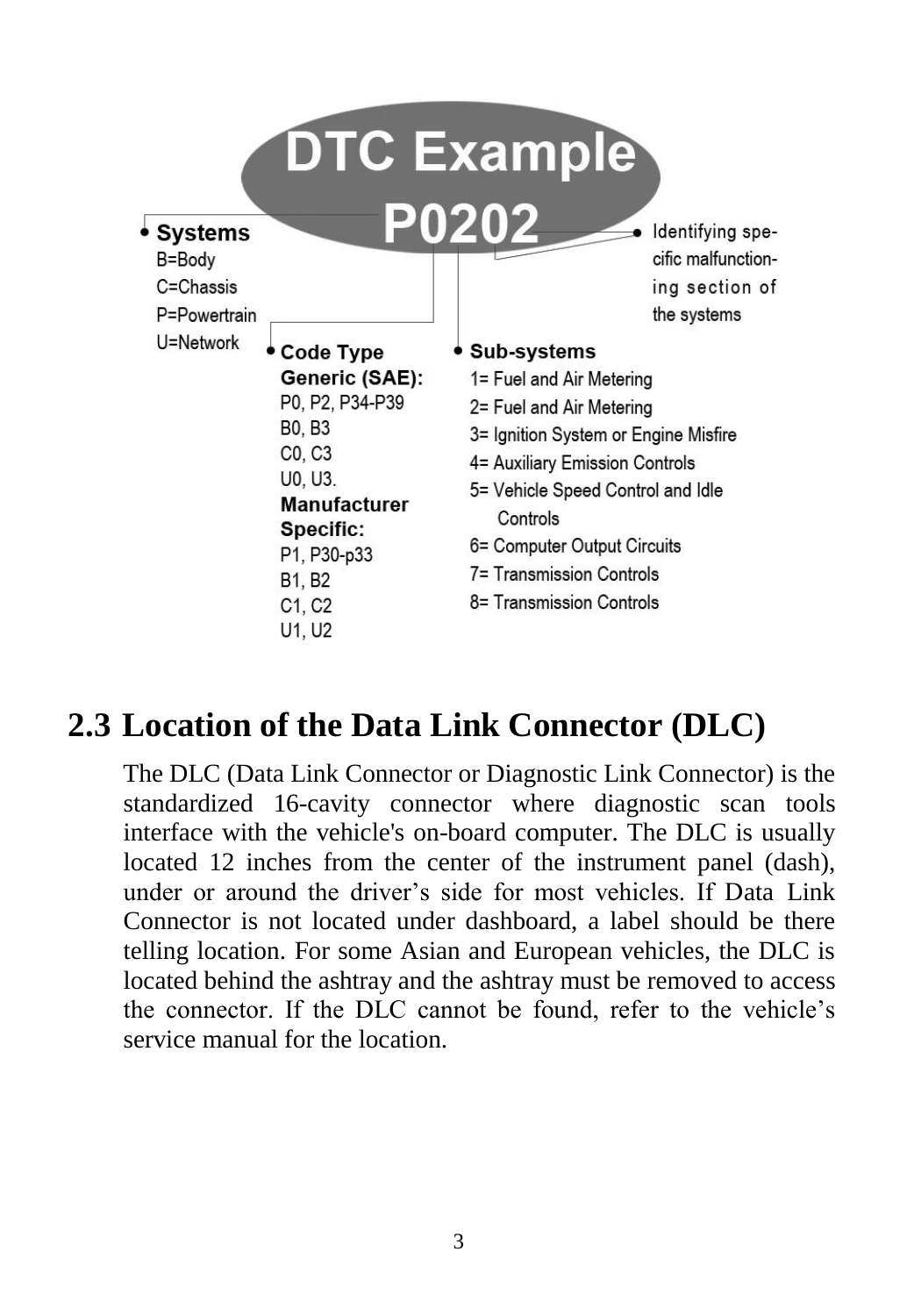

## <span id="page-5-0"></span>**2.4 OBD II Readiness Monitors**

An important part of a vehicle's OBD II system is the Readiness Monitors, which are indicators used to find out if all of the emissions components have been evaluated by the OBD II system. They are running periodic tests on specific systems and components to ensure that they are performing within allowable limits.

Currently, there are eleven OBD II Readiness Monitors (or I/M Monitors) defined by the U.S. Environmental Protection Agency (EPA). Not all monitors are supported by all vehicles and the exact number of monitors in any vehicle depends on the motor vehicle manufacturer's emissions control strategy.

**Continuous Monitors** -- Some of the vehicle components or systems are continuously tested by the vehicle's OBD II system, while others are tested only under specific vehicle operating conditions. The continuously monitored components listed below are always ready:

#### **1**)**Misfire**

#### **2**)**Fuel System**

#### **3**)**Comprehensive Components (CCM)**

Once the vehicle is running, the OBD II system is continuously checking the above components, monitoring key engine sensors, watching for engine misfire, and monitoring fuel demands.

**Non-Continuous Monitors** -- Unlike the continuous monitors, many emissions and engine system components require the vehicle to be operated under specific conditions before the monitor is ready. These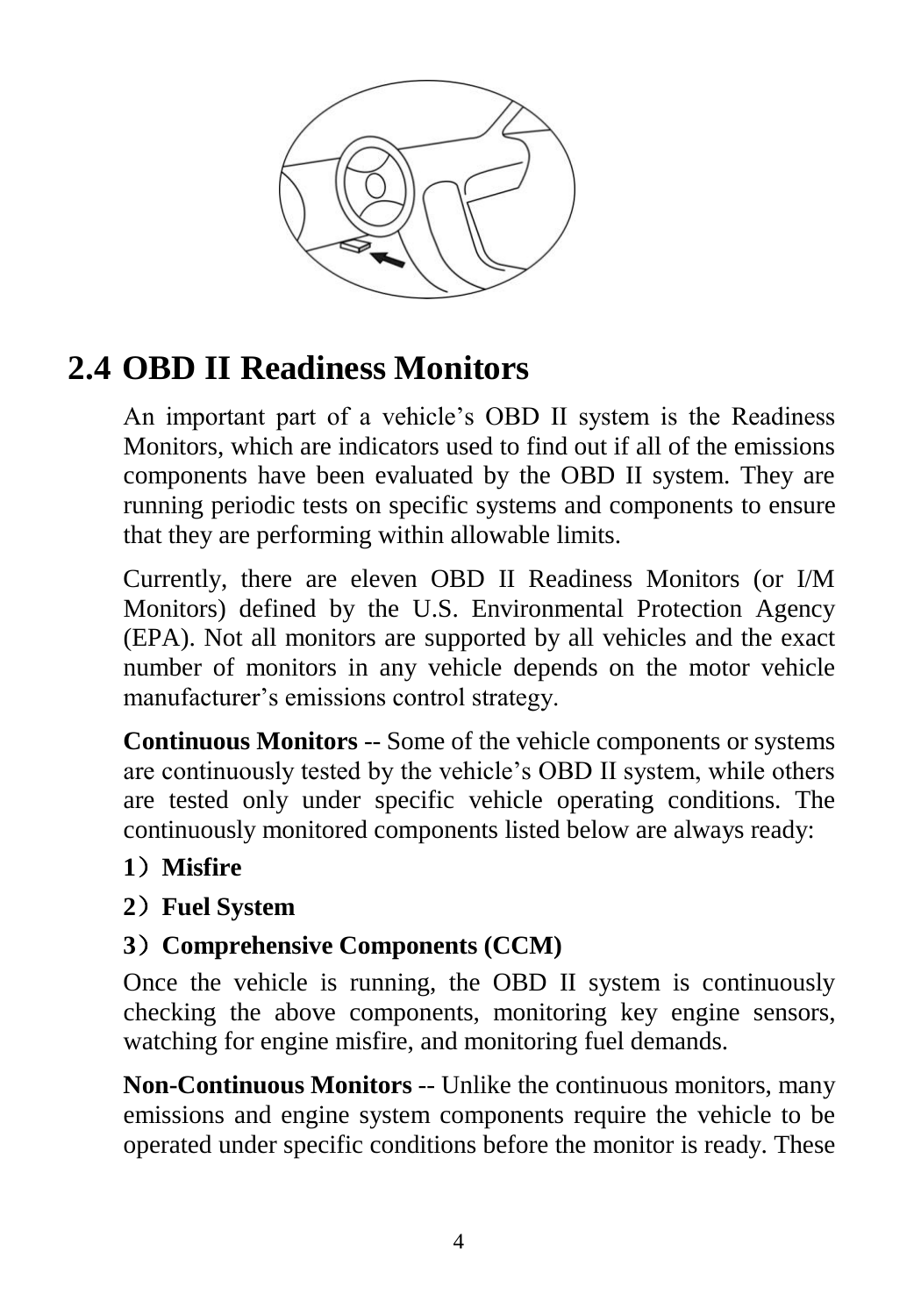monitors are termed non-continuous monitors. For different ignition type engines, the available monitors are different too.

The following monitors are to be used for spark ignition engines only:

- **1) EGR System**
- **2) O2 Sensors**
- **3) Catalyst**
- **4) Evaporative System**
- **5) O2 Sensor Heater**
- **6) Secondary air**
- **7) Heated Catalyst**

The following monitors are to be used for compression ignition engines only:

- **1) EGR System**
- **2) NMHC Catalyst**
- **3) NOx aftertreatment**
- **4) Boost pressure system**
- **5) Exhaust gas sensor**
- **6) PM filter**

#### <span id="page-6-0"></span>**2.5 OBD II Monitor Readiness Status**

OBD II systems must indicate whether or not the vehicle's PCM's monitor system has completed testing on each component. Components that have been tested will be reported as "Ready", or "Complete", meaning they have been tested by the OBD II system. The purpose of recording readiness status is to allow inspectors to determine if the vehicle's OBD II system has tested all the components and/or systems.

The power-train control module (PCM) sets a monitor to "Ready" or "Complete" after an appropriate drive cycle has been performed. The drive cycle that enables a monitor and sets readiness codes to "Ready" varies for each individual monitor. Once a monitor is set as "Ready" or "Complete", it will remain in this state. A number of factors,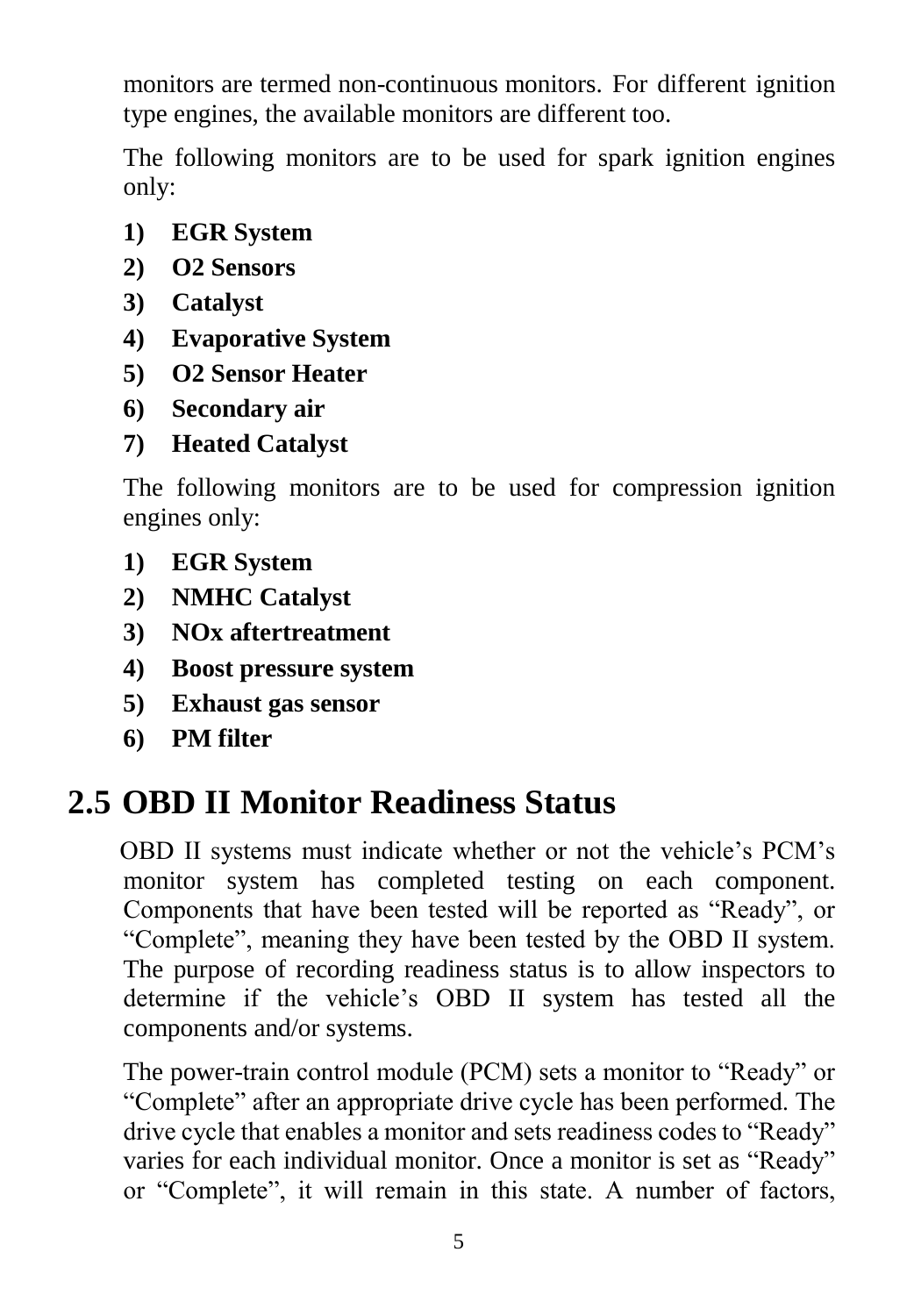including erasing of diagnostic trouble codes (DTCs) with a scan tool or a disconnected battery, can result in Readiness Monitors being set to "Not Ready". Since the three continuous monitors are constantly evaluating, they will be reported as "Ready" all of the time. If testing of a particular supported non-continuous monitor has not been completed, the monitor status will be reported as "Not Complete" or "Not Ready."

In order for the OBD monitor system to become ready, the vehicle should be driven under a variety of normal operating conditions. These operating conditions may include a mix of highway driving and stop and go, city type driving, and at least one overnight-off period. For specific information on getting your vehicle's OBD monitor system ready, please consult your vehicle owner's manual.

## <span id="page-7-0"></span>**2.6 OBD II Definitions**

**Power-train Control Module (PCM) -- OBD II terminology for the** on-board computer that controls engine and drive train.

**Malfunction Indicator Light (MIL)** -- Malfunction Indicator Light (Service Engine Soon, Check Engine) is a term used for the light on the instrument panel. It is to alert the driver and/or the repair technician that there is a problem with one or more of vehicle's systems and may cause emissions to exceed federal standards. If the MIL illuminates with a steady light, it indicates that a problem has been detected and the vehicle should be serviced as soon as possible. Under certain conditions, the dashboard light will blink or flash. This indicates a severe problem and flashing is intended to discourage vehicle operation. The vehicle onboard diagnostic system can not turn the MIL off until necessary repairs are completed or the condition no longer exists.

**DTC** -- Diagnostic Trouble Codes (DTC) that identify which section of the emission control system has malfunctioned.

**Enabling Criteria** -- Also termed Enabling Conditions. They are the vehicle-specific events or conditions that must occur within the engine before the various monitors will set, or run. Some monitors require the vehicle to follow a prescribed "drive cycle" routine as part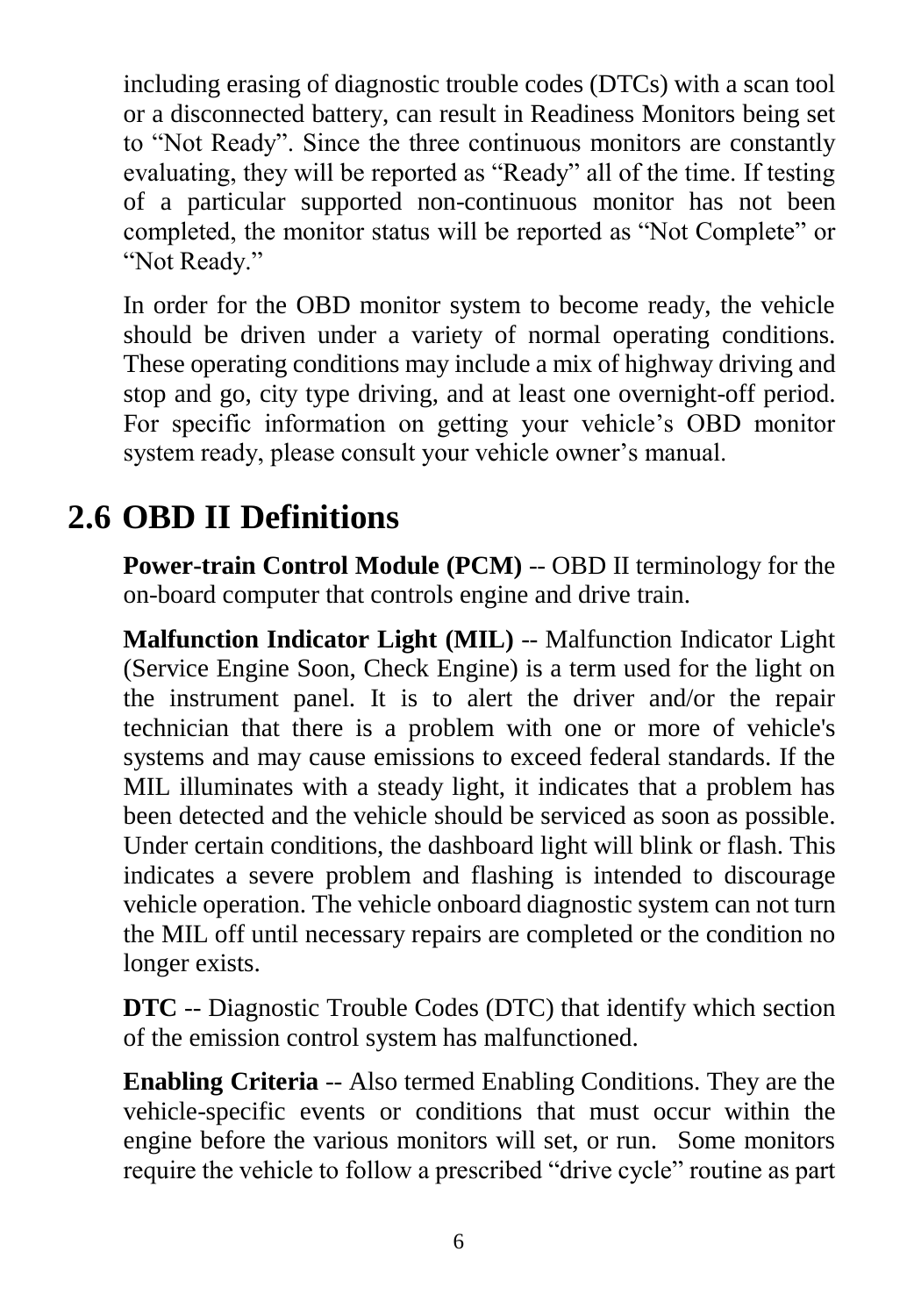of the enabling criteria. Drive cycles vary among vehicles and for each monitor in any particular vehicle.

**OBD II Drive Cycle** -- A specific mode of vehicle operation that provides conditions required to set all the readiness monitors applicable to the vehicle to the "ready" condition. The purpose of completing an OBD II drive cycle is to force the vehicle to run its onboard diagnostics. Some form of a drive cycle needs to be performed after DTCs have been erased from the PCM's memory or after the battery has been disconnected. Running through a vehicle's complete drive cycle will "set" the readiness monitors so that future faults can be detected. Drive cycles vary depending on the vehicle and the monitor that needs to be reset. For vehicle specific drive cycle, consult the vehicle's Owner's Manual.

**Freeze Frame Data** -- When an emissions related fault occurs, the OBD II system not only sets a code but also records a snapshot of the vehicle operating parameters to help in identifying the problem. This set of values is referred to as Freeze Frame Data and may include important engine parameters such as engine RPM, vehicle speed, air flow, engine load, fuel pressure, fuel trim value, engine coolant temperature, ignition timing advance, or closed loop status.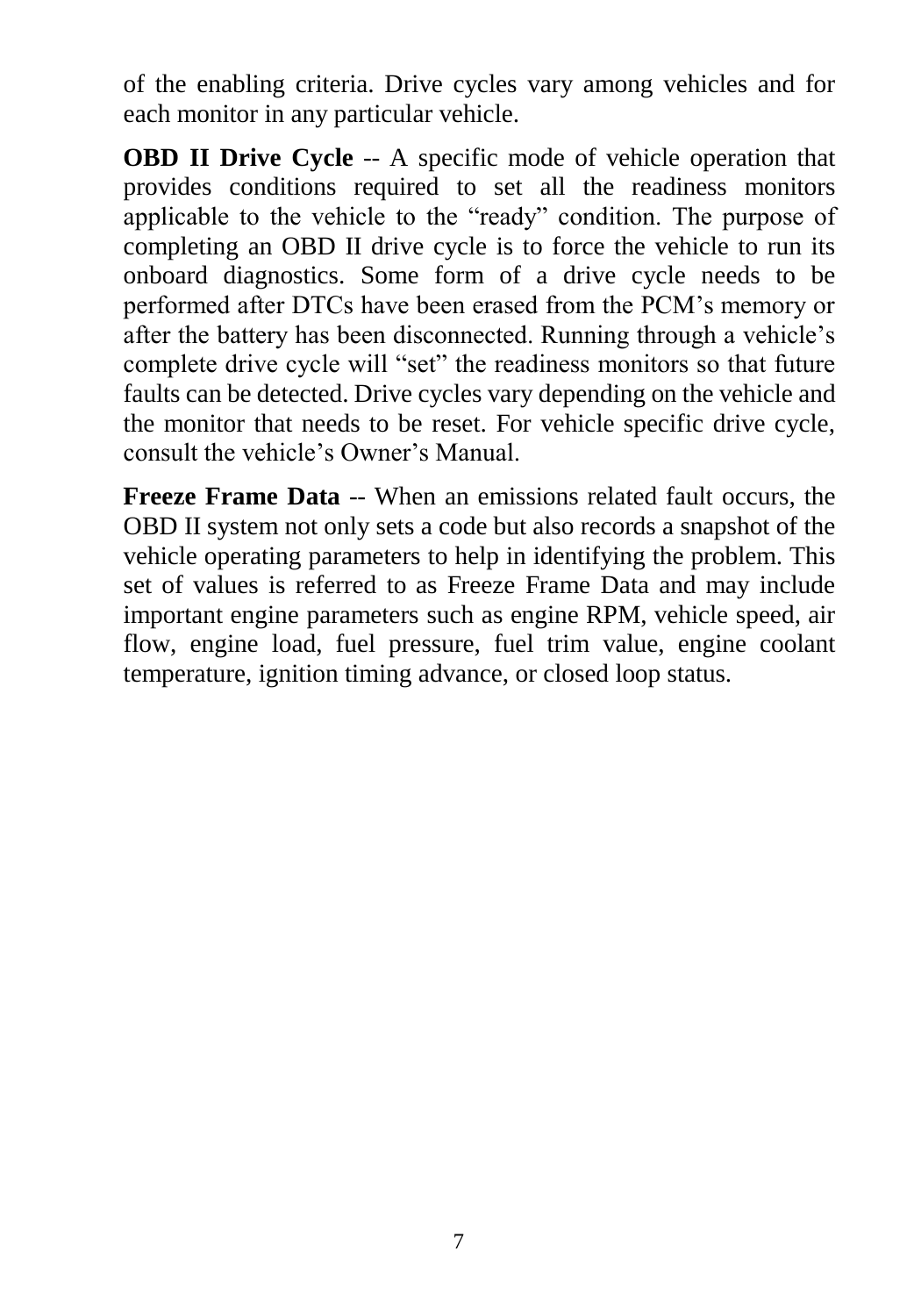# <span id="page-9-0"></span>**3. Using the Scan Tool**

## <span id="page-9-1"></span>**3.1 Tool Description**



- 1) **CONNECTOR** -- Connects the scan tool to the vehicle's Data Link Connector (DLC).
- 2) **LCD DISPLAY** -- Indicates test results. TFT color display (320 x 240 dpi).
- 3) **FUNCTION BUTTON**  Corresponds with "buttons" on screen for executing commands.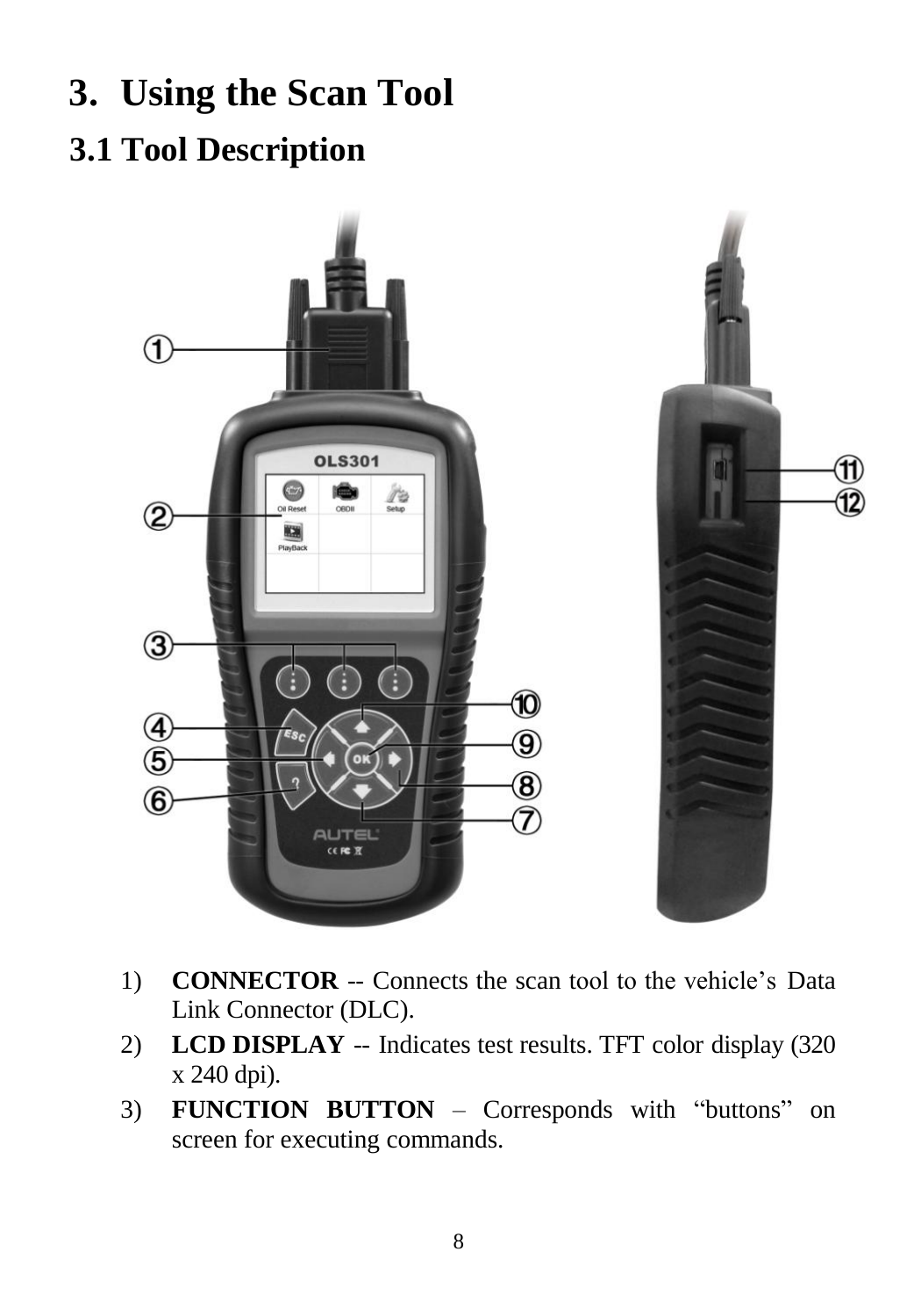- 4) **ESC BUTTON** -- Cancels a selection (or action) from a menu or returns to the previous screen.
- 5) **LEFT SCROLL BUTTON** -- When look up DTC definitions, moves to previous character and views additional information on previous screens if DTC definition covers more than one screen; views previous screen or previous frames of recorded data. It is also used to view previous trouble code when viewing DTCs.
- 6) **HELP BUTTON** -- Provides help information and Code Breaker function.
- 7) **DOWN SCROLL BUTTON** -- Moves down through menu and submenu items in menu mode. When more than one screen of data is retrieved, moves down through the current screen to next screens for additional data. When looking up DTC, it is used to change value of selected character.
- 8) **RIGHT SCROLL BUTTON** -- When look up DTC definitions, moves to next character and view additional information on next screens if DTC definition covers more than one screen; views next screen or next frames of recorded data.. It is also used to view next trouble code when viewing DTCs.
- 9) **OK BUTTON** -- Confirms a selection (or action) from a menu.
- 10) **UP SCROLL BUTTON** -- Moves up through menu and submenu items in menu mode. When more than one screen of data is retrieved, moves up through the current screen to the previous screens for additional data. When looking up DTC, it is used to change value of selected character.
- 11) **USB CONNECTOR** -- Connects the scan tool to the PC for printing.
- 12) **MICRO SD CARD SLOT –** Holds the Micro SD card.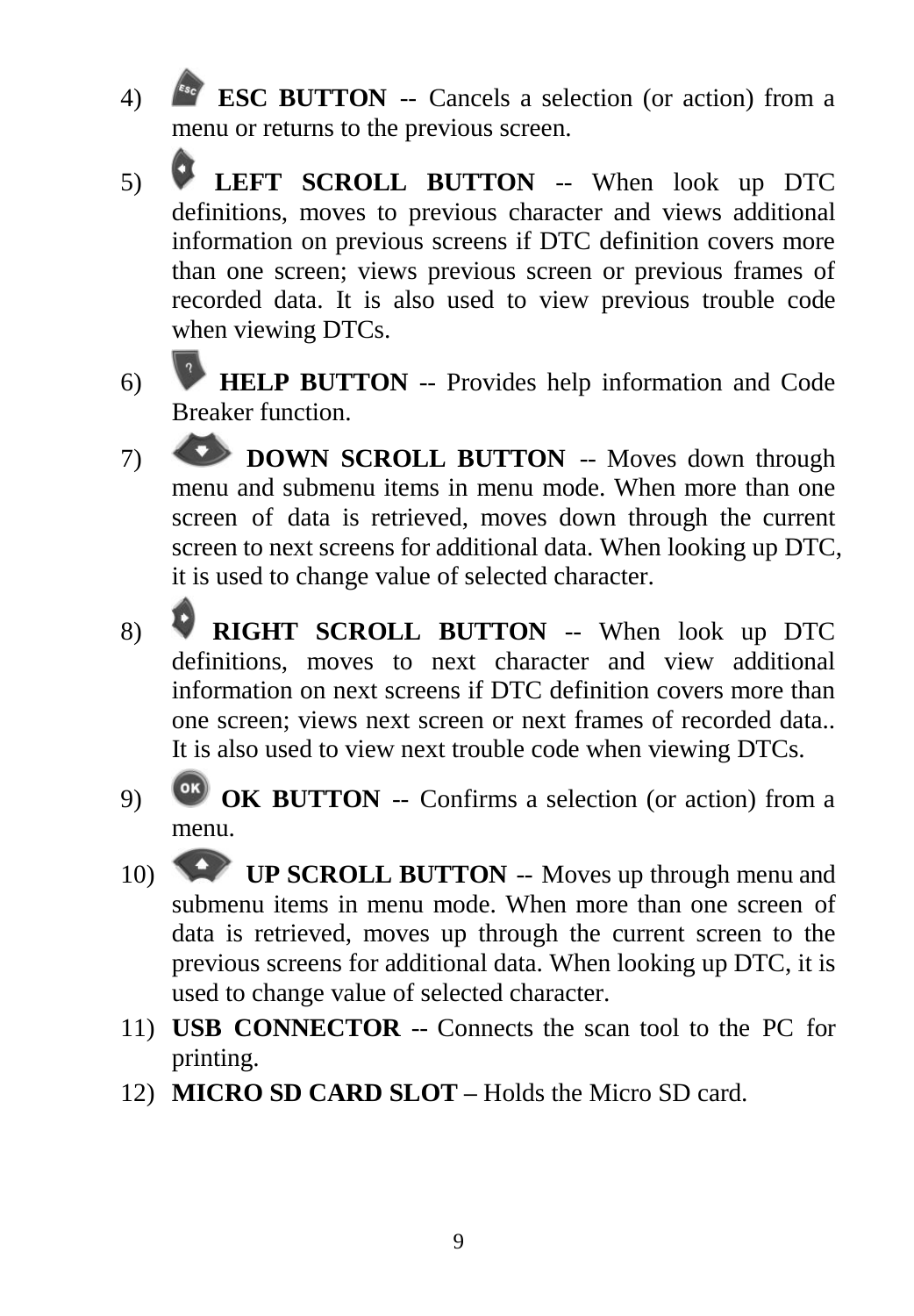## <span id="page-11-0"></span>**3.2 Specifications**

- 1) Display: TFT color display (320 x 240 dpi)
- 2) Operating Temperature: 0 to 60  $\mathbb{C}$  (32 to 140  $\mathbb{F}$ )
- 3) Storage Temperature: -20 to 70 °C (-4 to 158 °F)
- 4) External Power: 12.0 to 18.0 V power provided via vehicle battery.
- 5) Dimensions:

| Length                          | Width                | Height                     |
|---------------------------------|----------------------|----------------------------|
| $199 \text{ mm} (7.83^{\circ})$ | $104.5$ mm $(4.11")$ | $37.5$ mm $(1.48^{\circ})$ |

6) Weight: 0.28kg(without wire) 0.484kg(with wire)

## <span id="page-11-1"></span>**3.3 Accessories Included**

- 1) **User's Manual** -- Instructions on tool operations.
- 2) **CD** -- Includes user's manual, PC Suit software, and etc.
- 3) **OBD2 cable** -- Provides power to tool and communicates between tool and vehicle.
- 4) **USB cable** -- Used to print retrieved data.
- 5) **Micro SD card** -- Used to store the data and to upgrade the scan tool
- 6) **Protective nylon case** -- Used to store the scan tool when not in use.

## <span id="page-11-2"></span>**3.4 Keyboard**

No solvents such as alcohol are allowed to clean the keypad or display. Use a mild nonabrasive detergent and a soft cotton cloth. Do not soak the keypad as the keypad is not waterproof.

## <span id="page-11-3"></span>**3.5 Power**

During vehicle testing, power for the scan tool is usually provided through the OBDII cable connecting to vehicle Data Link Connector (DLC). Just follow the steps below to turn on the scan tool:

1) Connect the Cable to scan tool.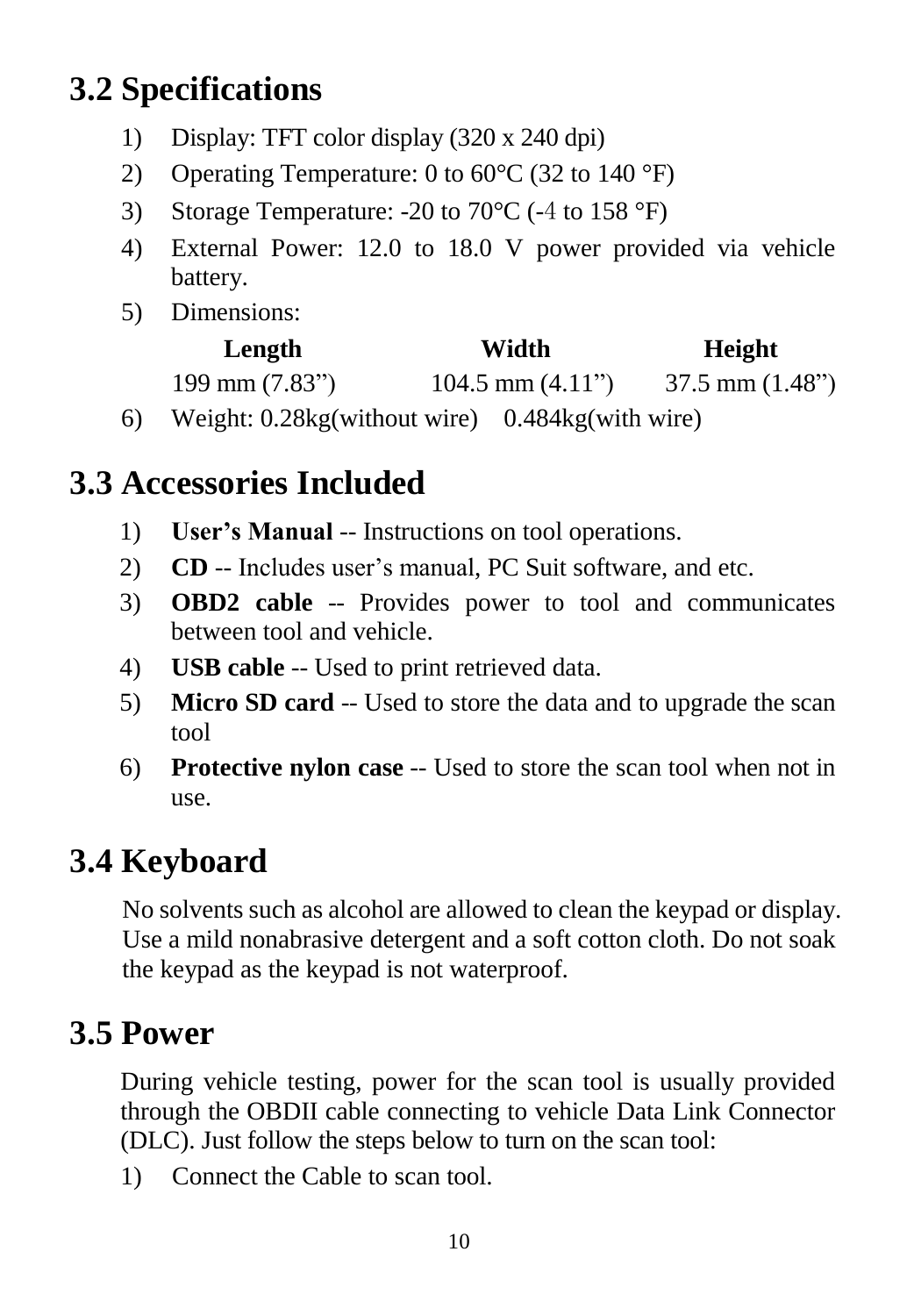- 2) Find DLC on vehicle.
- *A plastic DLC cover may be found for some vehicles and you need to remove it before plugging the OBD2 cable.*
- 3) Plug the cable to the vehicle's DLC.
- 4) Power up the scan tool , and wait for the **Main Screen** to appear.(Figure 3.1)



Figure 3.1

## <span id="page-12-0"></span>**3.6 System Setup**

The System Setup functions allow you to adjust default settings and view information about the scan tool.

- 1) **Language:** Selects the desired language.
- 2) **Unit of measure:** Sets the unit of measure to English or Metric.
- 3) **Beep Set:** Turns on/off beep.
- 4) **LCD Test:** Checks if the LCD display is working properly.
- 5) **Key Test:** Checks if the keyboard is working properly.
- 6) **About:** Provides information of the scan tool.
- *Settings of the unit will remain until change to the existing settings is made.*

#### **To enter the Setup menu**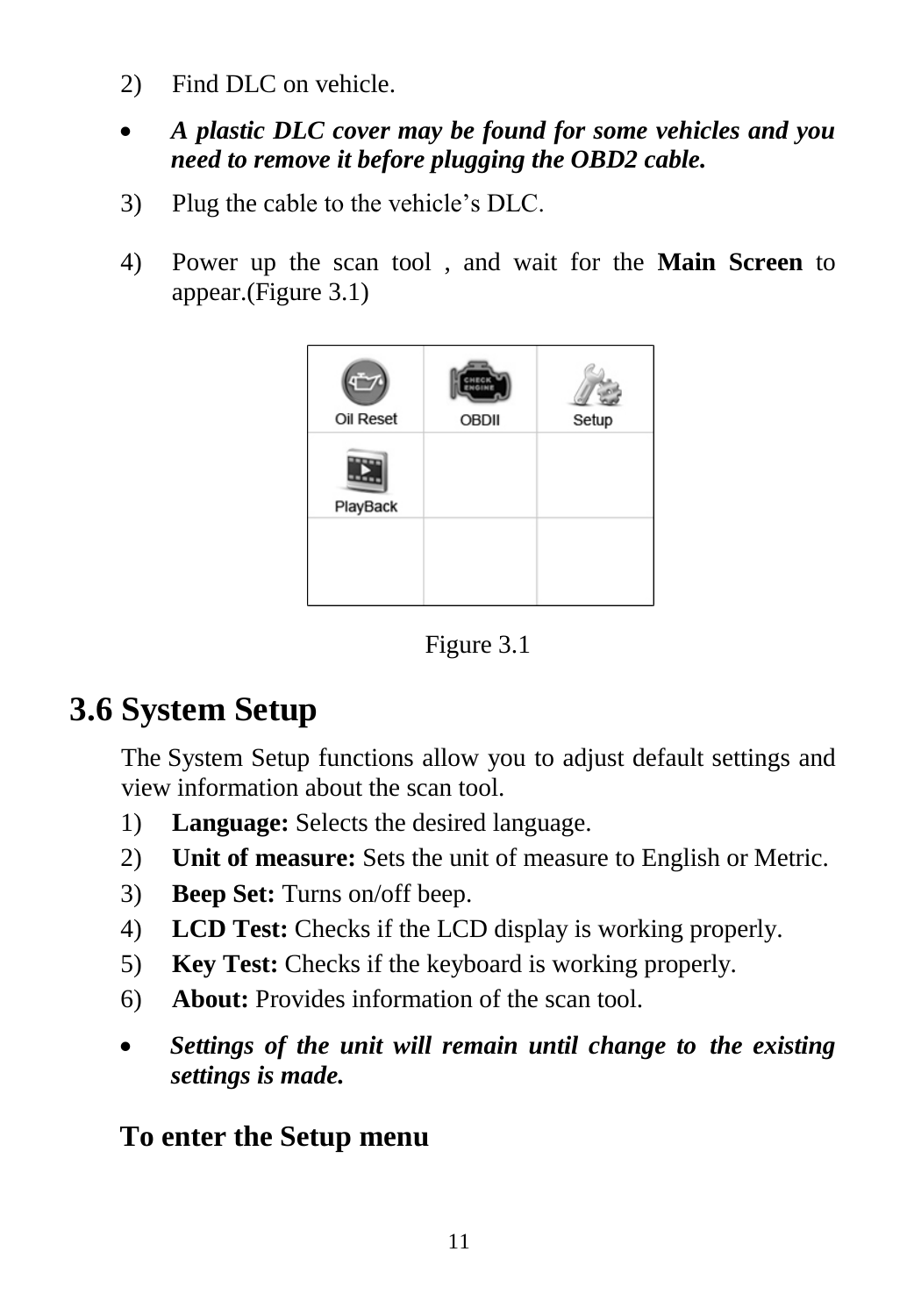From the **Main Screen:** Use **LEFT/RIGHT** scroll button and **UP/DOWN** scroll button to select **Setup**, and press the **OK** button. Following the instructions to do adjustments and settings could make your diagnosis more conveniently and easily. (Figure 3.2)



Figure 3.2

#### **Language Setup**

- *English is the default language.*
- 1) From **System Setup** screen, use the **UP/DOWN** scroll button and **LEFT/RIGHT** scroll button to select **Language**, and press the **OK** button.
- 2) Use the **UP/DOWN** scroll button to select the desired language and press the **OK** button to save your selection and return to previous screen. (Figure 3.3)



Figure 3.3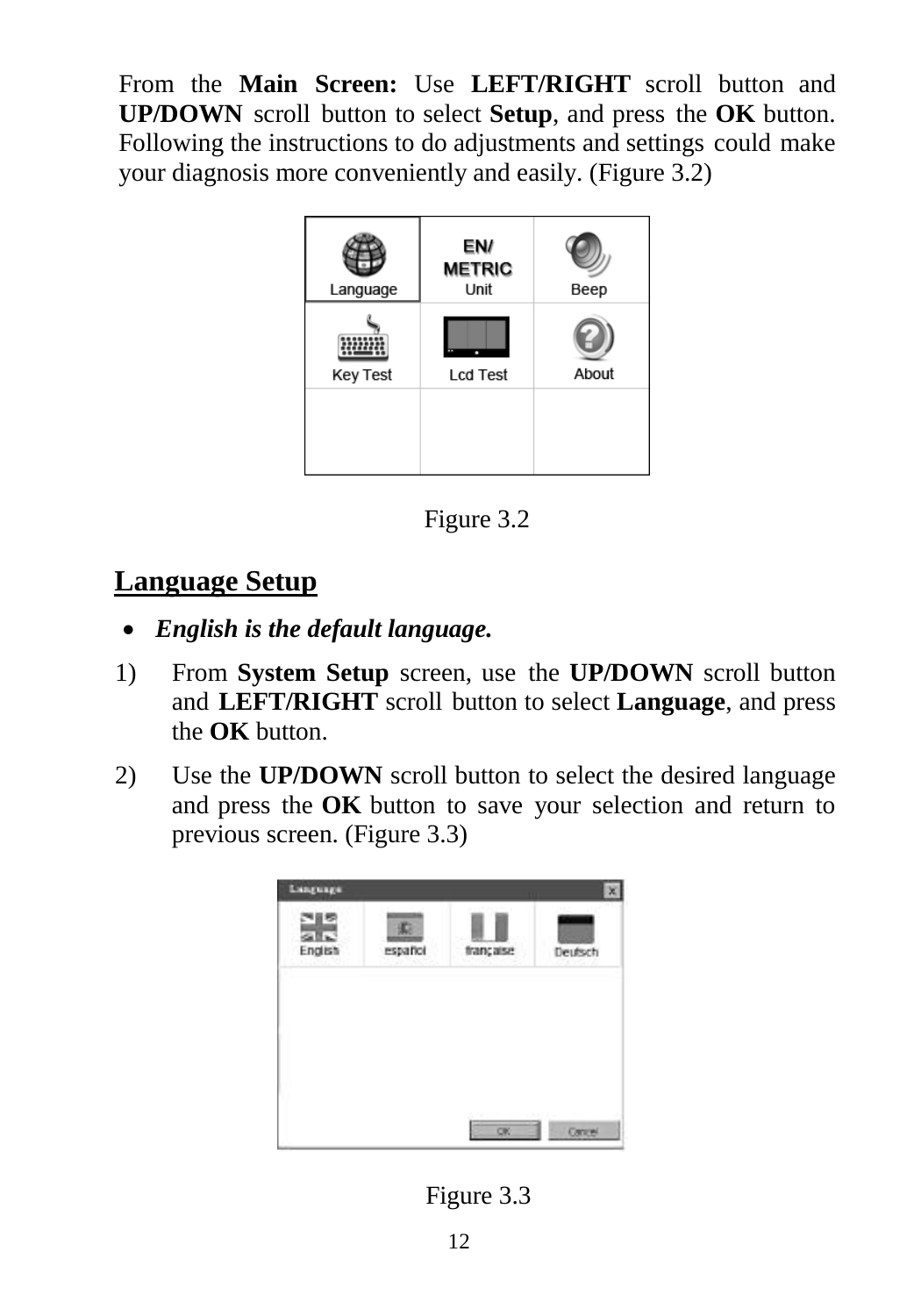#### **Unit of Measure**

- *Metric is the default measurement unit.*
- 1) From **System Setup** screen, use the **LEFT/RIGHT** scroll button to select **EN/METRIC** and press the **OK** button.
- 2) From **Unit of Measure** screen, use the **LEFT/RIGHT** scroll button to select the desired unit of measurement. (Figure 3.4 )



Figure 3.4

**3)** Press the **OK** button to save your selection and return to previous menu. Or, press the **ESC** button to exit without saving.

#### **Beep Set**

- *The default setting is Beep On.*
- 1) From **System Setup** screen, use the **UP/DOWN** scroll button and **LEFT/RIGHT** scroll button to select **Beep** and press the **OK** button.
- 2) From **Beep Set** menu, use the **LEFT/RIGHT** scroll button to select ON or OFF to turn on/off the beep. (Figure 3.5)
- 3) Press the **OK** button to save your selection and return to previous menu. Or, press the **ESC** button to exit without saving.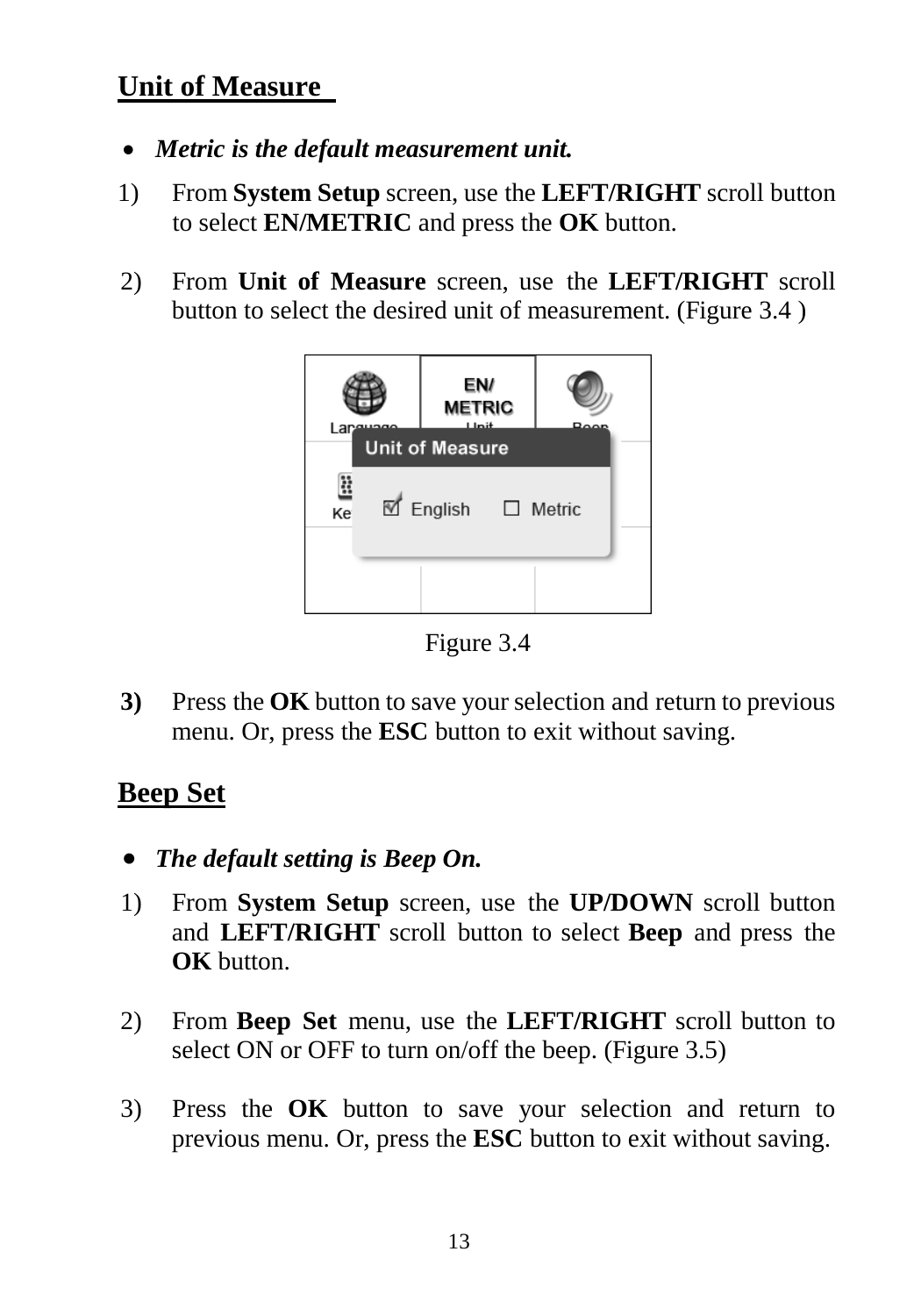

Figure 3.5

#### **Key Test**

The Key Test function checks if the keyboard is working properly.

- 1) From **System Setup** screen, use the **UP/DOWN** scroll button and **LEFT/RIGHT** scroll button to select **Key Tes**t, and press the **OK** button.
- 2) Press any key to start test. When you press a key, the edge around corresponding key on the screen should turn to red. Otherwise, the key is not functioning properly.
- 3) Double press **ESC** to return to previous menu.

#### **LCD Test**

The **LCD Test** function checks if the LCD display is working normally.

- 1) From **System Setup** screen, use the **UP/DOWN** scroll button and **LEFT/RIGHT** scroll button to select **LCD Test**, and press the **OK** button.
- 2) Look for missing spots in the red, green, blue, black and white LCD display.
- 3) When completed, press the **ESC** button to exit.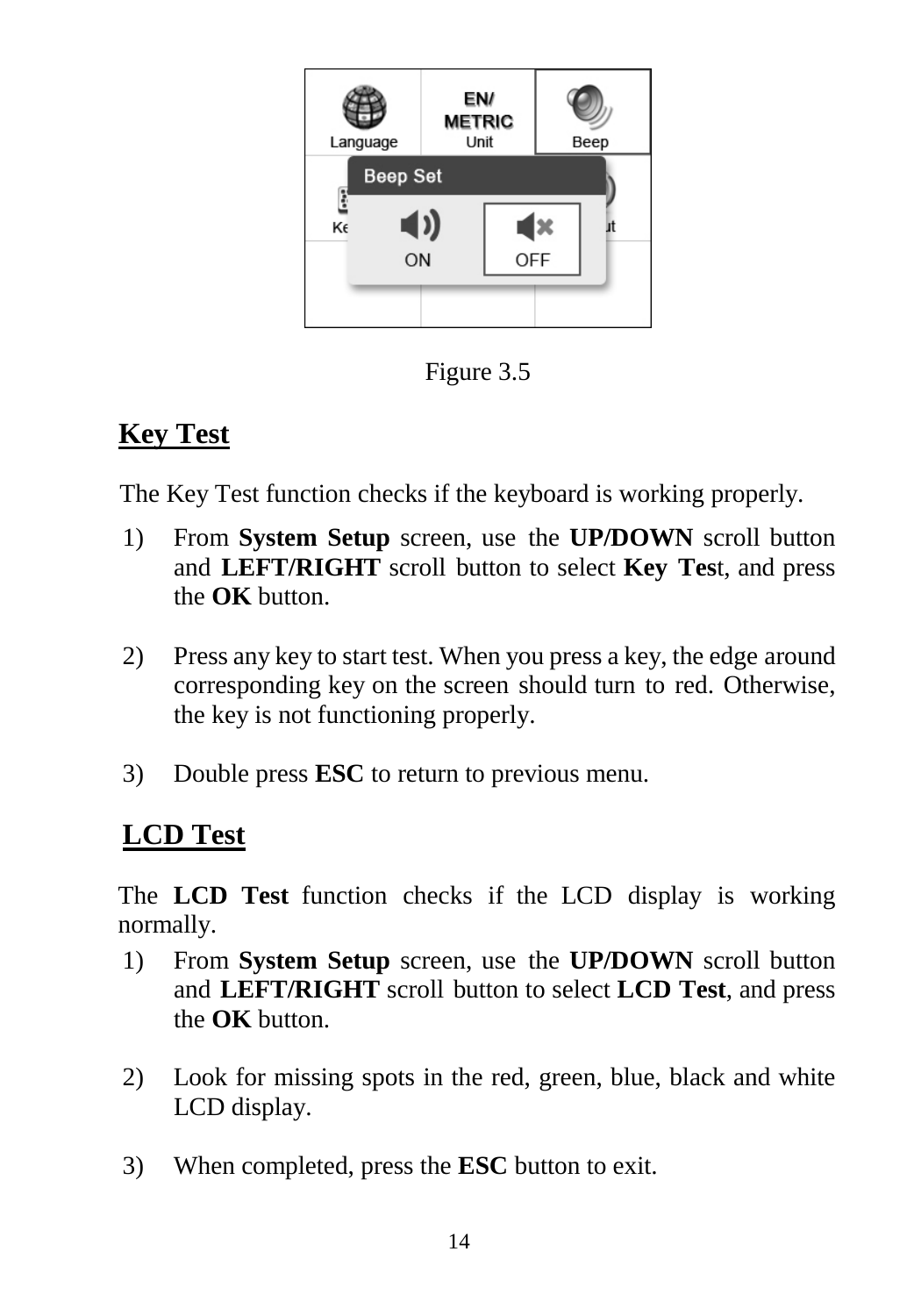#### **About**

The **About** function allows viewing of some important information such as serial number and software version number of the scanner.

- 1) From **System Setup** screen, use the **UP/DOWN** scroll button and **LEFT/RIGHT** scroll button to select **About** and press the **OK** button; wait for the **About** screen to appear.
- 2) View tool information on screen. (Figure 3.6) Press the **ESC** button to exit without saving.



Figure 3.6

#### <span id="page-16-0"></span>**3.7 Vehicle Coverage**

The MaxiService**®**OLS301 Scanner is specially designed to work with all OBD II compliant vehicles, including those equipped with universal protocol -- Control Area Network (CAN). It is required by EPA that all 1996 and newer vehicles (cars and light trucks) sold in the United States must be OBD II compliant and this includes all Domestic, Asian and European vehicles.

A small number of 1994 and 1995 model year gasoline vehicles are OBD II compliant. To verify if a 1994 or 1995 vehicle is OBD II compliant, check the Vehicle Emissions Control Information (VECI) Label which is located under the hood or by the radiator of most vehicles. If the vehicle is OBD II compliant, the label will designate "OBD II Certified". Additionally, Government regulations mandate that all OBD II compliant vehicles must have a "common" sixteen-pin Data Link Connector (DLC).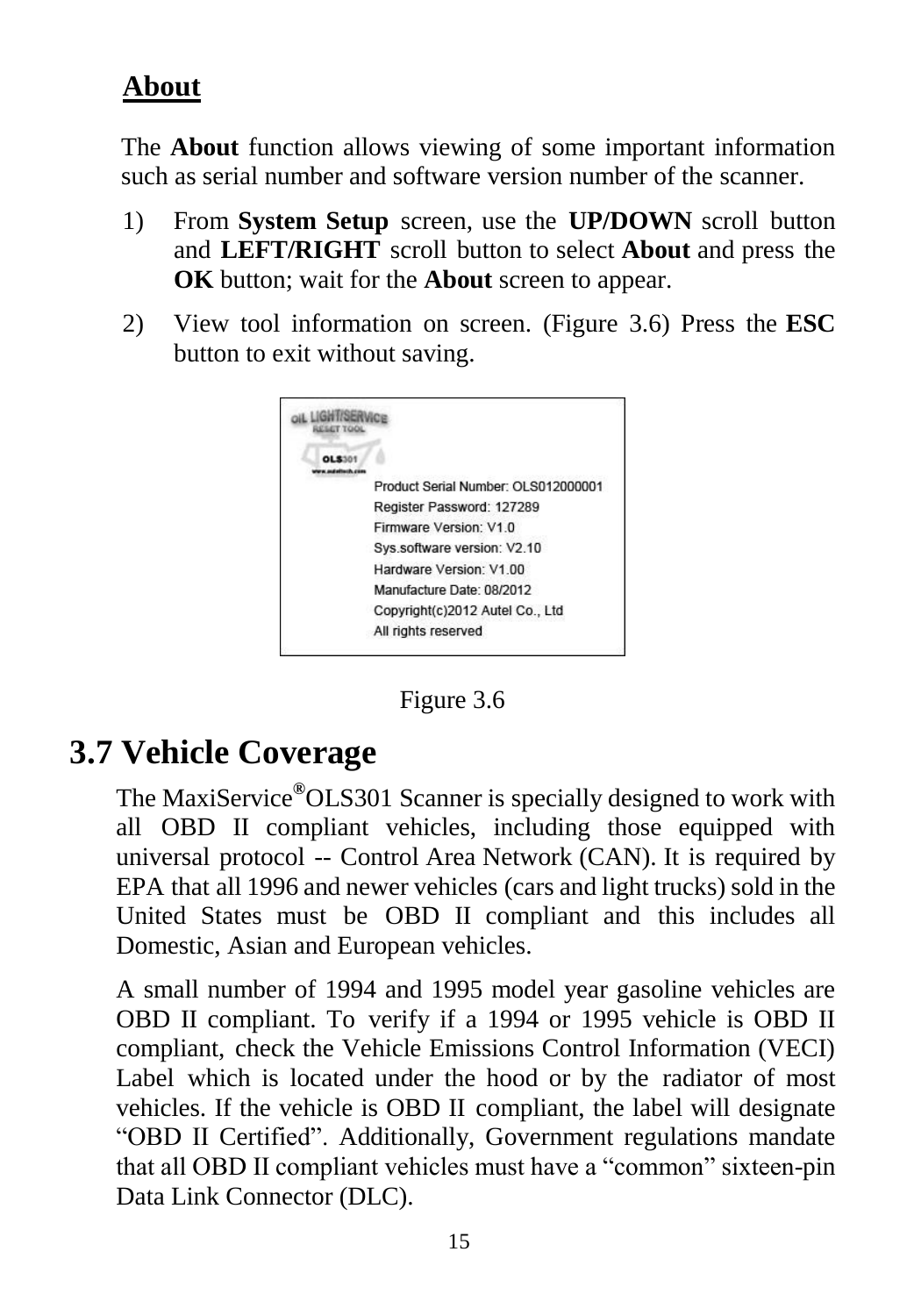For your vehicle to be OBD II compliant it must have a [16-pin DLC](http://www.obd2.com/obdii_dlc.htm) (Data Link Connector) under the dash and the Vehicle Emission Control Information Label must state that the vehicle is OBD II compliant.

## <span id="page-17-0"></span>**3.8 Product Troubleshooting**

#### **Vehicle Linking Error**

A communication error occurs if the scan tool fails to communicate with the vehicle's ECU (Engine Control Unit). You need to do the following to check up:

- $\checkmark$  Verify that the ignition is ON.
- $\checkmark$  Check if the scan tool's connector is securely connected to the vehicle's DLC.
- $\checkmark$  Turn the ignition off and wait for about 10 seconds. Turn the ignition back to on and continue the testing.
- $\checkmark$  Verify the control module is not defective.

#### **Operating Error**

If the scan tool freezes, then an exception occurs or the vehicle's ECU (Engine Control Unit) is too slow to respond to requests. You need to do the following to reset the tool:

- $\checkmark$  Reset the scan tool.
- $\checkmark$  Turn the ignition off and wait for about 10 seconds. Turn the ignition back to on and continue the testing.

#### **Scan tool doesn't power up**

If the scan tool won't power up or operates incorrectly in any other way, you need to do the following to check up:

- $\checkmark$  Check if the scan tool's connector is securely connected to the vehicle's DLC;
- $\checkmark$  Check if the DLC pins are bent or broken. Clean the DLC pins if necessary.
- $\checkmark$  Check vehicle battery to make sure it is still good with at least 8.0 volts.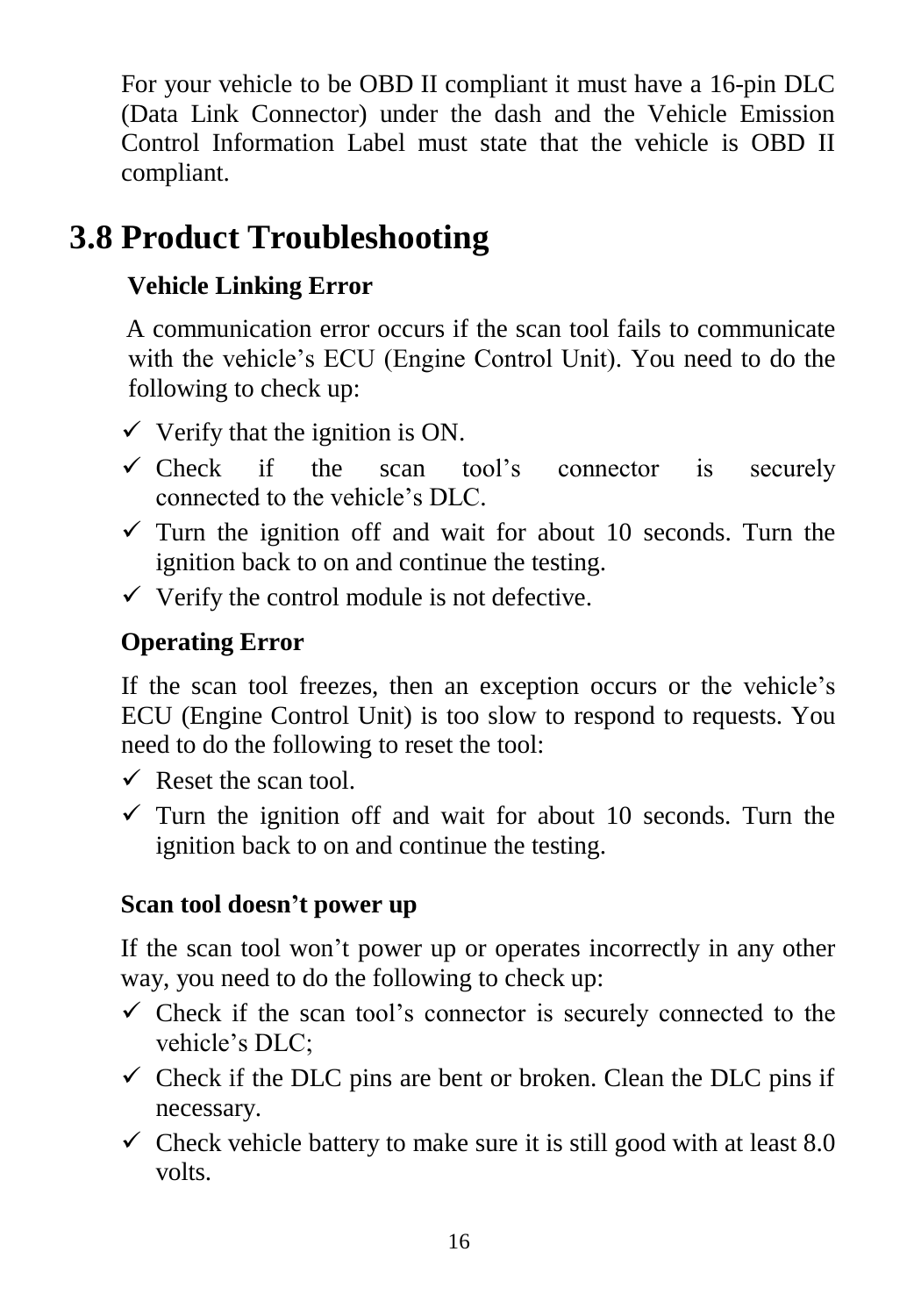# <span id="page-18-0"></span>**4. Playback Data**

**The Playback Data function allows viewing data from last test recorded by the scan tool**.

#### <span id="page-18-1"></span>**4.1 Reviewing Data**

1) Use the **UP/DOWN** scroll button and **LEFT/RIGHT** scroll button to select **Playback** from **Main Screen (**Figure 3.1**)**, and press the **OK** button. Wait for the **Review data** screen to appear.





- 2) To review data saved in the scan function, select **Scan** in the **Review data** menu. To review data saved in the Oil Reset function, select **OilReset** in the **Review data** menu. Then press **OK** button to continue.
- 3) Use the **UP/DOWN** scroll button to select the desired item from **Scan** menu or **Oil Reset** menu, and press the **OK** button.



Figure 4.2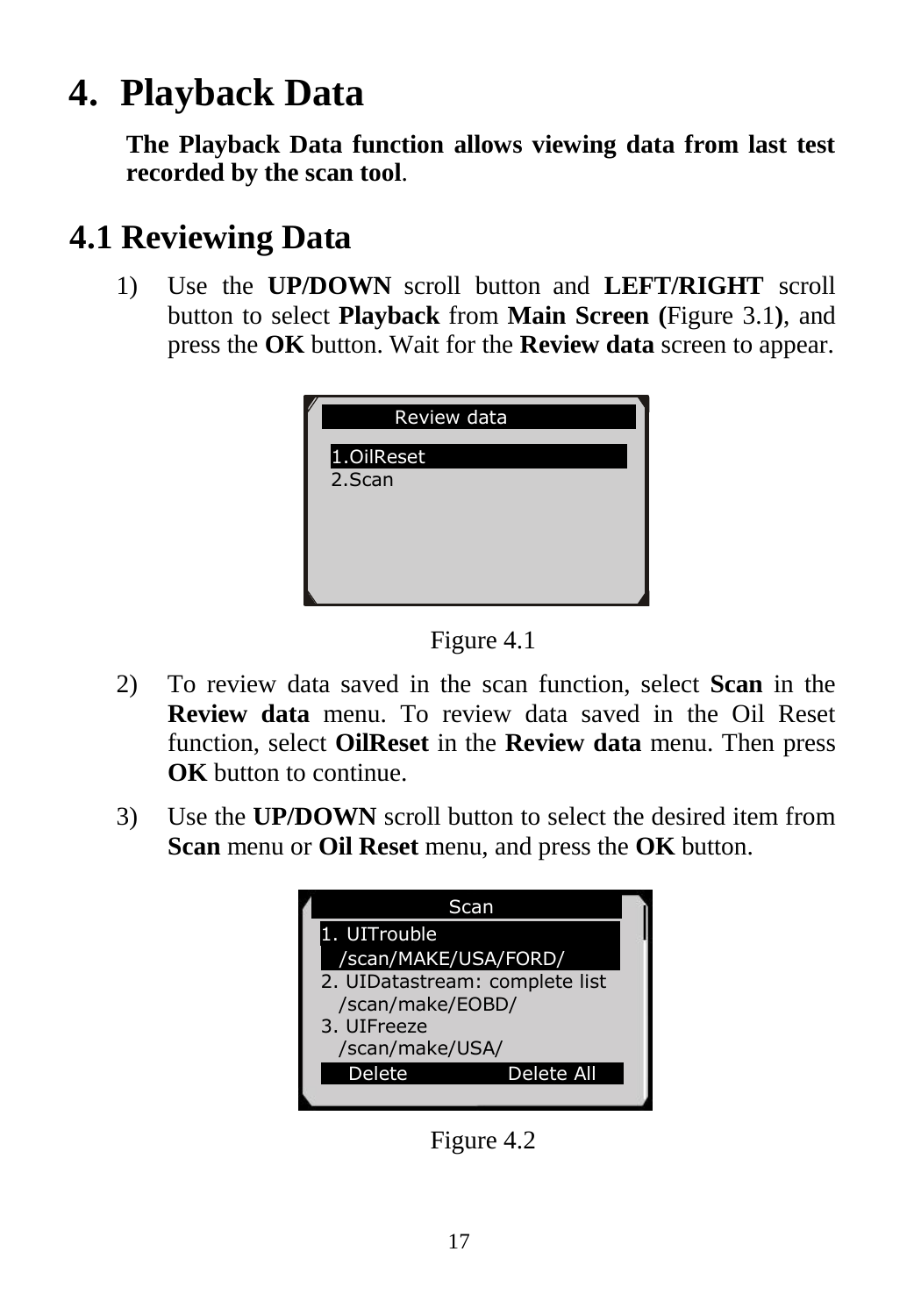- If no data from previously tested vehicle is recorded, a message "**No data available!**" shows on the screen.
- 4) Review selected data on screen.



Figure 4.3

# <span id="page-19-0"></span>**4.2 Deleting Data**

By selecting **Delete** on the **Scan/ OilReset** screen, you are allowed to erase the selected data on the scan tool. Review the recordings thoroughly before erasing. You could also erase all recordings by select **Delete All**.

*NOTE: Don't use Delete All unless you are definitely sure what you are going to proceed.*

## <span id="page-19-1"></span>**4.3 Printing Data**

**Print** option allows you to print the recorded files to your computer and then to the printer.

For more details, please refer to chapter *6.1 Print Data.*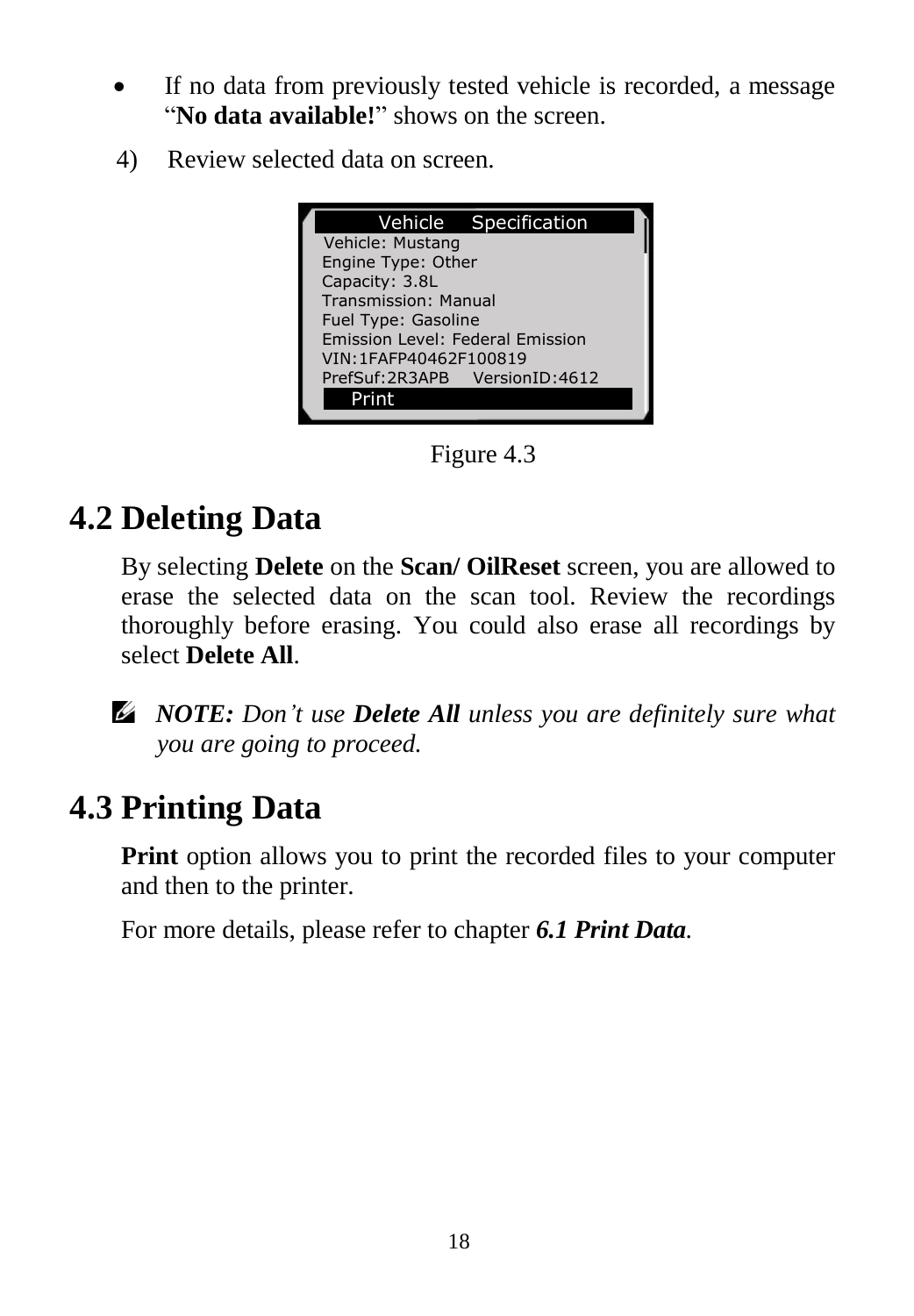# <span id="page-20-0"></span>**5. OBDII Diagnostics**

The OBD II Diagnostics function is a fast-access option that allows you to carry out a quick test on the engine system of OBD II vehicles.

**When more than one vehicle control module is detected by the scan tool, you will be prompted to select the module where the data may be retrieved. The most often to be selected are the Power-train Control Module [PCM] and Transmission Control Module [TCM].**

#### *CAUTION: Don't connect or disconnect any test equipment with ignition on or engine running.*

- 1) Turn the ignition off.
- 2) Locate the vehicle's 16-pin Data Link Connector (DLC).
- 3) Plug the scan tool cable connector into the vehicle's DLC.
- 4) Turn the ignition on. Engine can be off or running.
- 5) Turn on the scan tool. Select **OBDII** from the **Main Screen**. (Figure 3.1)
- 6) Press the **OK** button to wait for the Menu to appear. A sequence of messages displaying the OBDII protocols will be observed on the display until the vehicle protocol is detected.
- *If the scan tool fails to communicate with the vehicle's ECU (Engine Control Unit) more than three times, a "LINKING ERROR!" message shows up on the display.*
- $\checkmark$  Verify that the ignition is ON.
- $\checkmark$  Check if the scan tool's OBD II connector is securely connected to the vehicle's DLC.
- $\checkmark$  Verify that the vehicle is OBD2 compliant.
- $\checkmark$  Turn the ignition off and wait for about 10 seconds. Turn the ignition back to on and repeat the procedure from step 5.
- *If the "LINKING ERROR" message does not go away, then there might be problems for the scan tool to communicate with*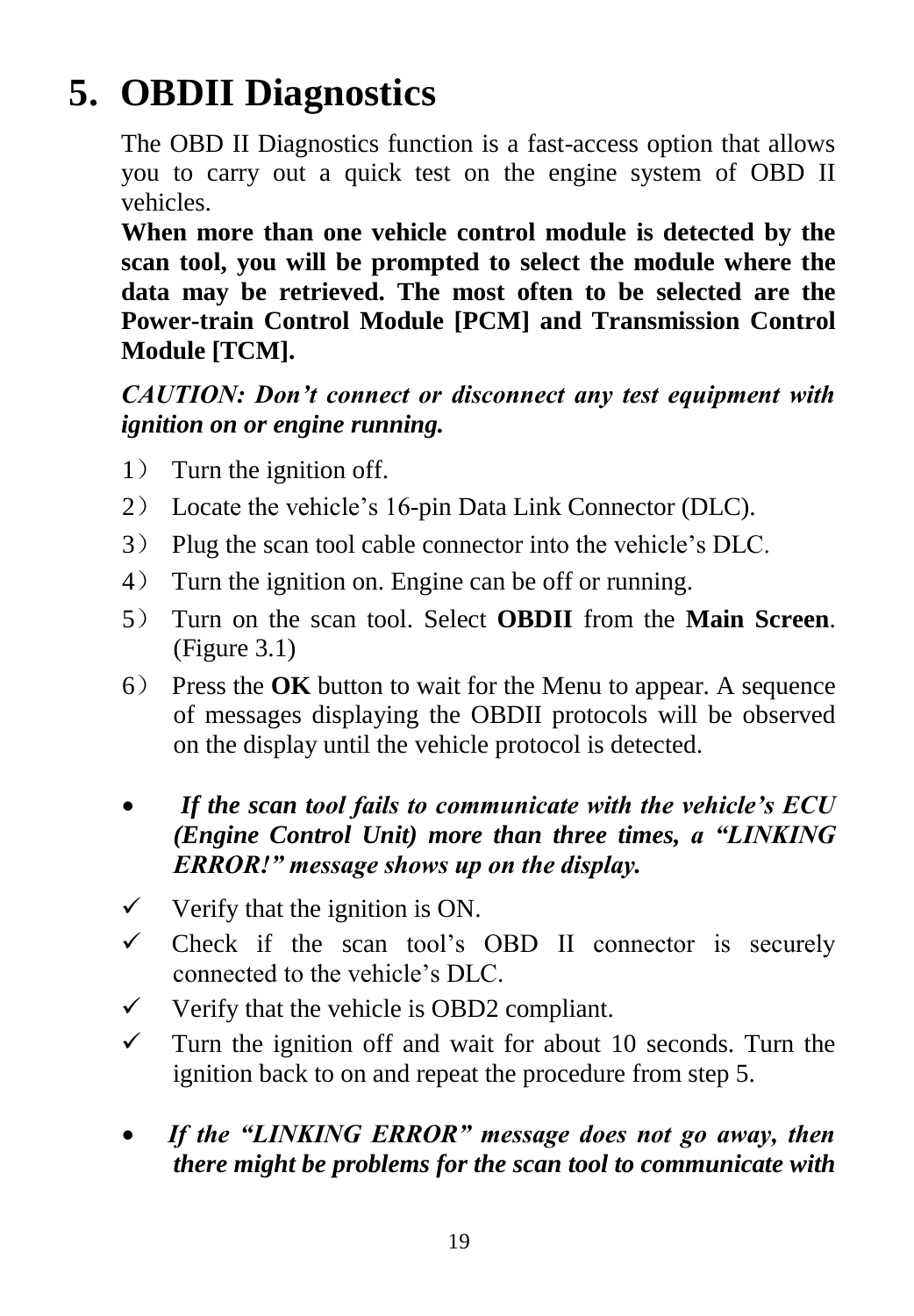#### *the vehicle. Contact your local distributor or the manufacturer's customer service department for assistance.*

7) View a summary of system status (MIL status, DTC counts, Monitor status) on screen. (Figure 5.1 ) Press **ESC** button for **Diagnostic Menu** (Figure 5.3) to come up.

| <b>System Status</b> |            |  |
|----------------------|------------|--|
| <b>MIL Status</b>    | <b>OFF</b> |  |
| Codes Found          |            |  |
| Monitors N/A         | 8          |  |
| <b>Monitors OK</b>   | 2          |  |
| Monitors INC         |            |  |
|                      |            |  |
|                      |            |  |



• If more than one module is detected, you will be prompted to select a module before testing. (Figure 5.2 )

| <b>Control Module</b> |
|-----------------------|
| Module \$10           |
| Module \$A4           |
|                       |
|                       |

Figure 5.2

 Use the **UP/DOWN** scroll button to select a module and press the **OK** button.

## **5.1 Read Codes**

- *Reading Codes can be done with the key on engine off (KOEO) or with the key on engine running (KOER).*
- *Stored Codes are also known as "hard codes", which are fault codes, or trouble codes that have been stored in the vehicle computer memory because the faults have reoccurred for*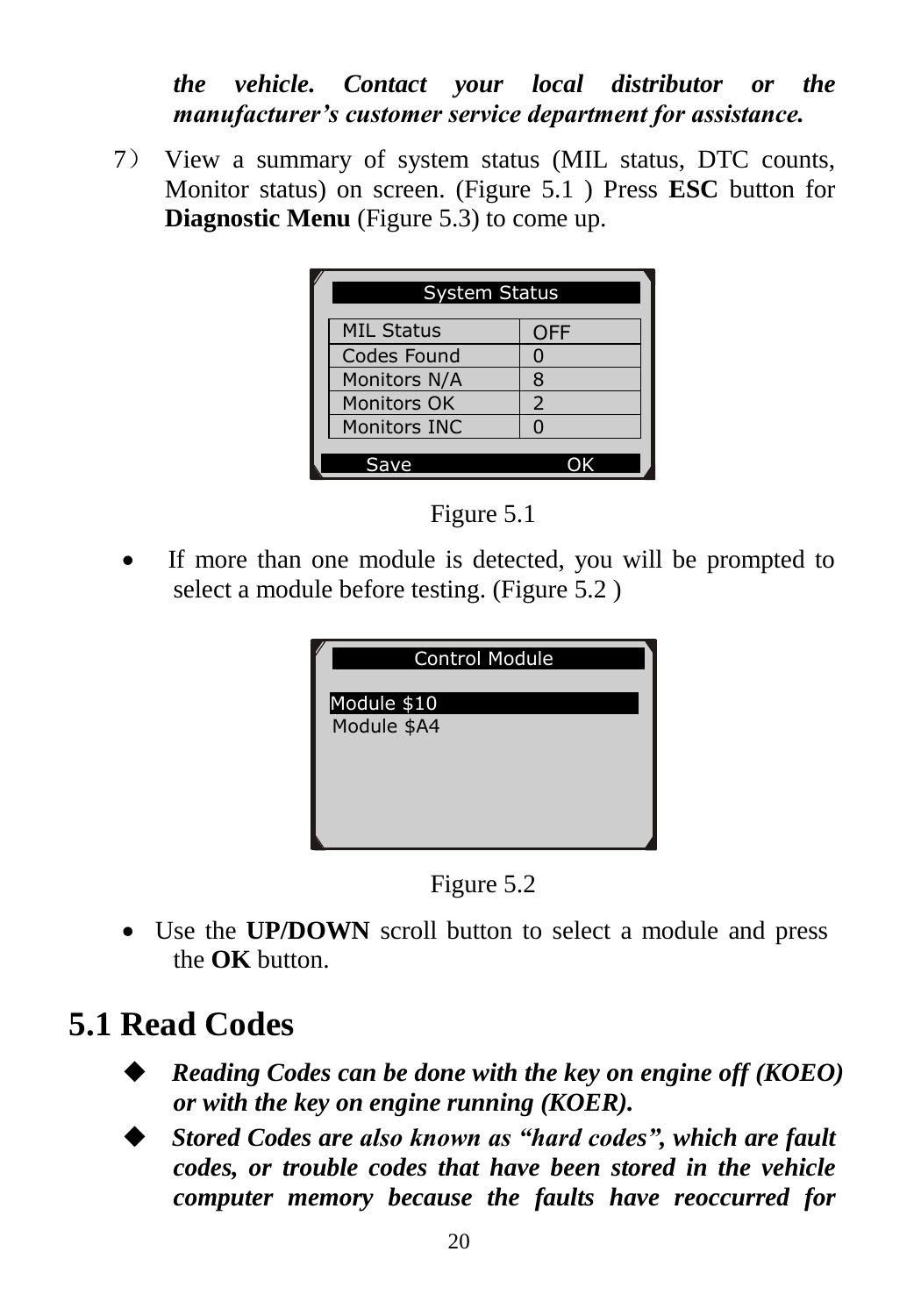*more than a specified amount of key-cycles. These codes will cause the control module to illuminate the malfunction indicator light (MIL) when emission-related fault occurs.*

 *Pending Codes are also referred to as "maturing codes" or "continuous monitor codes". They indicate problems that the control module has detected during the current or last driving cycle but are not considered serious yet. Pending Codes will not turn on the malfunction indicator lamp (MIL). If the fault does not occur within a certain number of warm-up cycles, the code clears from memory.*

- *Permanent Codes are DTCs that are "confirmed" and are retained in the non-volatile memory of the computer until the appropriate monitor for each DTC has determined that the malfunction is no longer present and is not commanding the MIL on. Permanent DTC shall be stored in non-volatile memory and may not be erased by any diagnostic services or by disconnecting power to ECU*.
- 1) Use **UP/DOWN** scroll button to select **Read Codes** from **Diagnostic Menu** and press **OK** button. (Figure 5.3 )



Figure 5.3

2) Use the **UP/DOWN** scroll button to select **Stored Codes**, **Pending Codes** or **Permanent Codes** from the **Read Codes**  menu and press the **OK** button. (Figure 5.4 )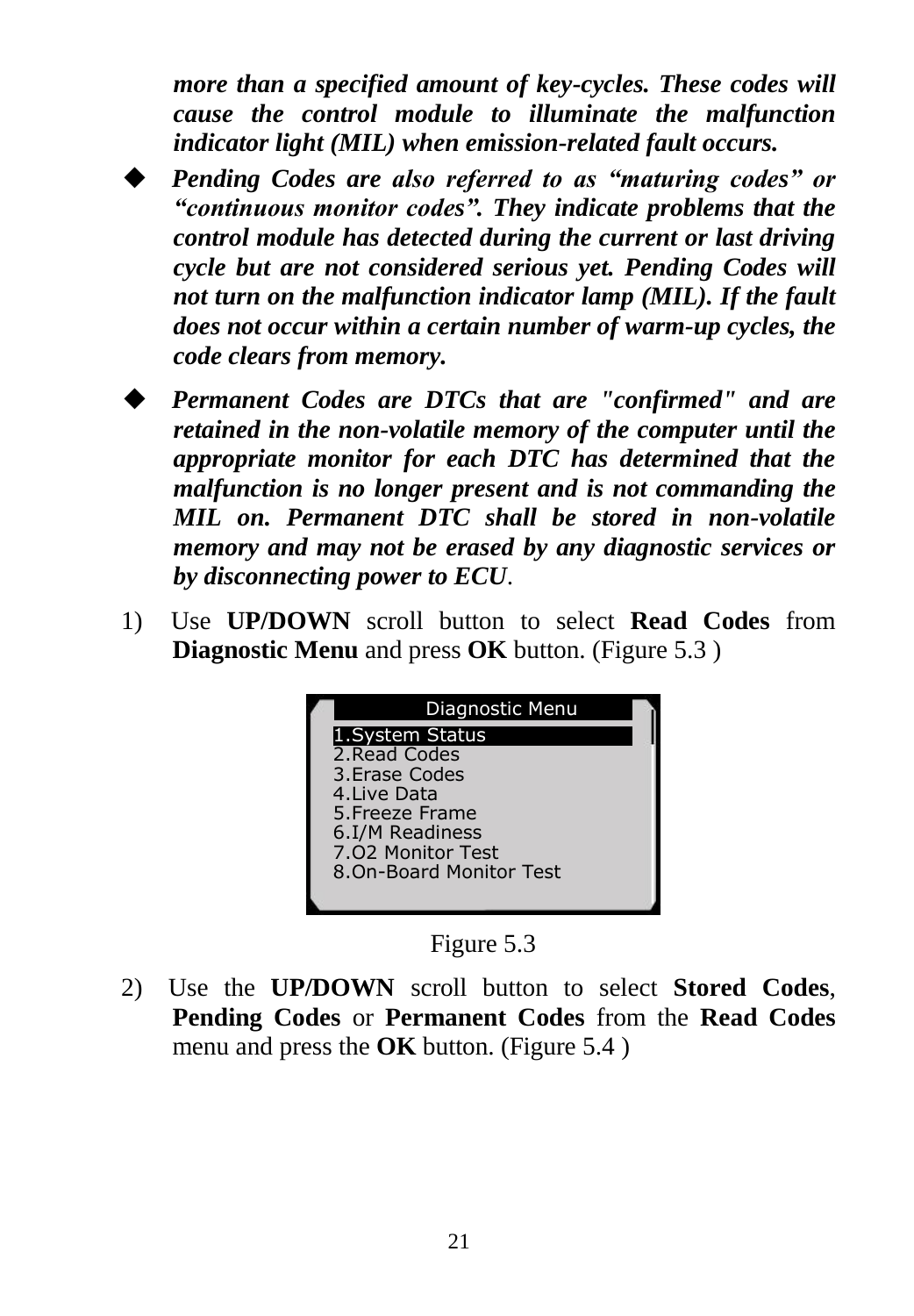

Figure 5.4

- If there is not any Diagnostic Trouble Code, the display indicates "**No (pending) codes are stored in the module!**" Wait a few seconds or press any key to return to previous screen.
- $\mathscr{C}$ *NOTE: Permanent Codes function is available for merely vehicles supporting the CAN protocols.*
- 3) View DTCs and their definitions on screen.
- 4) If more than one DTC is found, use the **UP/DOWN** scroll button to check all the codes.
- If retrieved DTCs contain any manufacturer specific or enhanced codes, a "Manufacturer specific codes are found! Press any key to select vehicle make!" message comes up prompting you to select vehicle manufacturer to view DTC definitions. Use **UP/DOWN** scroll button to select manufacturer and then press **OK** button to confirm.



Figure 5.5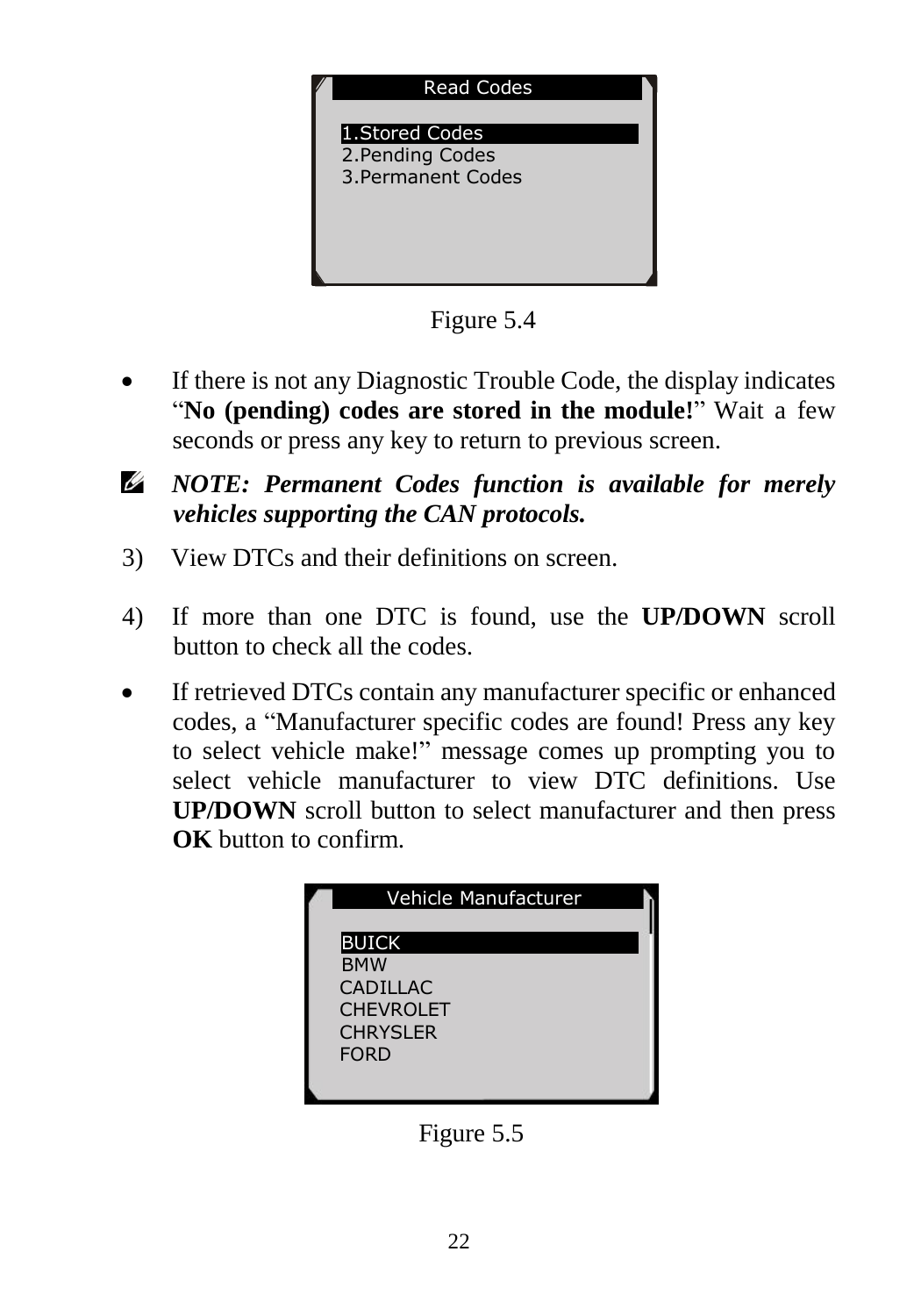If the manufacturer of your vehicle is not listed, use the **UP/DOWN** scroll button to select **Other** and press the **OK** button.

## **5.2 Erase Codes**

*CAUTION: Erasing the Diagnostic Trouble Codes may allow the scan tool to delete not only the codes from the vehicle's on-board computer, but also "Freeze Frame" data and manufacturer specific enhanced data. Further, the I/M Readiness Monitor Status for all vehicle monitors is reset to Not Ready or Not Complete status. Do not erase the codes before the system has been checked completely by a technician.* 

- *NOTE: Erasing codes does not mean that trouble codes in ECU have been eliminated completely. As long as there is fault with the vehicle, the trouble codes keeps on presenting.*
- *This function is performed with key on engine off (KOEO). Do not start the engine.*
- 1) Use the **UP/DOWN** scroll buttons to select **Erase Codes** from **Diagnostics Menu** and press the **OK** button. (Figure 5.3)
- 2) After you have pressed **OK** button, a message will come up asking you to check the ignition and engine status. (Figure 5.6)



Figure 5.6

3. If you press **Yes** function key or **OK** button, a warning message will come up asking your confirmation. (Figure 5.7)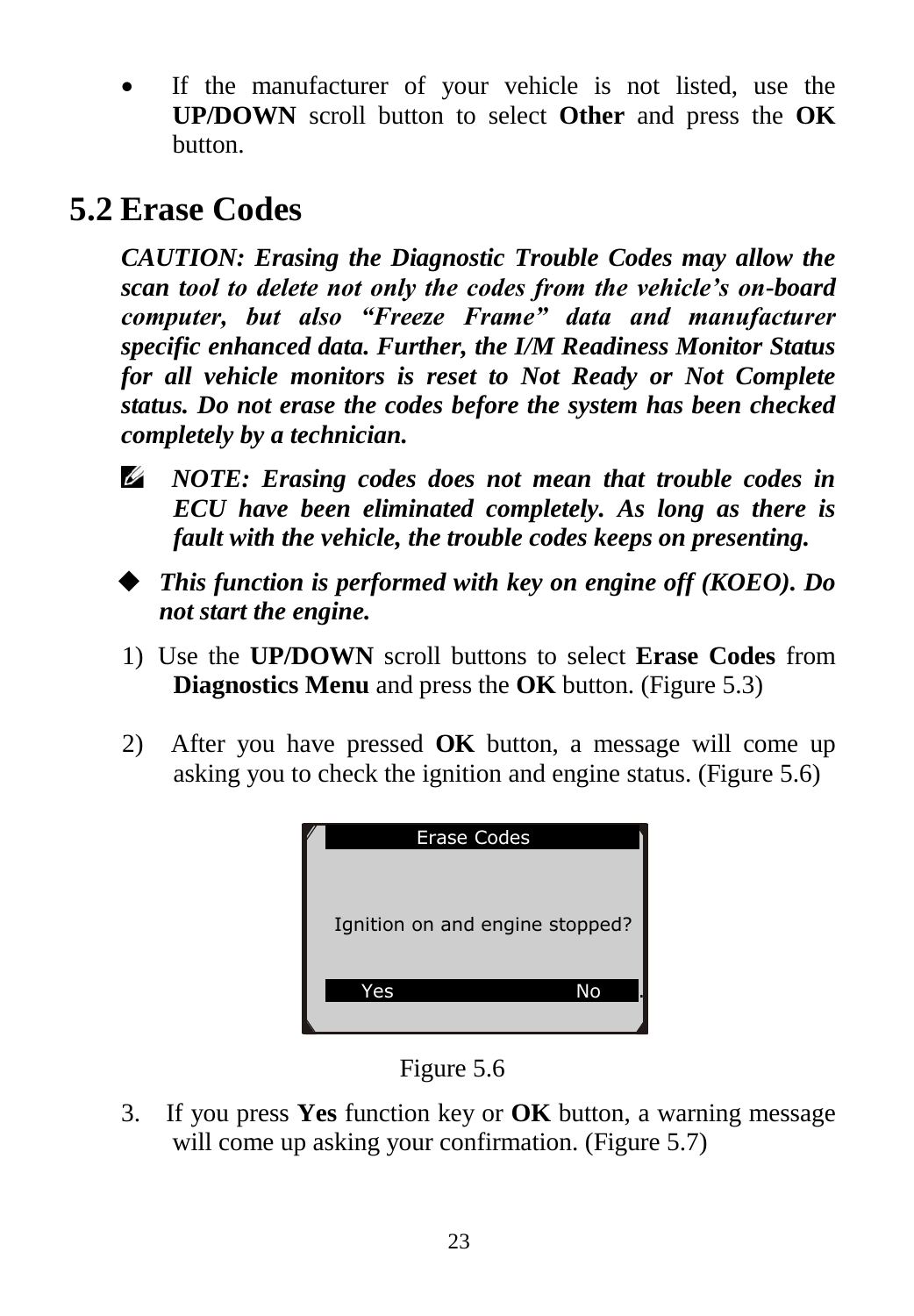

Figure 5.7

- If you do not want to proceed with erasing codes, press **ESC** button or select **NO** to exit and return to previous screen.
- 3) Press the **OK** button to confirm.
	- If the codes are cleared successfully, an "Erase Done!" confirmation message shows on the display.( Figure 5.7)



Figure 5.7

 If the codes are not cleared, then an "Erase Failure. Turn Key on with Engine off!" message appears. (Figure 5.8)



Figure 5.8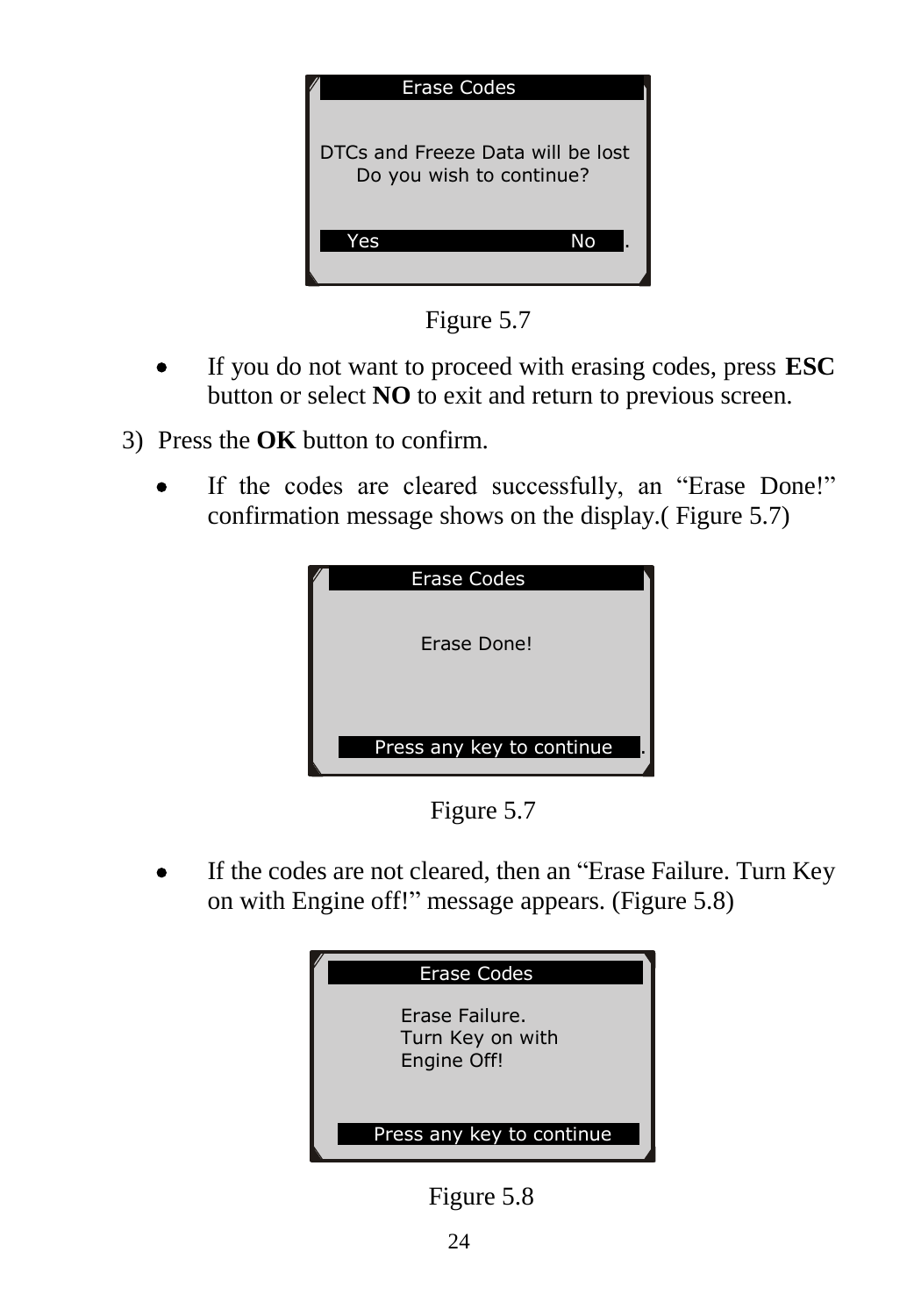4) Press any button to return to **Diagnostic Menu.**

## **5.3 Live Data**

In this function, you can not only read the live data but also record data for later review.

#### **Viewing Data**

**The View Data function allows viewing of live or real time PID data of vehicle's computer module(s).**

- 1) To view live data, use the **UP/DOWN** scroll button to select **Live Data** from **Diagnostic Menu** and press the **OK** button. (Figure 5.3)
- 2) Wait a few seconds while the scan tool validates the PID MAP. (Figure 5.9)



Figure 5.9

#### **A. Viewing Complete List**

1) To view complete set of data, use **UP/DOWN** scroll button to select **Complete List** from **Live Data** menu and press the **OK** button. (Figure 5.10)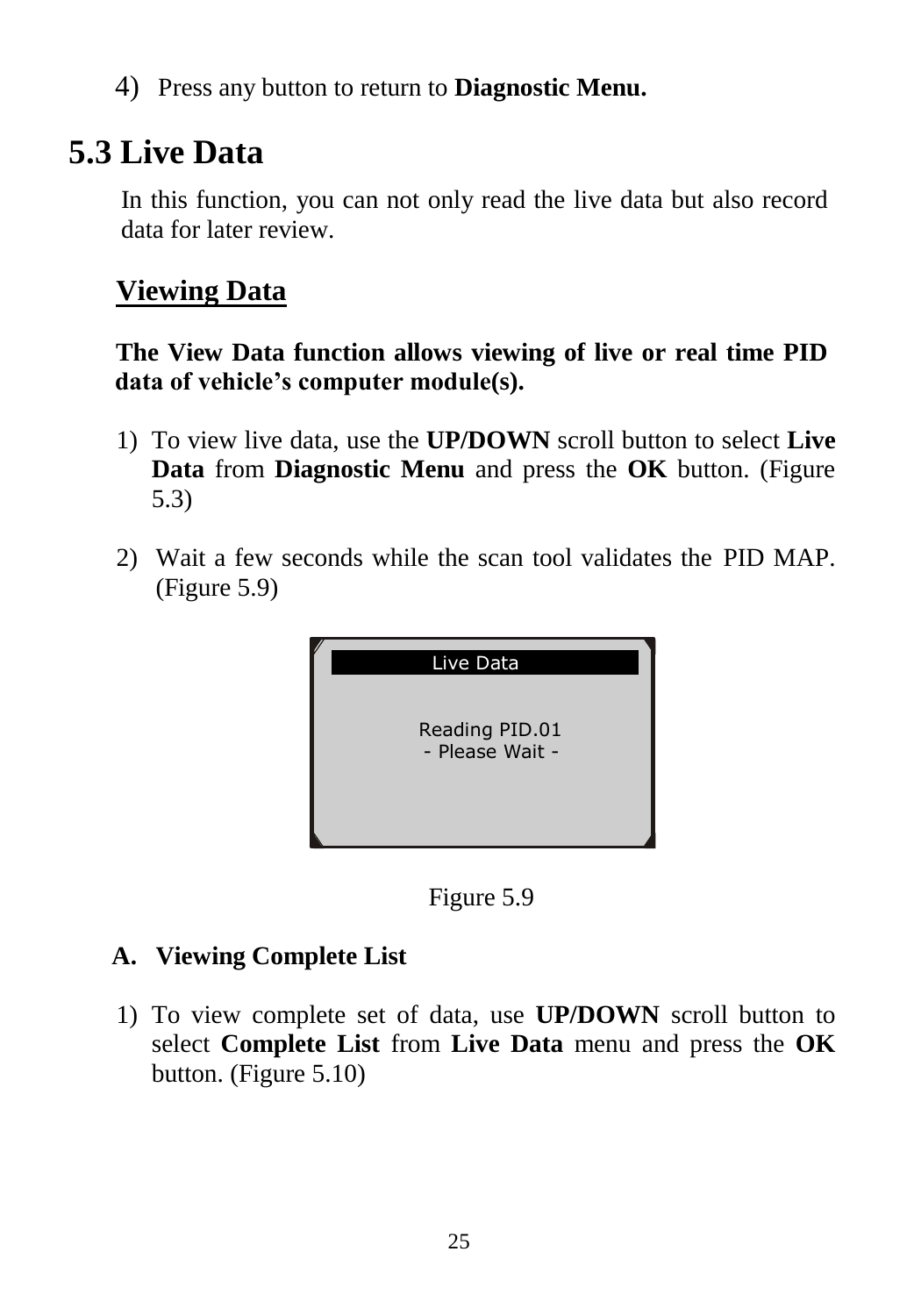

Figure 5.10

2) View live PIDs on the screen. Use the **UP/DOWN** scroll button for more PIDs if additional information is available on more than one page.( Figure 5.11)

| Complete List                 |     |       |
|-------------------------------|-----|-------|
| Numbers of DTCs               |     |       |
| Fuel system 1 status          | OL  |       |
| Fuel system 2 status          |     |       |
| Calculated load value         | 0.0 | $\%$  |
| Engine coolant<br>temperature | -40 | $^0C$ |
| Pause<br>Graphics             |     | Save  |
|                               |     |       |

Figure 5.11

 If the "**Graphics**" on the bottom appears when a PID is highlighted, graphic information is available. Select **Graphics** to view graph. (Figure 5.12). PID name, current value, maximum and minimum values are displayed on the screen.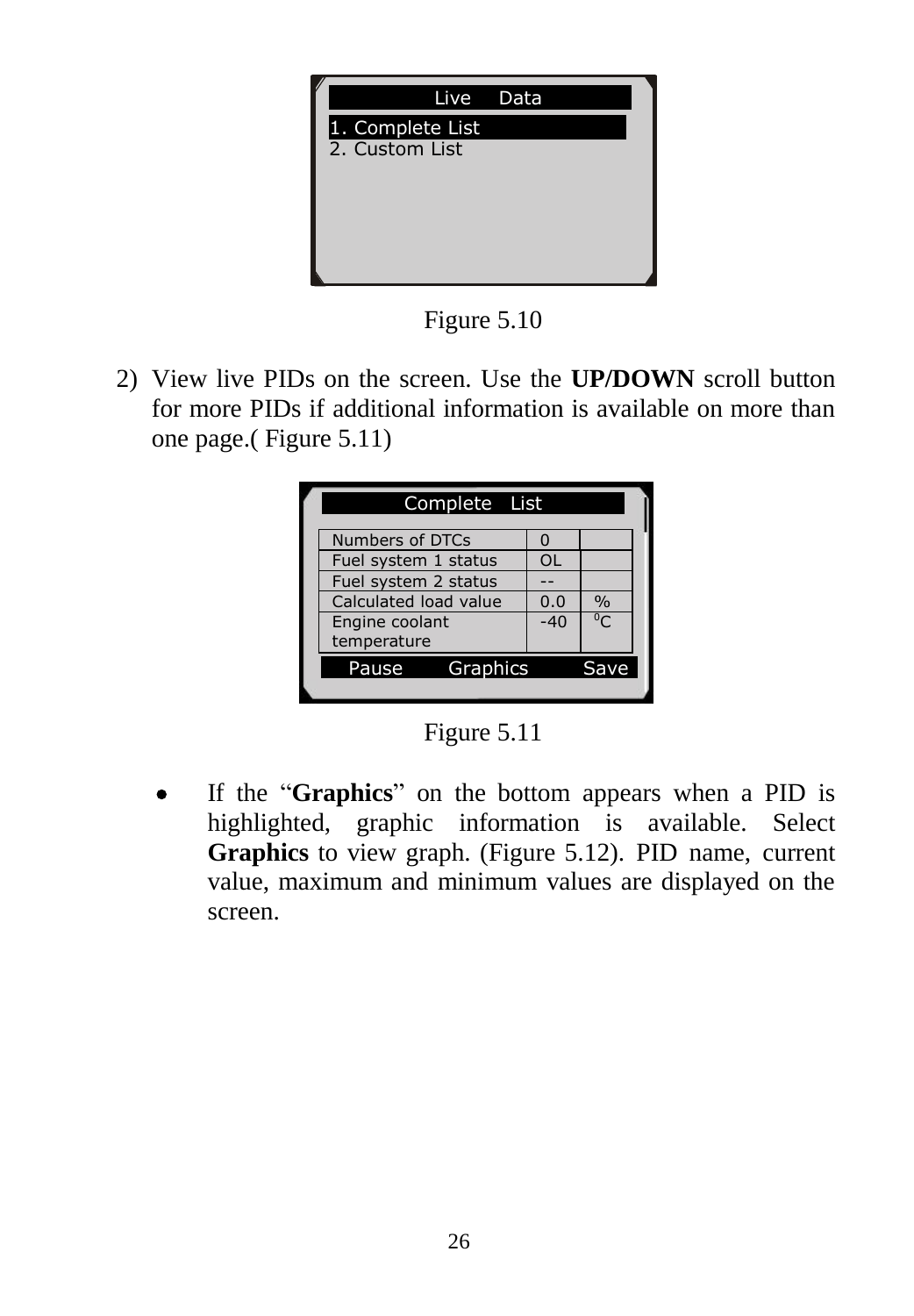

Figure 5.12

- If the "**Merge Graph**" on the bottom appears when a PID is selected to view, merged graph information is available. (Figure 5.13)
- *NOTE: Merge Graph can be used to compare two related parameters in graphic mode, which is especially convenient in the Custom List option where you could select two interacted parameter to merge and see their relationship.*



Figure 5.13

- Select **Text** to return to text viewing of PID data.
- Select **Save** to record retrieved live data and PID graphs.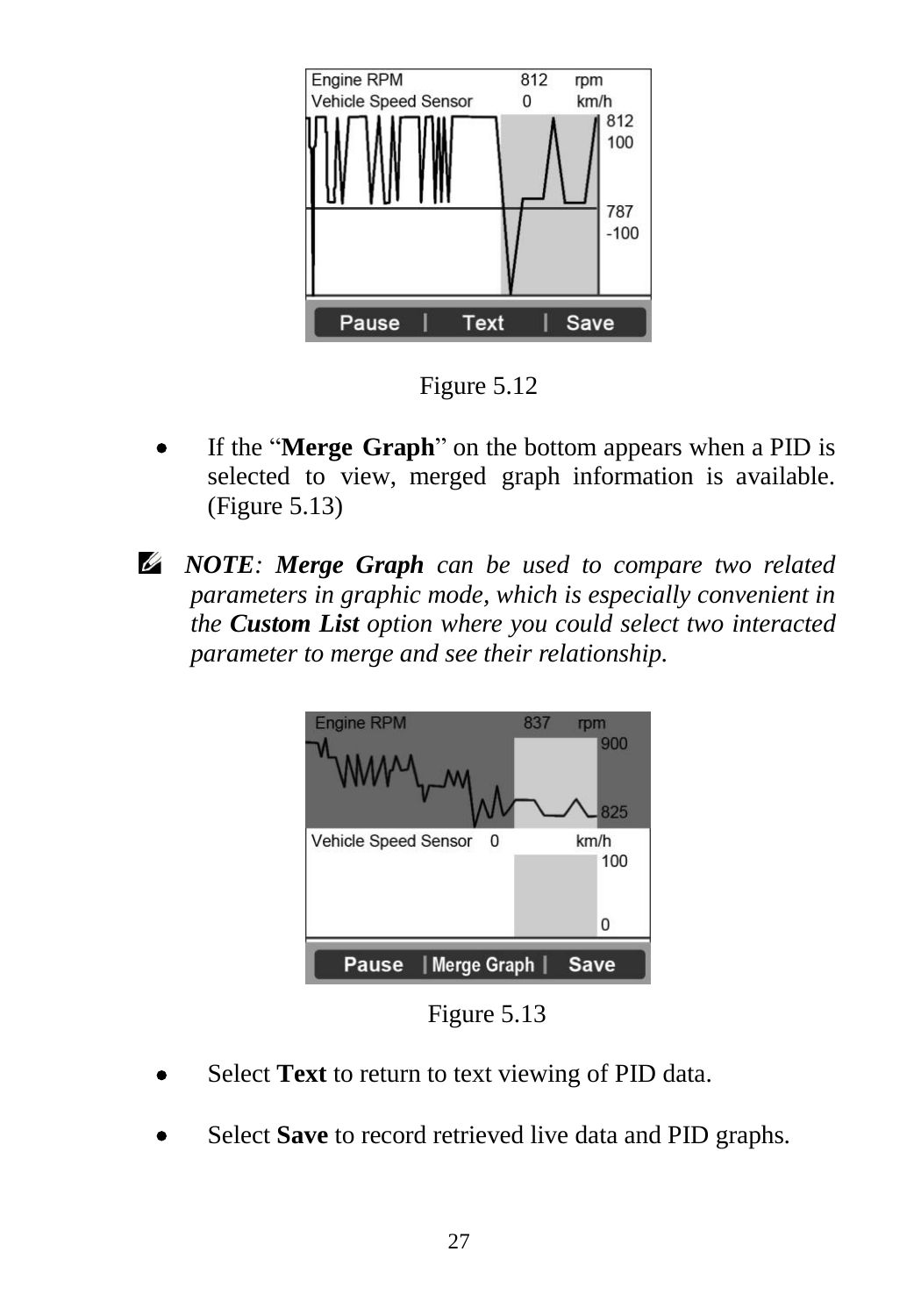- Select **Pause** to suspend viewing. You could resume the viewing process again by selecting **Start**.
- 3) Press the **ESC** button to return to previous menu.

#### **B. Viewing Custom List**

- 1) To view customized PID data, use the **UP/DOWN** scroll button to select **Custom List** from **Live Data** menu and press the **OK** button.( Figure 5.10)
- 2) Use the **UP/DOWN** scroll button to move up and down to the desired items and click **Select** button to confirm. The selected parameters are marked with solid squares.( Figure 5.14 )

|                       |                      | Custom List           |  |           |
|-----------------------|----------------------|-----------------------|--|-----------|
| ☑                     | Numbers of DTCs      |                       |  |           |
| ☑                     |                      | Fuel system 1 status  |  | 2         |
| □                     | Fuel system 2 status |                       |  |           |
| ГI                    |                      | Calculated load value |  |           |
|                       | Engine coolant temp  |                       |  |           |
| Select All<br>Clear L |                      |                       |  | Clear all |

Figure 5.14

- The number to the right of selected item indicates sequence of this item.
- If you want to deselect the item, press **Clear** button.
- To select all the items on the screen, press **Select All** button. To clear all the selected items on the screen, press **Clear All**  button.
- 3) Press the **OK** button to view selected PIDs on screen.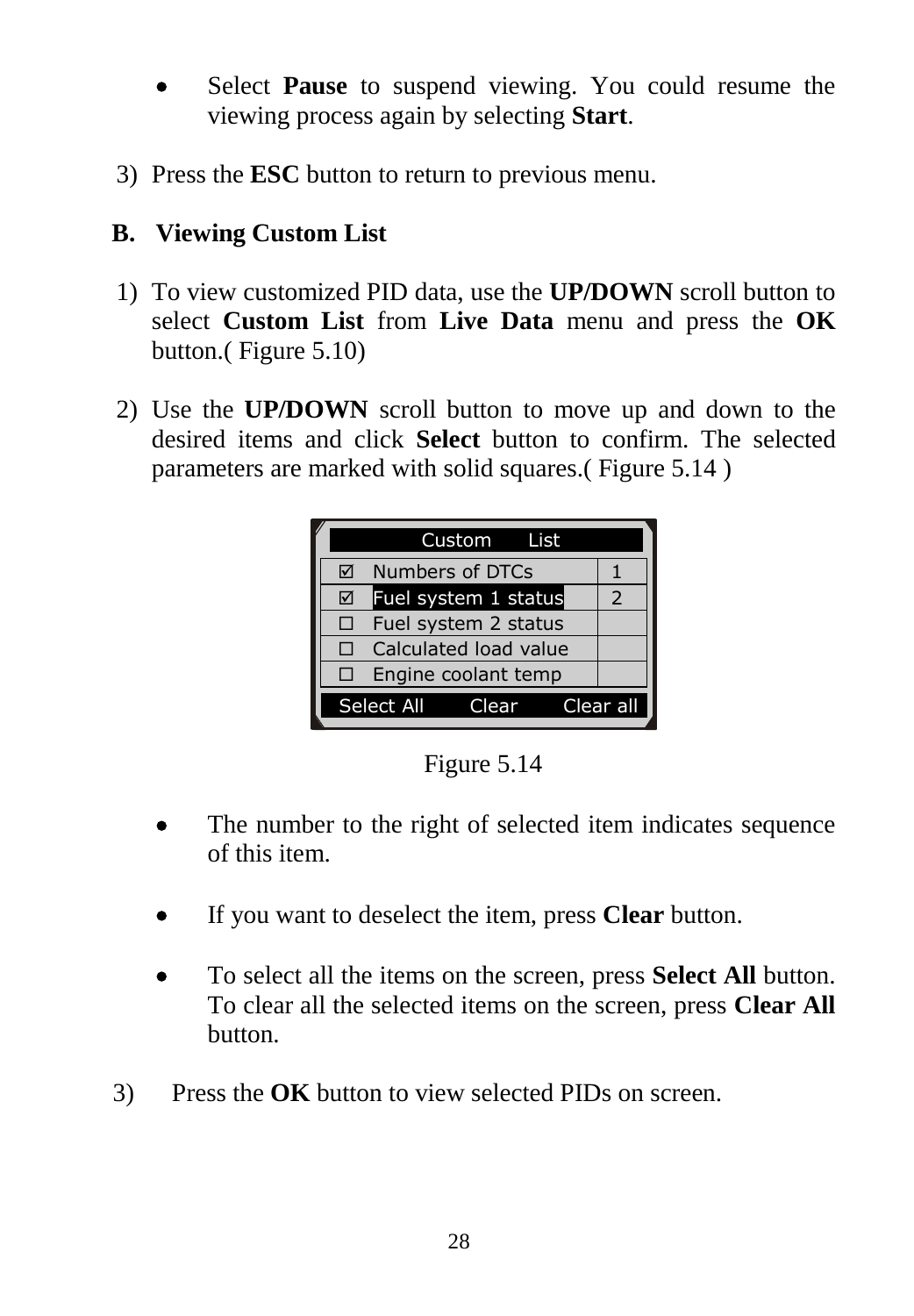| Custom List          |                  |  |
|----------------------|------------------|--|
| Numbers of DTCs      |                  |  |
| Fuel system 1 status |                  |  |
|                      |                  |  |
| <b>Pause</b>         | Graphics<br>Save |  |

Figure 5.15

4) Use the **ESC** button to return to previous menu.

#### **Recording Data**

**The Record Data function allows recording vehicle modules' Parameter Identification (PID) data to help diagnose intermittent vehicle problems. You could save data files to the SD card and then use the Playback function to view the saved files.**

- *NOTE: The length of time for each frame varies per vehicle. Generally, one frame of data is about 1/4 second, or 4 frames per second.*
- 1) To record live data, with the live data screen displaying, select **Save** on the bottom. The scan tool will start timing to record retrieved live data and PID graphs.
	- If you record live data under text mode, following screen shows:

| Complete List          |       |               |  |  |
|------------------------|-------|---------------|--|--|
| <b>Numbers of DTCs</b> |       |               |  |  |
| Fuel system 1 status   | OL    |               |  |  |
| Fuel system 2 status   |       |               |  |  |
| Calculated load value  | 0.0   | $\frac{0}{0}$ |  |  |
| Engine coolant         | $-40$ | $^0$ C        |  |  |
| temperature            |       |               |  |  |
| Graphics<br>Pause      |       | Saving 94     |  |  |

Figure 5.16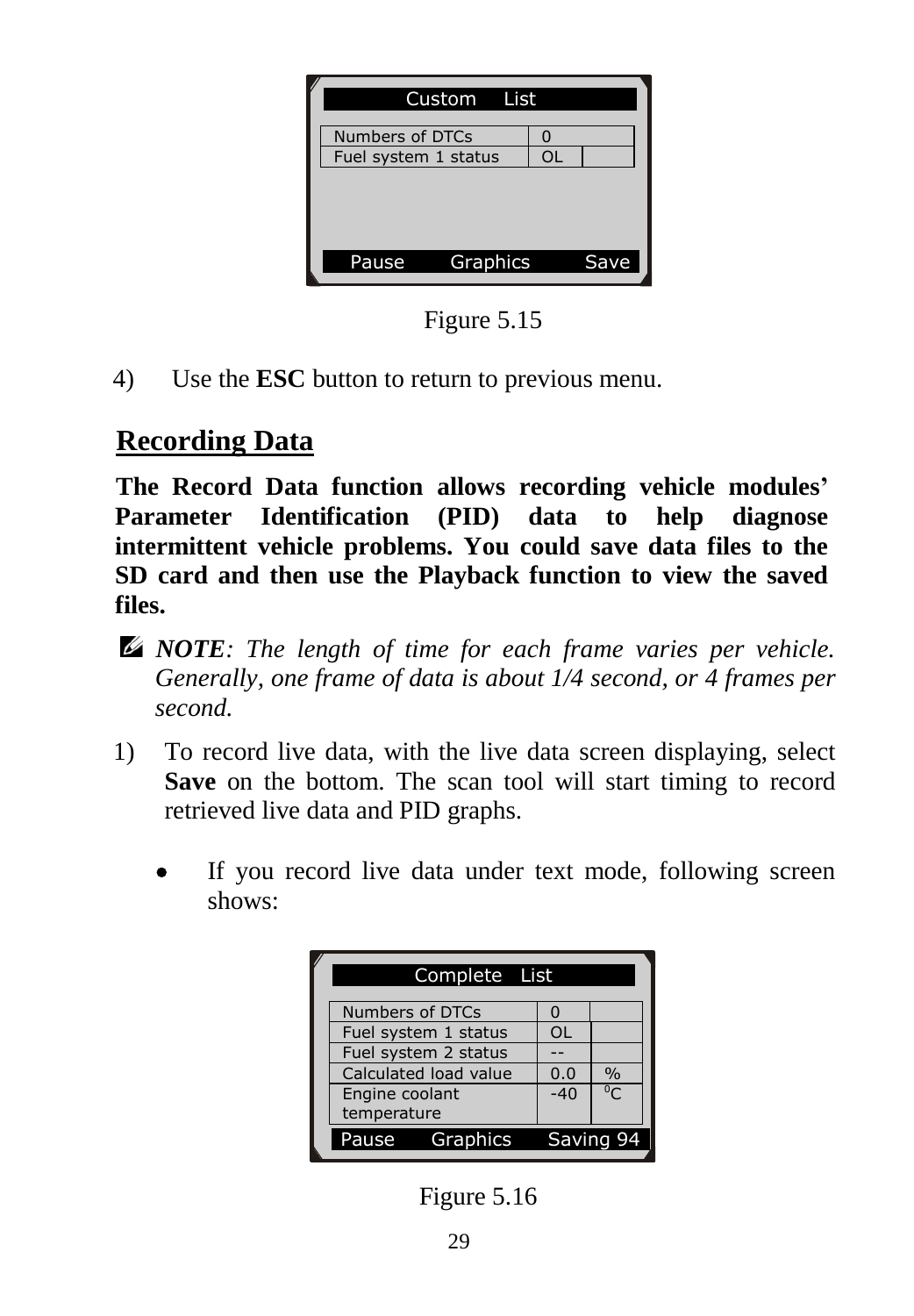If you record live data under graph mode, following screen shows:



Figure 5.17

- *NOTE: The scan tool can only playback text data even though the data is saved in graphic mode.*
- 2) When there is not enough memory space, a warning message prompting to delete previously recorded data.



Figure 5.18

- If you wish to delete the data, select **Yes** and save currently retrieved data in the SD card.
- If you do not wish to delete the data, select **No** to return to previous screen.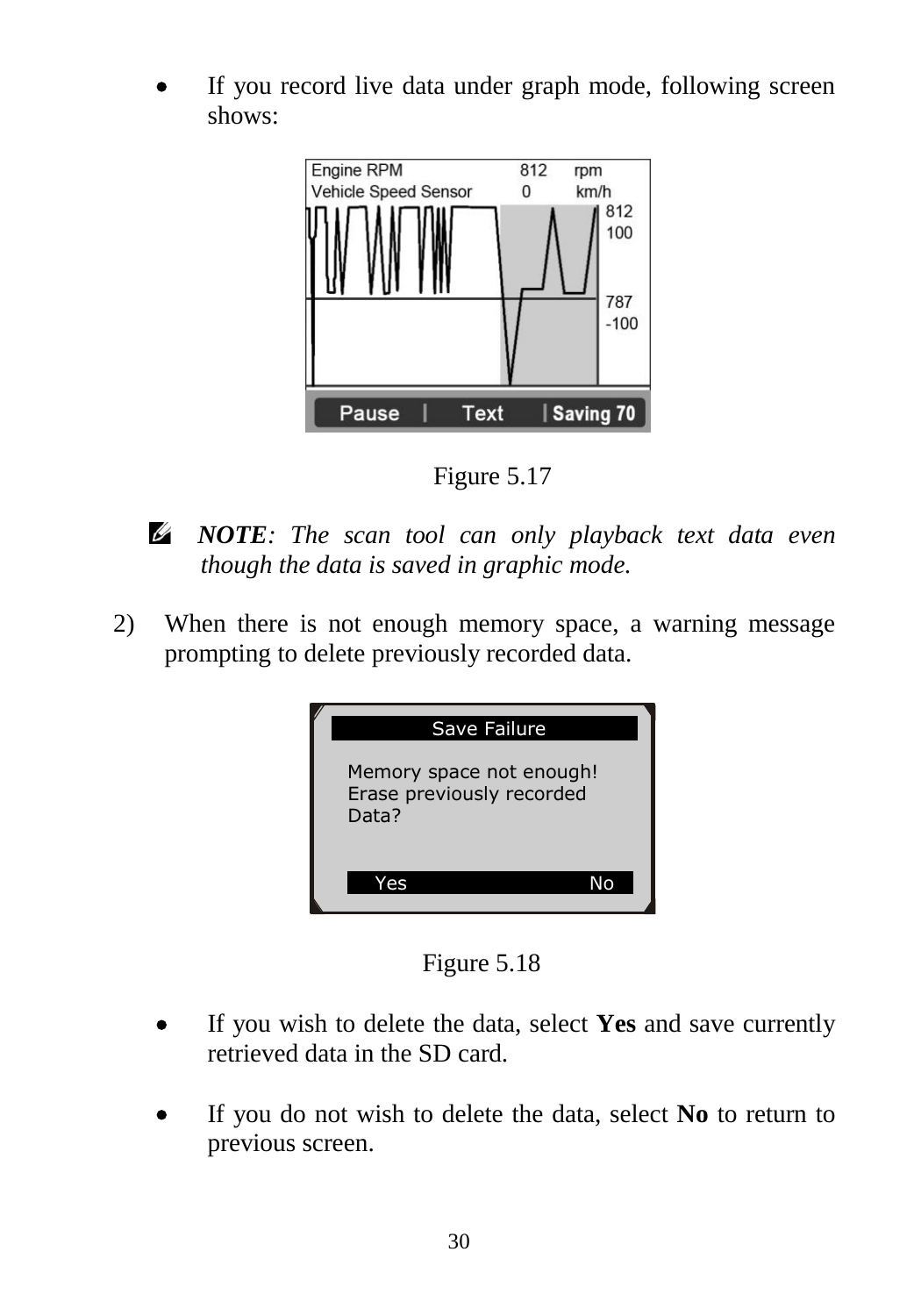- 3) Select **Pause** to suspend recording. You could resume the recording process again by selecting **Start**.
- 4) You may review the saved data in **Playback** function.
- 5) Press **ESC** button to exit.

## **5.4 Freeze Frame**

**Freeze Frame Data allows the technician to view the vehicle's operating parameters at the moment a DTC (Diagnostic Trouble Code) is detected. For example, the parameters may include engine speed (RPM), engine coolant temperature (ECT), or vehicle speed sensor (VSS) etc. This information will aid the technician by allowing the parameters to be duplicated for diagnostic and repair purposes.**

- 1) To view freeze frame data, use the **UP/DOWN** scroll button to select **Freeze Frame** from **Diagnostic Menu** and press the **OK** button. (Figure 5.3 )
- 2) Wait a few seconds while the scan tool validates the PID MAP.
- 3) If retrieved information covers more than one screen, use the **DOWN** scroll button, as necessary, until all the data have been shown up. (Figure 5.19)

| Freeze Frame                                          |           |               |  |
|-------------------------------------------------------|-----------|---------------|--|
| DTC that caused required<br>freeze frame data storage | P0193     |               |  |
| Fuel system 1 status                                  | <b>OL</b> |               |  |
| Fuel system 2 status                                  |           |               |  |
| Calculated load value                                 | 0.0       | $\frac{0}{n}$ |  |
| Engine coolant<br>temperature                         | $-40$     | $^0C$         |  |
| Save                                                  |           |               |  |
|                                                       |           |               |  |

Figure 5.19

 If there is no available freeze frame data, an advisory message "**No freeze frame data stored!**" shows on the display.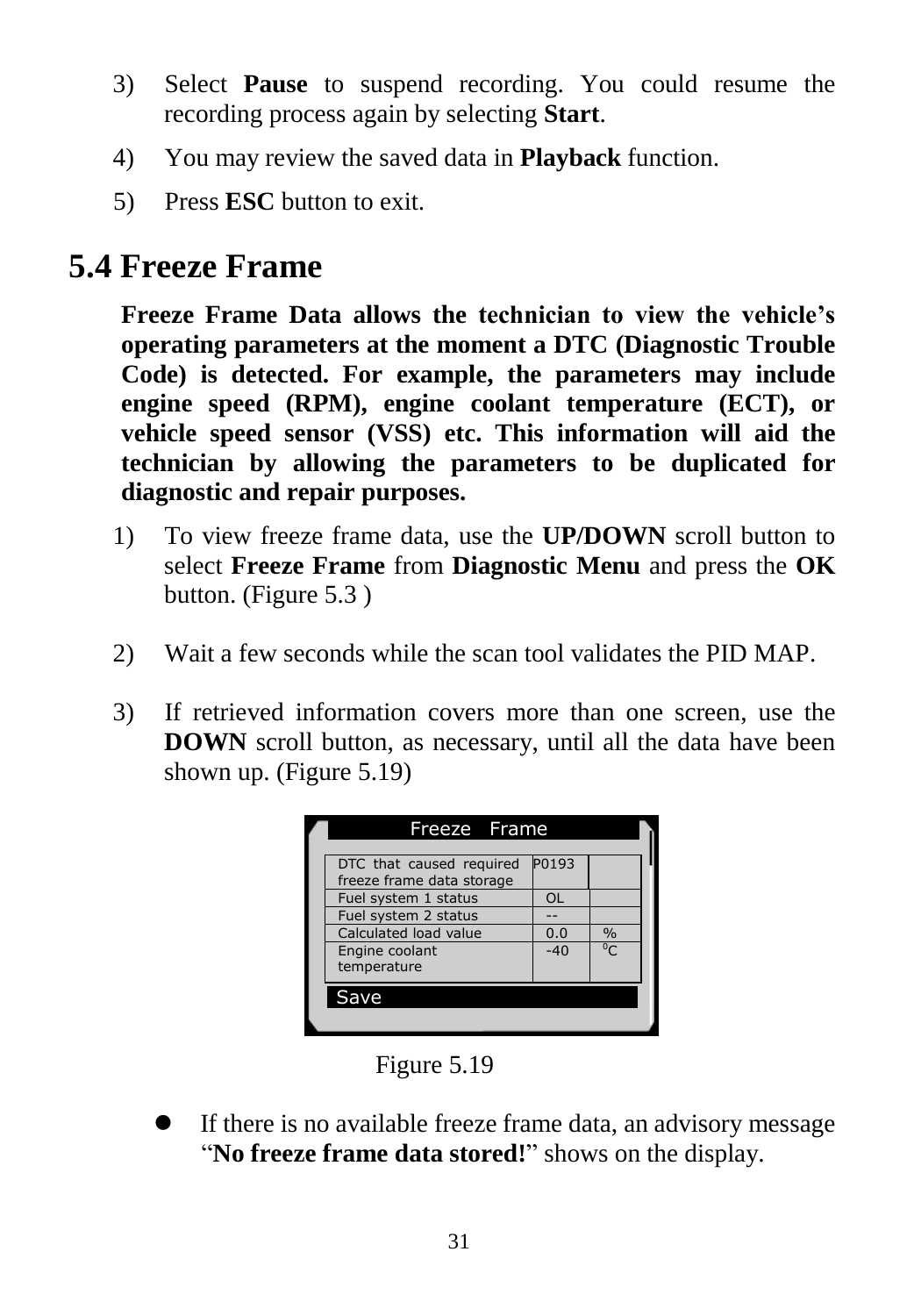- 4) Select **Save** to record freeze frame. A confirming message "**Save success!**" shows on the display and scan tool return to previous menu.
- 5) If you don't want to save the freeze frame data, press **ESC** button to return to previous screen.

## **5.5 Retrieving I/M Readiness Status**

**I/M Readiness function is used to check the operations of the Emission System on OBD2 compliant vehicles. It is an excellent function to use prior to having a vehicle inspected for compliance to a state emissions program.**

*CAUTION - By clearing trouble codes you also clear the readiness status for the individual emission system readiness tests. In order to reset these monitors, the vehicle must be driven through a complete drive cycle with no trouble codes in memory. Times for reset vary depending on vehicle.*

Some latest vehicle models may support two types of **I/M Readiness** tests:

- **A.** *Since DTCs Cleared -* indicates status of the monitors since the DTCs are erased.
- **B.** *This Drive Cycle*  indicates status of monitors since the beginning of the current drive cycle.

**An I/M Readiness Status result of "NO" does not necessarily indicate that the vehicle being tested will fail the state I/M inspection. For some states, one or more such monitors may be allowed to be "Not Ready" to pass the emissions inspection.** 

- **"OK"** -- Indicates that a particular monitor being checked has completed its diagnostic testing.
- **"INC"** -- Indicates that a particular monitor being checked has not completed its diagnostic testing.
- **"** "N/A" -- The monitor is not supported on that vehicle.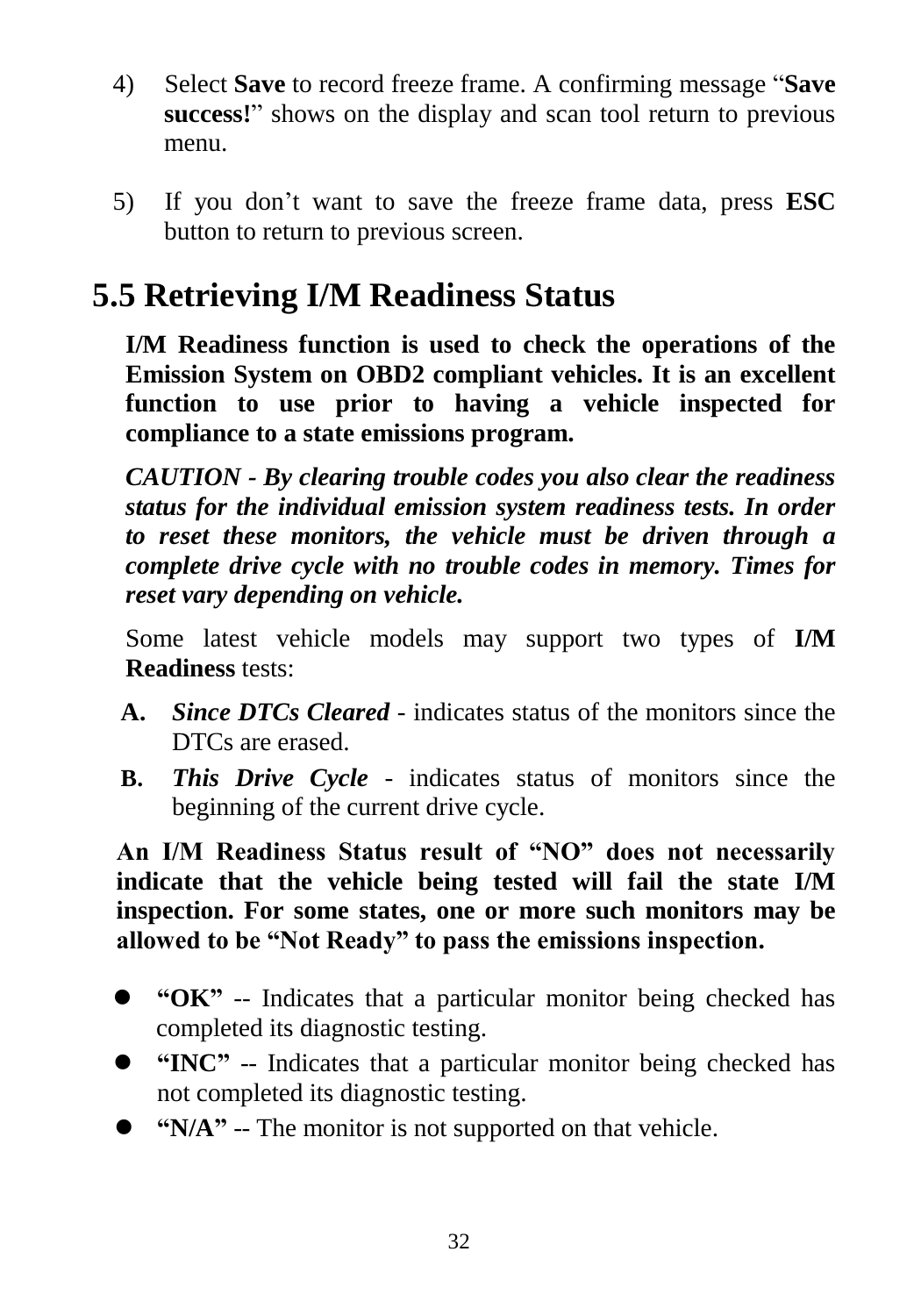- 1) Use the **UP/DOWN** scroll button to select **I/M Readiness** from **Diagnostic Menu** and press **OK** button. (Figure 5.3)
- 2) Wait a few seconds while the scan tool validates the PID MAP.
- 3) If the vehicle supports both types of tests, then both types will be shown on the screen for selection. (Figure 5.20)



Figure 5.20

4) Use the **UP/DOWN** scroll button, as necessary, to view the status of the MIL light (**"ON" or "OFF**) and the following monitors:

For spark ignition engines:

- **MIS --** Misfire Monitor
- **FUEL --** Fuel System Monitor
- **CCM --** Comprehensive Component Monitor
- **EGR –** EGR System Monitor
- **O2S --** O2 Sensors Monitor
- **CAT --** Catalyst Monitor
- **EVAP --** Evaporative System Monitor
- **HTR --** O2 Sensor Heater Monitor
- **AIR --** Secondary Air Monitor
- **HCAT --** Heated Catalyst Monitor

For compression ignition engines:

**MIS --** Misfire Monitor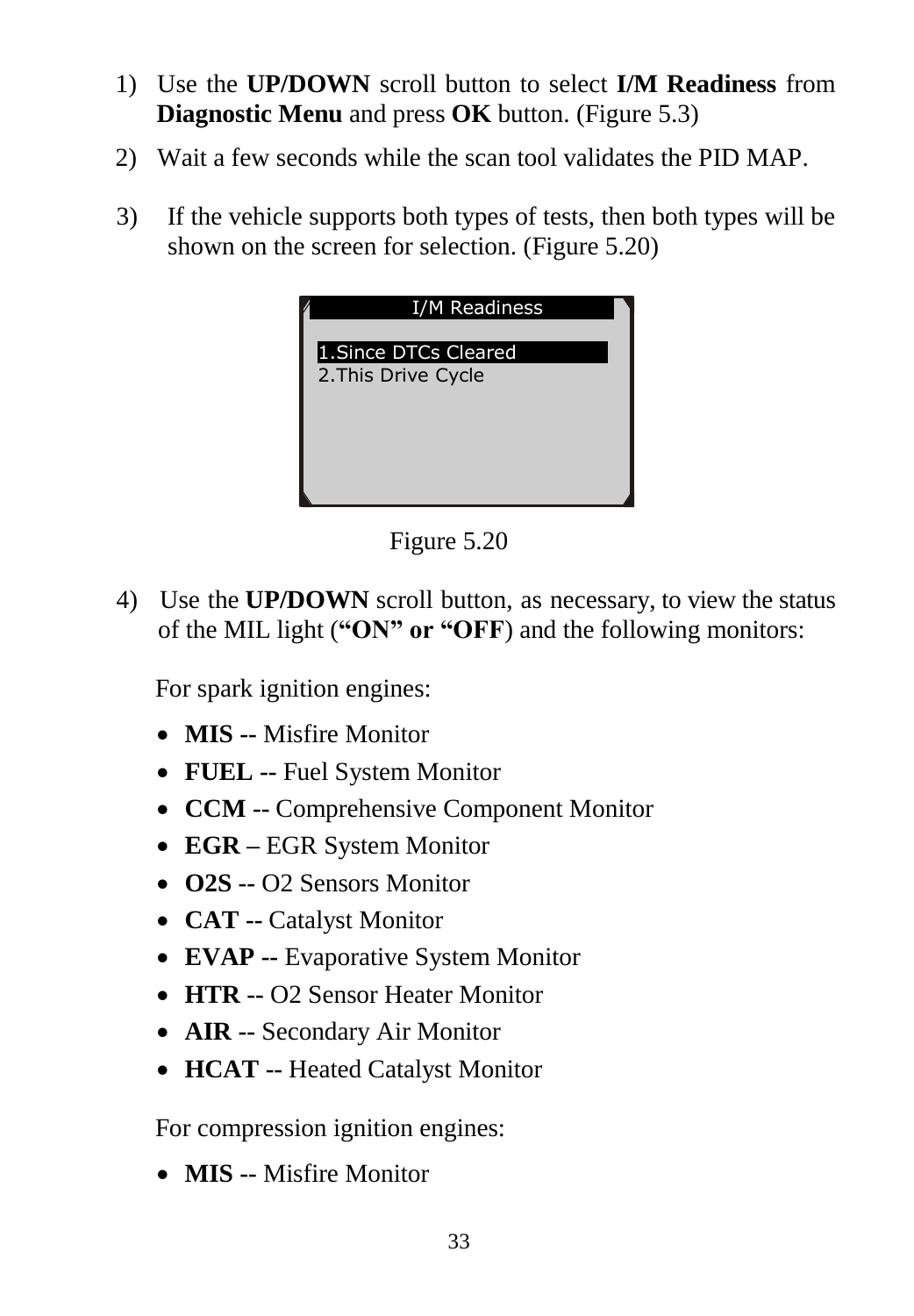- **FUEL --** Fuel System Monitor
- **CCM --** Comprehensive Component Monitor
- **EGR –** EGR System Monitor
- **HCCAT --** NMHC Catalyst Monitor
- **NCAT --** NOx Aftertreatment Monitor
- **BP --** Boost Pressure System Monitor
- **EGS --** Exhaust Gas Sensor Monitor
- **PM --** PM Filter Monitor



5) If the vehicle supports readiness test of "**This Drive Cycle**", a screen of the following displays: (Figure 5.22)

| This Drive Cycle                      |     |  |  |
|---------------------------------------|-----|--|--|
| <b>MIL Status</b>                     | OFF |  |  |
| <b>Misfire Monitoring</b>             | N/A |  |  |
| Fuel system monitoring                | OK  |  |  |
| Comprehensive<br>component monitoring | OK  |  |  |

Figure  $5.22$ 

6) Use the **UP/DOWN** scroll button for more PIDs if additional information is available on more than one page. Or use the **LEFT/RIGHT** scroll button to view PIDs in the previous/next page.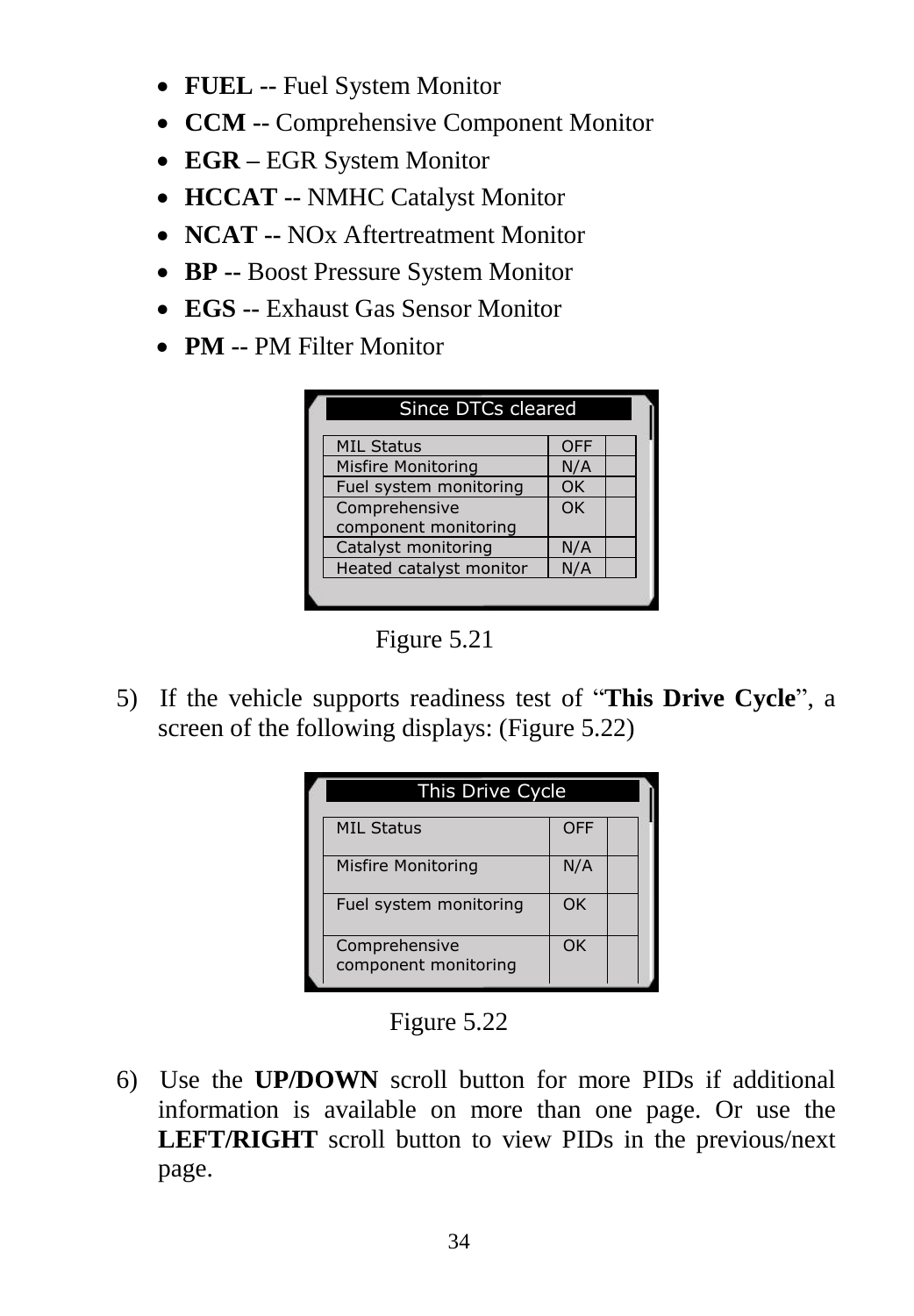7) Press the **ESC** button to return to **Diagnostic Menu.**

## **5.6 O2 Monitor Test**

**OBD2 regulations set by SAE require that relevant vehicles monitor and tests on the oxygen (O2) sensors to identify problems related to fuel efficiency and vehicle emissions. These tests are not on-demand tests and they are done automatically when engine operating conditions are within specified limits. These test results are saved in the on-board computer's memory.**

**The O2 Monitor Test function allows retrieval and viewing of O2 sensor monitor test results for the most recently performed tests from the vehicle's on-board computer.**

**The O2 Monitor Test function is not supported by vehicles which communicate using a controller area network (CAN). For O2 Monitor Test results of CAN-equipped vehicles, see chapter "On-Board Mon. Test".**

- 1) Use the **UP/DOWN** scroll button to select **O2 Monitor Test** from **Diagnostic Menu** and press **OK** button. (Figure 5.3)
- 2) Wait a few seconds while the scan tool validates the PID MAP.
- 3) Use the **UP/DOWN** scroll button to select O2 sensor from **O2 Monitor Test** menu and press **OK** button. (Figure 5.23)



Figure 5.23

 If the vehicle does not support the mode, an advisory message will be displayed on the screen. (Figure 5.24)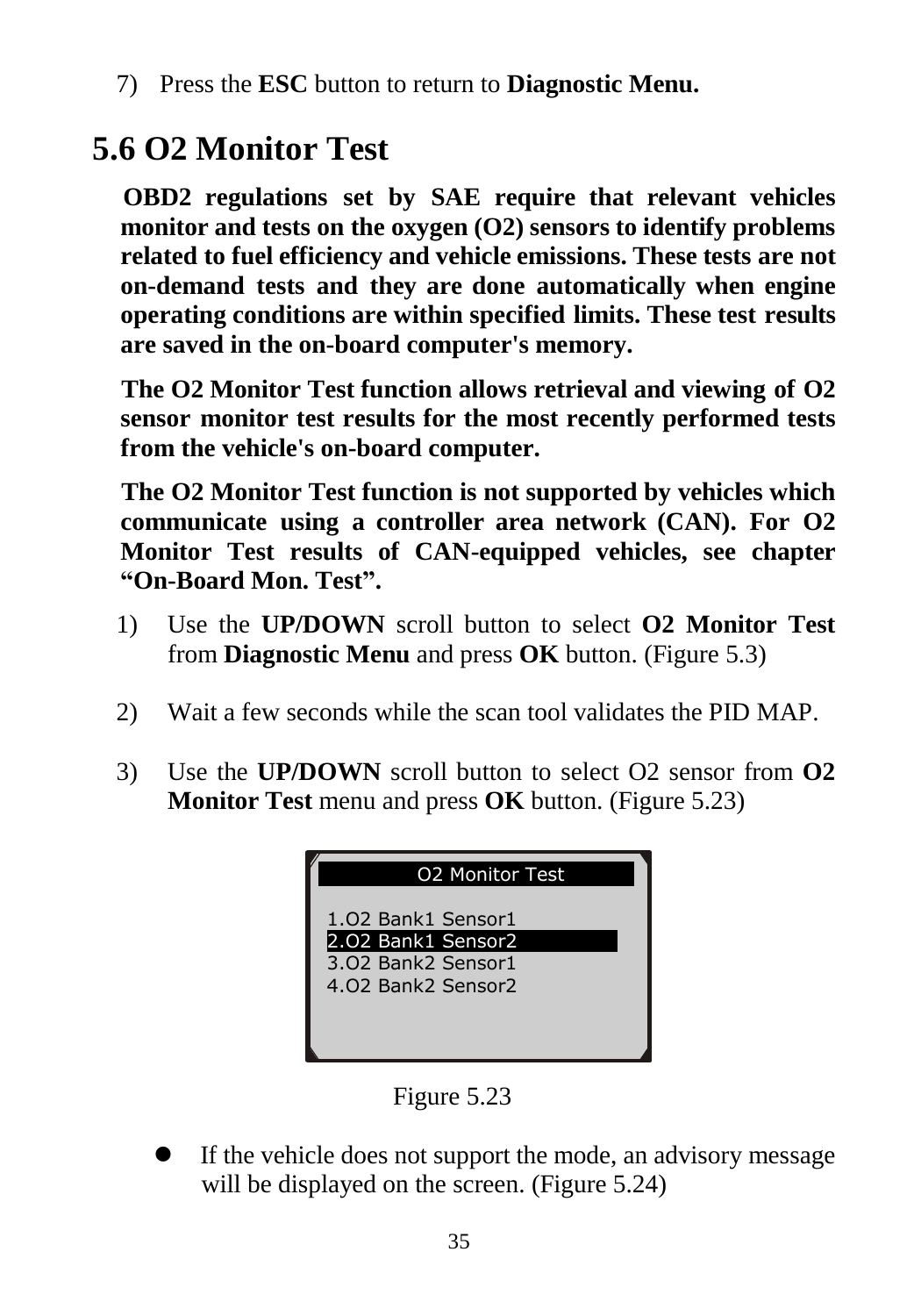

Figure 5.24

4) View test results of selected O2 sensor. (Figure 5.25)

| O2 Bank1 Sensor2                                                                                                                      |
|---------------------------------------------------------------------------------------------------------------------------------------|
| Rich-Lean Threshd V<br>Lean-Rich Threshd V<br>Low for Switch (V)<br>High for Switch (V)<br>Rich-Lean Threshd S<br>Lean-Rich Threshd S |



- 5) Use the **UP**/**DOWN** scroll button to view more screens of data if additional information is available in more than one page.
- 6) Press the **ESC** button to return to the previous menu.

#### **5.7 On-Board Monitor Test**

**The On-Board Monitor Test is useful after servicing or after erasing a vehicle's control module memory. The On-Board Monitor Test for non-CAN-equipped vehicles retrieves and displays test results for emission-related power train components and systems that are not continuously monitored. The On-Board Monitor Test for CAN-equipped vehicles retrieves and displays test results for emission-related power train components and systems that are and are not continuously monitored. Test and components IDs are determined by the vehicle manufacturer.**

In this test, there are typically a minimum value, a maximum value,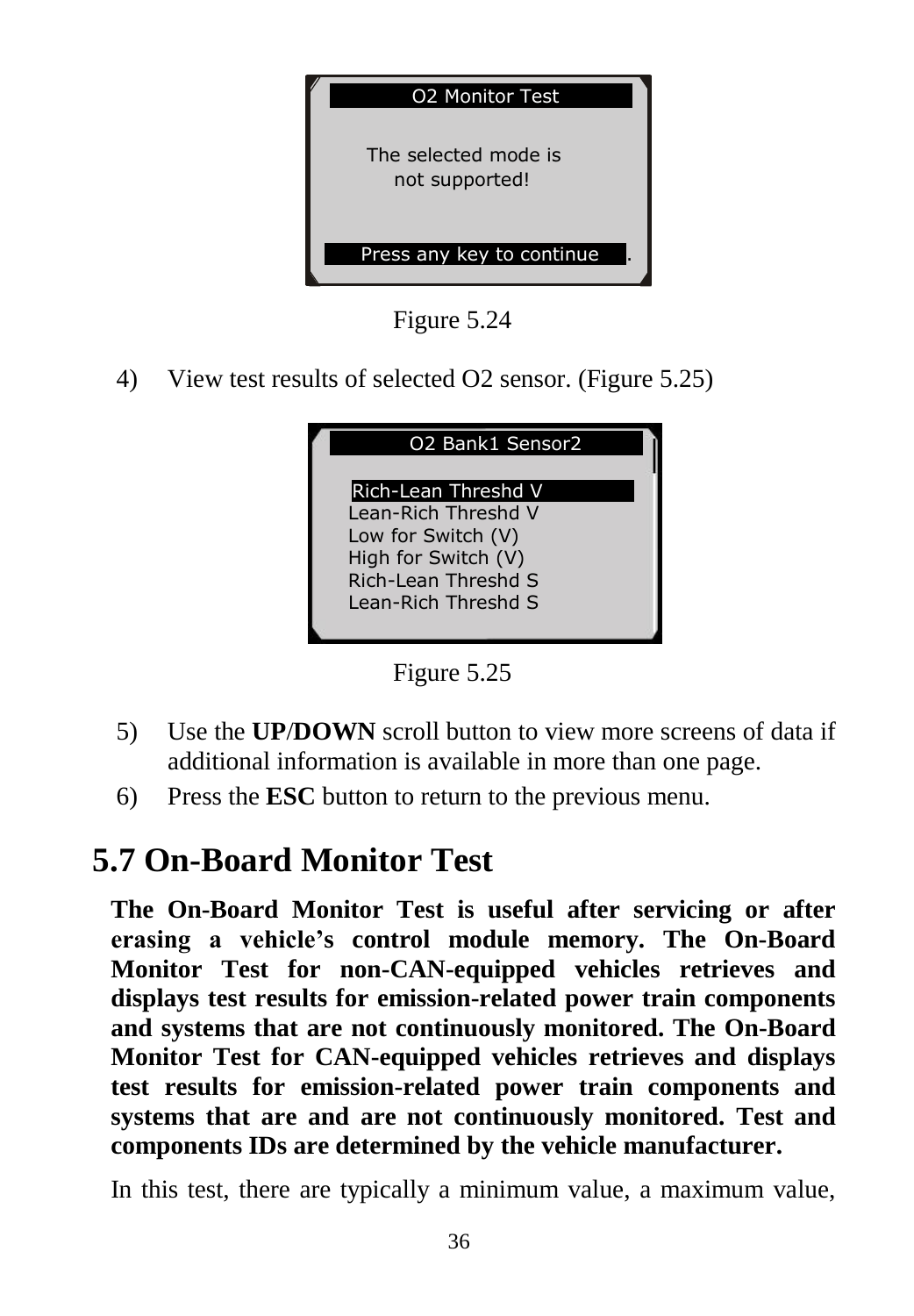and a current value for each monitor. By comparing the current value with the minimum and maximum value, the scan tool will determine if it is OK.

- 1) Use the **UP/DOWN** scroll button to select **On-Board Monitor Test** from **Diagnostic Menu** and press the **OK** button. (Figure 5.3)
- 2) Wait a few seconds while the scan tool validates the PID MAP.
- 3) The scan tool will prompt you to select the vehicle make. (If you have selected the vehicle before, the **Vehicle Manufacturer** screen would not appear again)

| Vehicle Manufacturer |
|----------------------|
|                      |
| BUICK                |
| <b>BMW</b>           |
| <b>CADILLAC</b>      |
| <b>CHRYSLER</b>      |
| <b>FORD</b>          |
| GM                   |
|                      |

Figure 5.26

- 4) After you select the vehicle manufacturer, the scan tool shows the On-Board Monitors tests for specific monitoring systems.
- 5) From **On-Board Monitor Test** menu, use the **UP**/**DOWN** scroll button to select a test to view and press the **OK** button. (Figure 5.27)



Figure 5.27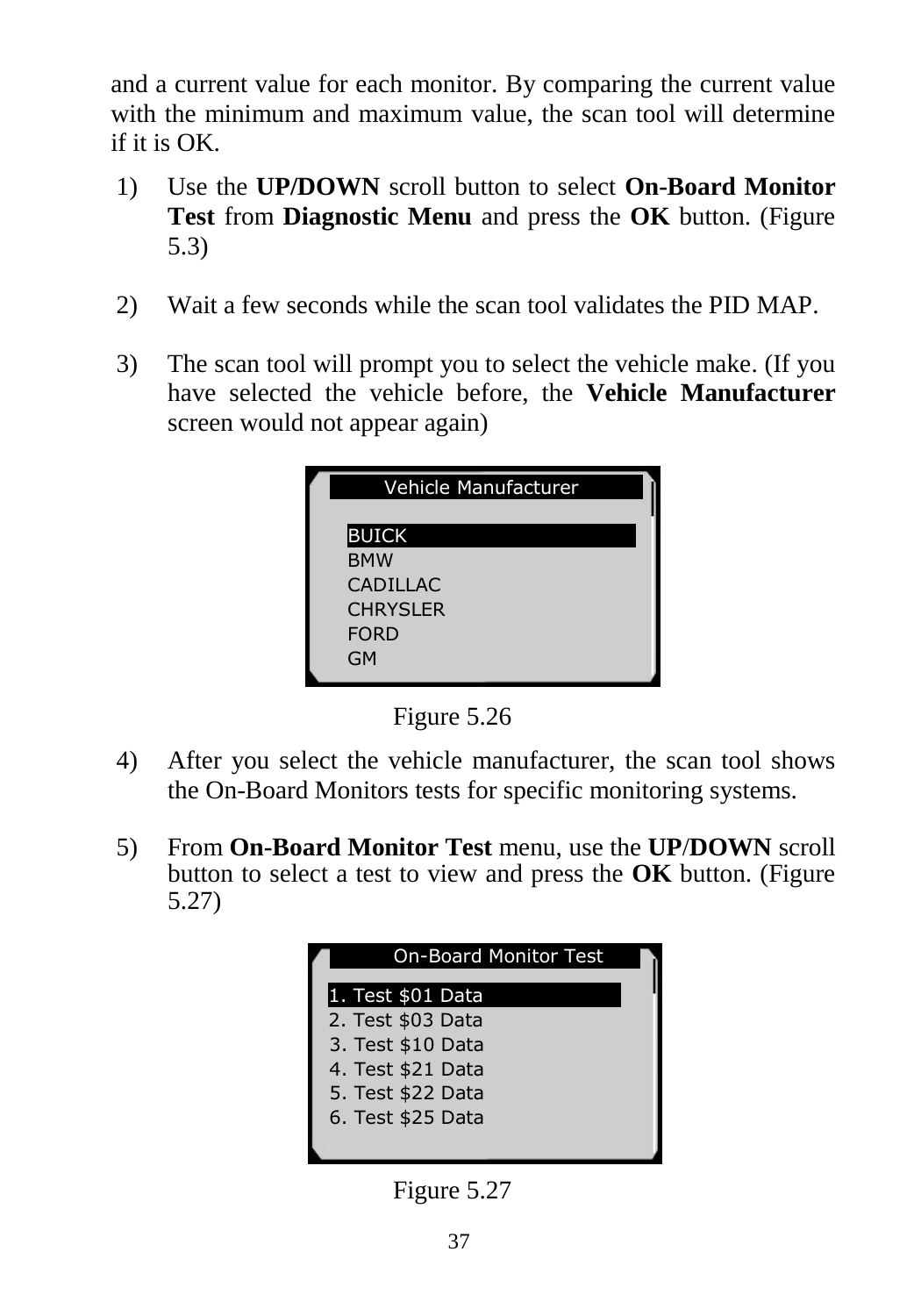If the vehicle under test does not support the mode, an advisory message will be displayed on the screen. (Figure 5.28)



Figure 5.28

For CAN-equipped vehicles, test selections can be as below:

| <b>On-Board Monitor Test</b> |  |
|------------------------------|--|
| 1. EGR Monitor               |  |
| 2. Mis-Fire Monitor Data     |  |
| 3. Mis-Fire Cylinder 1 Data  |  |
| 4. Mis-Fire Cylinder 2 Data  |  |
| 5. Mis-Fire Cylinder 3 Data  |  |
| 6. Mis-Fire Cylinder 4 Data  |  |
|                              |  |

Figure 5.29

- 6) Use the **UP/DOWN** scroll button to select the desired monitor from **On-Board Monitor Test** menu and press the **OK** button.
- 7) View test data on screen.

| Test \$01 Data    |      |  |  |  |
|-------------------|------|--|--|--|
| ID                |      |  |  |  |
| Module            | \$10 |  |  |  |
| <b>Test Value</b> | 0400 |  |  |  |
| Min Limit         | 0200 |  |  |  |
| Max Limit         |      |  |  |  |
| <b>Status</b>     | OK   |  |  |  |
|                   |      |  |  |  |
|                   |      |  |  |  |

Figure 5.30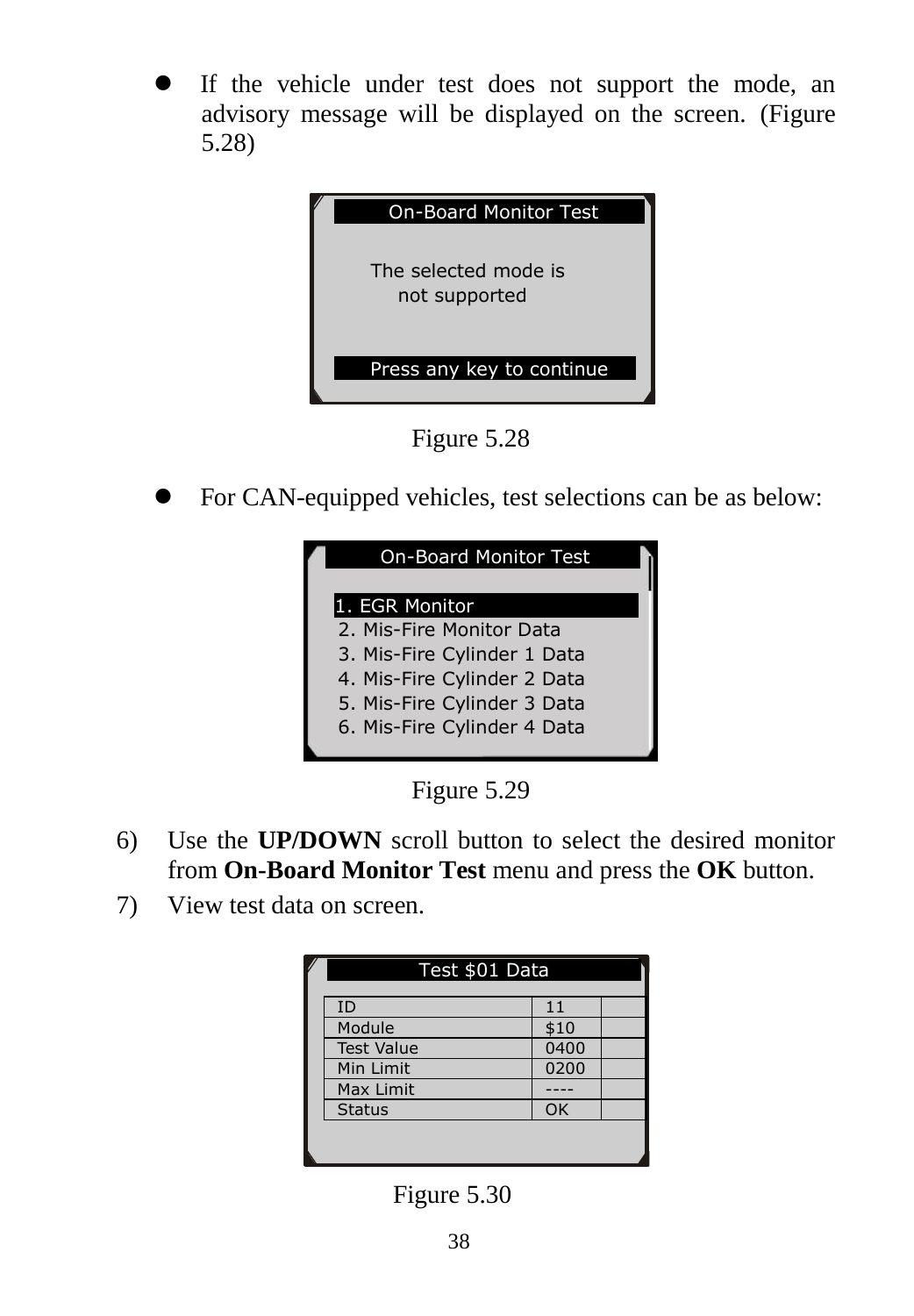For CAN-equipped vehicles, test results displayed can be as below:

| <b>Flow Test</b>  |      |               |
|-------------------|------|---------------|
| ID                | 11   |               |
| Module            | \$10 |               |
| <b>Test Value</b> | 0.10 | $\%$          |
| Min Limit         | 0.00 | $\%$          |
| Max Limit         | 95.0 | $\frac{0}{0}$ |
| <b>Status</b>     | OK   |               |
|                   |      |               |
|                   |      |               |



8) Press **ESC** button to return to the previous menus.

## **5.8 Component Test**

**The Component Test function allows initiating a leak test for the vehicle's EVAP system. The scan tool itself does not perform the leak test, but commands the vehicle's on-board computer to start the test. Different vehicle manufacturers might have different criteria and methods for stopping the test once it has been started. Before starting the Component Test, refer to the vehicle service manual for instructions to stop the test.**

- 1) Use the **UP**/**DOWN** scroll button to select **Component Test** from **Diagnostic Menu** and press the **OK** button. (Figure 5.3)
- 2) Wait for the scan tool to display the **Component Test** menu.



Figure 5.32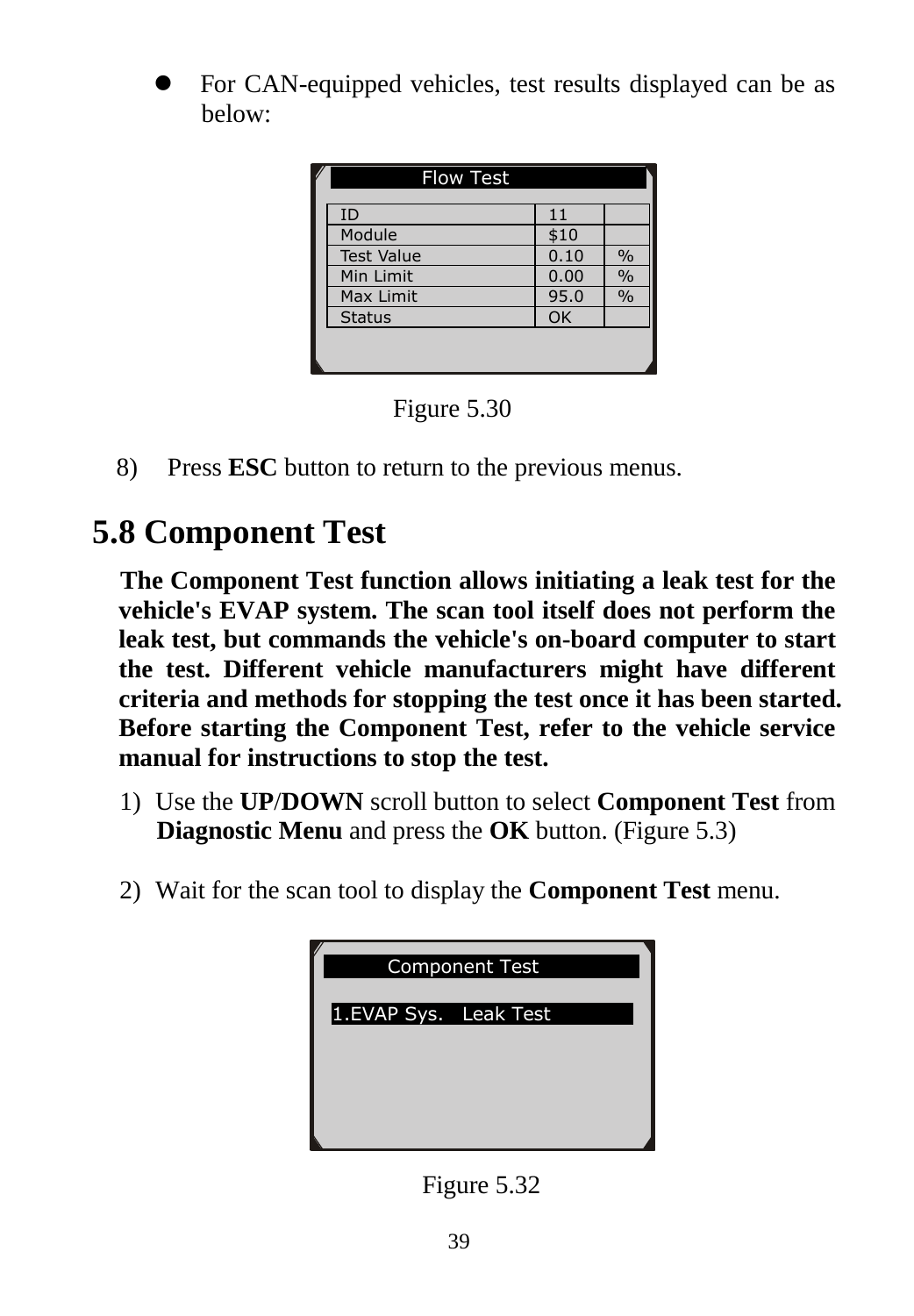3) If the test has been initiated by the vehicle, a confirmation message will be displayed on the screen.



Figure 5.33

 Some vehicles do not allow scan tools to control vehicle systems or components. If the vehicle under test does not support the EVAP Leak Test, an advisory message is displayed on the screen.



Figure 5.34

4) Wait a few seconds or press any key to return to previous screen.

## **5.9 Viewing Vehicle Information**

**The Vehicle Info. function enables retrieval of Vehicle Identification No. (VIN), Calibration ID Nos. (CINs), Calibration Verification Nos. (CVNs) and In-use Performance Tracking on 2000 and newer vehicles that support Mode 9.** 

1) Use **UP/DOWN** scroll button to select **Vehicle Info.** from the **Diagnostic Menu** and press **OK** button. (Figure 5.3)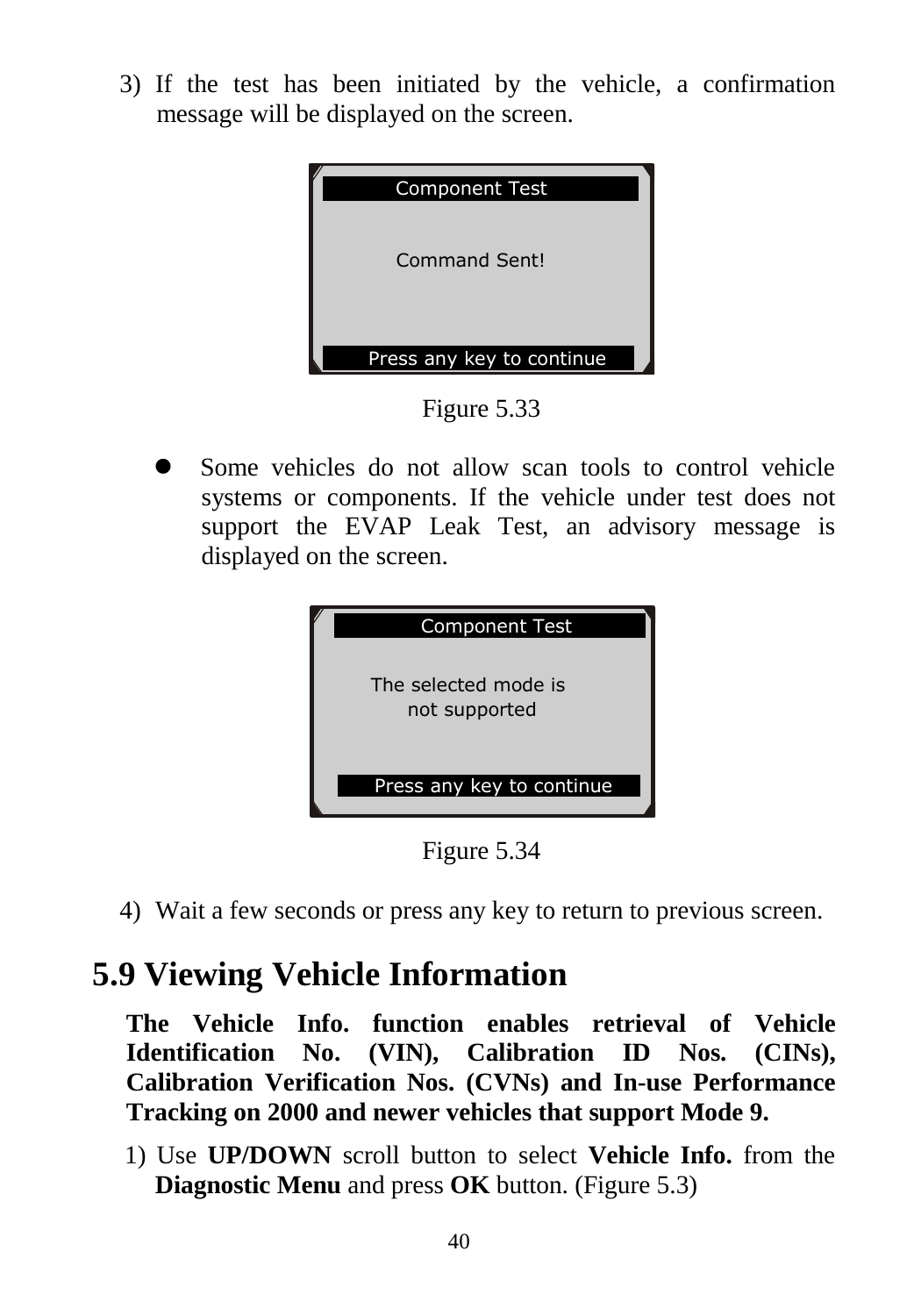2) An advisory message comes up to remind you. Wait a few seconds or press any key to continue.



Figure 5.35

3) Wait for the scan tool to display the **Vehicle Info.** menu.



Figure 5.36

- If the vehicle does not support this mode, a message shows on the display warning that the mode is not supported.
- 4) From **Vehicle Info.** menu, use the **UP**/**DOWN** scroll button to select an available item to view and press the **OK** button.
- 5) View retrieved vehicle information on screen.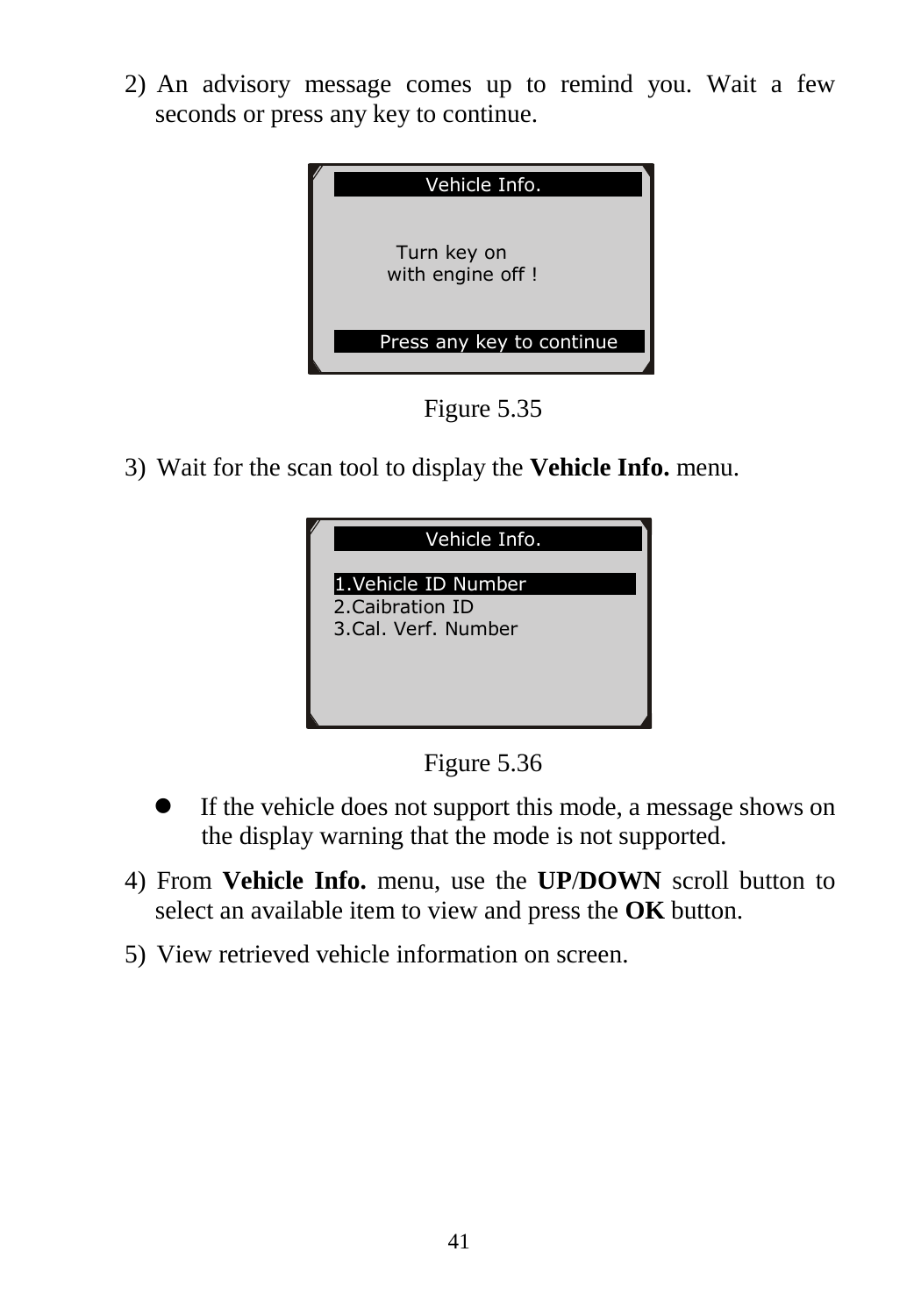| Vehicle ID Number |                   |  |  |  |  |  |
|-------------------|-------------------|--|--|--|--|--|
| VIN               | 1FAFP40462F100819 |  |  |  |  |  |
|                   |                   |  |  |  |  |  |
|                   |                   |  |  |  |  |  |
|                   | <b>Esc</b>        |  |  |  |  |  |

Figure 5.37

6) Press the **ESC** button to return previous menu

## **5.10 Modules Present**

**The Modules Present function allows viewing of the module IDs and communication protocols for OBD2 modules in the vehicle**.

- 1) Use the **UP/DOWN** scroll button to select **Modules Present** from **Diagnostic Menu** and press **OK** button. (Figure 5.3)
- 2) View modules present with their IDs and communication protocols.

| <b>Modules Present</b> |      |  |  |  |  |
|------------------------|------|--|--|--|--|
| Protocol               | ID   |  |  |  |  |
| <b>SAE J1850 PWM</b>   | \$10 |  |  |  |  |
|                        |      |  |  |  |  |
| Save                   |      |  |  |  |  |

Figure 5.38

3) Select **Save** to save the modules data and return to previous menu. Or press **ESC** button to exit.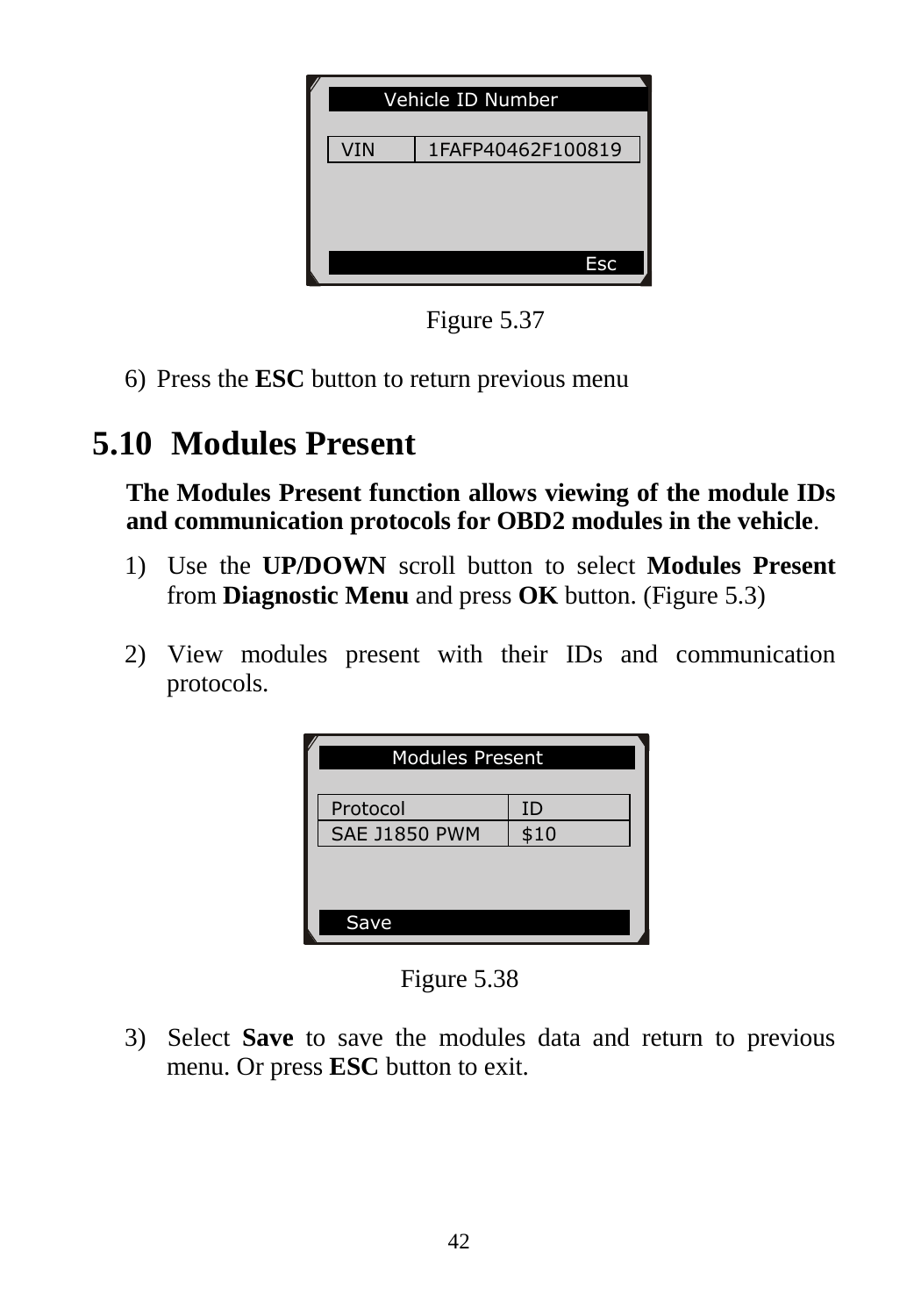## **5.11 DTC Lookup**

**The DTC Lookup function allows user to search definitions of DTC stored in built-in DTC library.**

- 1) Use the **UP/DOWN** scroll button to select **DTC Lookup** from **Diagnostic Menu** and press **OK** button. (Figure 5.3)
- 2) Wait for the scan tool to display the **DTC Lookup** screen**.**

|                                                                                                         | DTC Lookup |  |
|---------------------------------------------------------------------------------------------------------|------------|--|
| Only PCBU can be the first letter<br>to be put in. Only $0 \sim 9$ , a $\sim$ f for the<br>rest letters |            |  |
| <b>Einish</b>                                                                                           |            |  |

Figure 5.39

- 3) Select **Show** and a soft keyboard will pop up. Use **LEFT/RIGHT** button and **UP/DOWN** button to move to the desired character, then press **OK** button to confirm.
- 4) After you input the DTC code, select **Finish** and the scan tool will display this code's definition on screen.



Figure 5.40

5) Press **Yes** or **OK** button to proceed. The scan tool will display DTC definition as below.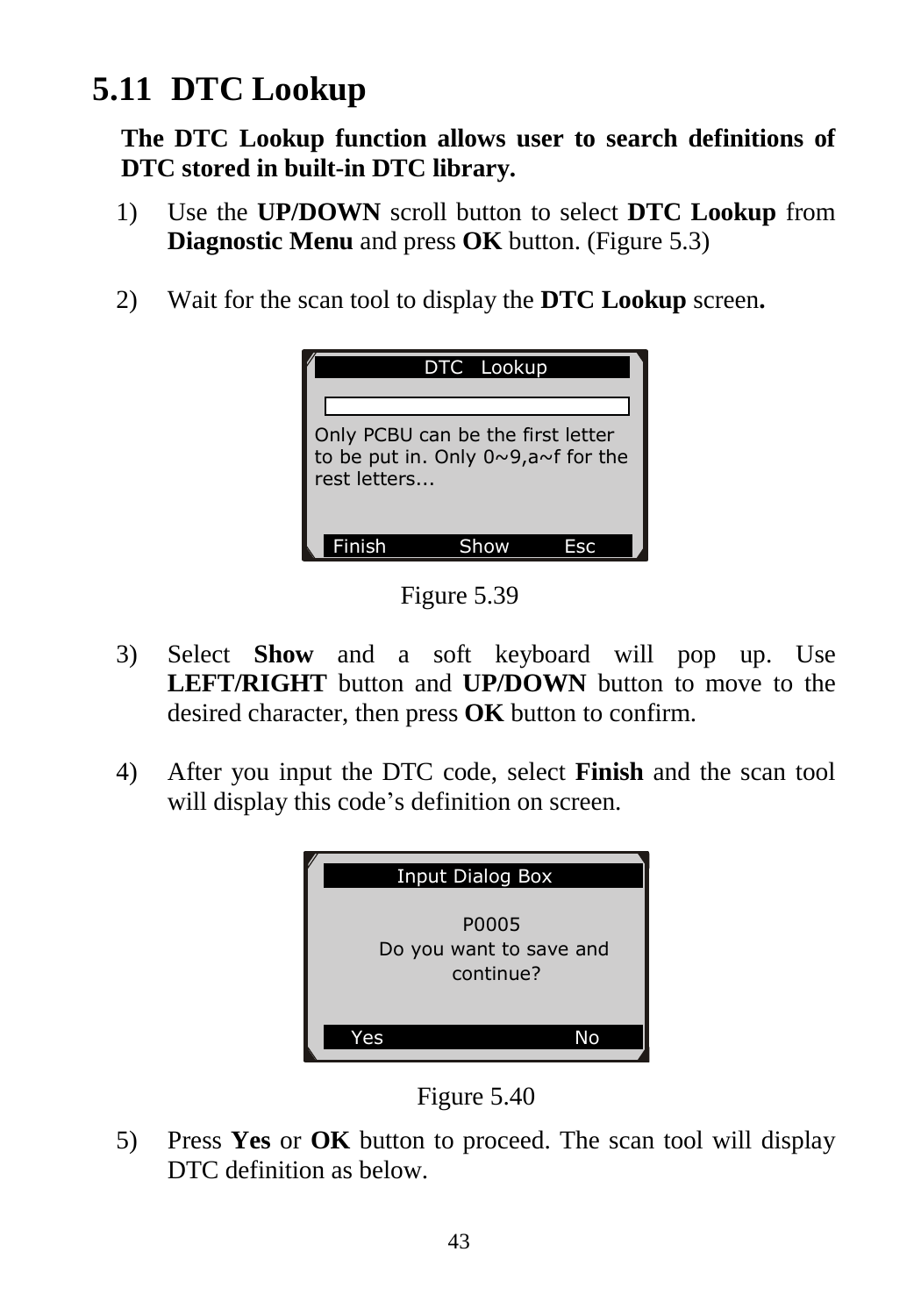

Figure 5.41

- Use the **LEFT/RIGHT** scroll button to view the previous / next DTC.
- Select **Save** to record code definition.
- For manufacturer specific codes, you need to select a vehicle make on an additional screen to look for DTC definitions.
- If definition could not be found (SAE or Manufacturer Specific), the scan tool displays "**Please refer to vehicle service manual!**"
- 6) Press **No** or **ESC** button to return to previous menu.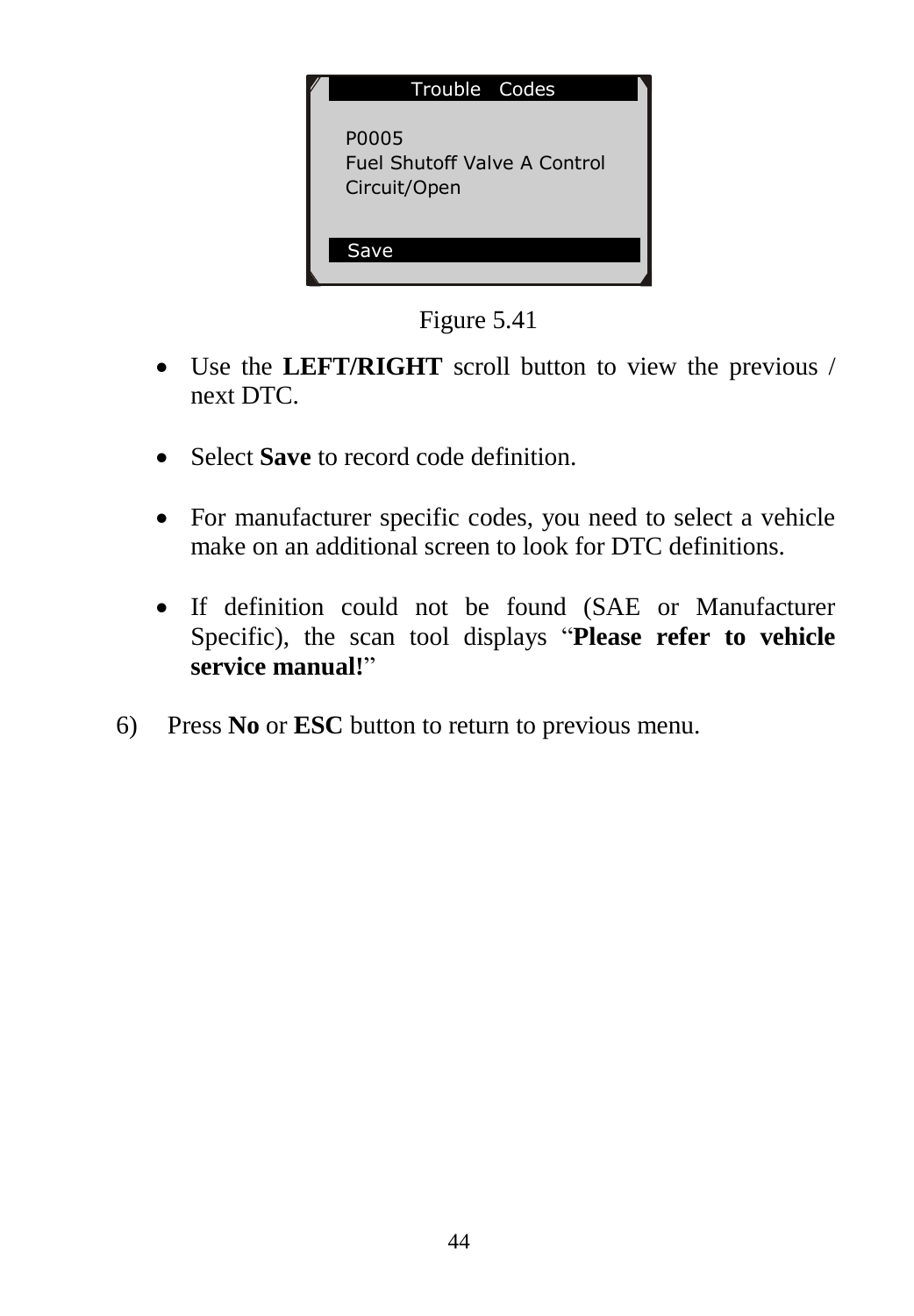# **6. Print and Update**

#### <span id="page-46-0"></span>**6.1. Print Data**

**The Print Data function allows printing out diagnostic data recorded by the scan tool or customized test reports by connecting the scan tool to a PC or laptop with the USB cable supplied.**

 *To print out retrieved data, you need the following tools:* MaxiService**®**OLS301 scan tool

A PC or laptop with USB ports A USB cable

- 1) Install **PC Suit** through the included CD, or download the applications in our website: [www.auteltech.com](http://www.auteltech.com/) or our distributors' site.
- 2) Connect the scanner to computer with the USB cable supplied.
- 3) Run **Printer** software on computer.
- 4) Select **Playback** function in **Main Screen** of the scan tool. In **Scan** screen, use the **UP**/**DOWN** scroll button to select the files you want to print. Wait for the reviewing window to display (Figure 4.2), then select **Print** function on the bottom. The selected file will be uploaded to your computer. For more detailed instructions, please refer to *4. Playback Data*.
- 5) The **Printer** will show as below.



Figure 6.1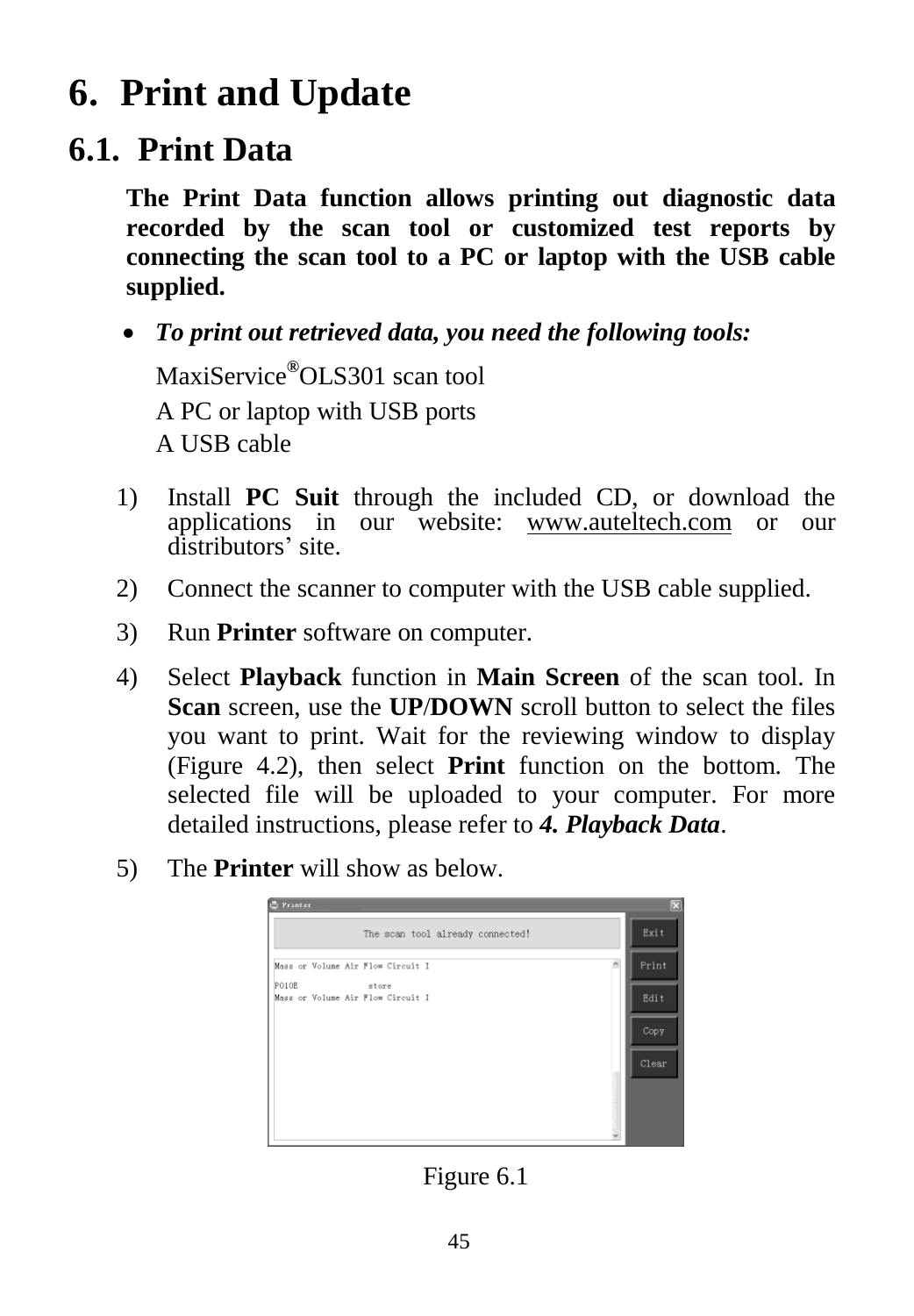- 6) The selected data will display on the textbox of **Printer**. By selecting the function keys on the right, you could execute the following operations:
	- **Print** Print all data in the textbox to a printer connected to your computer.
	- **Edit** Once clicked, the software will automatically open an NOTEPAD window with all recorded data showing on.
	- **Copy** Copy all data in the textbox to the clipboard.
	- **Clear** Delete all data in the textbox.
	- **Exit** Quit the operation.
- 7) You are also allowed to edit, copy, and delete the data in the **Printer** window.
- *NOTE: The scan tool can only print text data even though the data is saved in graphic mode.*

## <span id="page-47-0"></span>**6.2. Software update**

**This function allows you to update the scan tool software through a computer.**



User would update the scan tool **ONLY** after you had registered the tool on our website: www.maxidas.com. Then you could download software, update online, retrieve information and get warranty service.

#### *NOTE: Prior to registration, please confirm your network is working properly.*

- 1. Log on the website [www.maxidas.com](http://www.maxidas.com/).
- 2. Click on the **Update** tool bar at the top of the screen, and then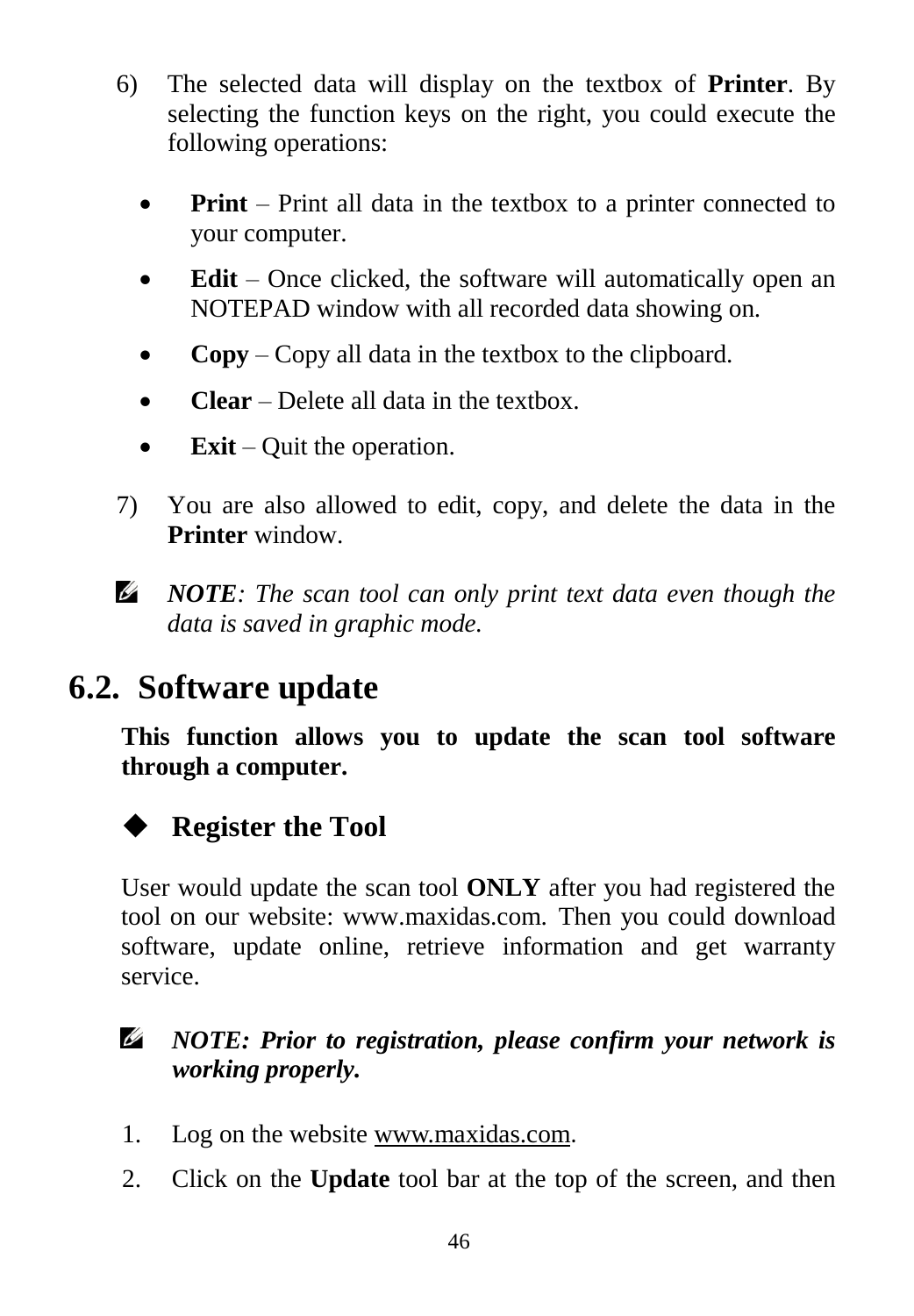select **User Register**. Or,

Click on the **Updates** column in the lower right corner of the screen, and select **Register**.

- 3. The screen of Register Information appears. Please read through the instructions, and click on **Agree** to continue.
- 4. Put in the Product Serial No. and Register Password, and click on **Next**. (Figure 6.2)
- 5. Follow the instructions on screen to finish the registration.
- O) *NOTE: Please use the About function to find out the Product Serial No. and Register Password. For details, please refer to the Section 3.6 System Setup.*



Figure 6.2

#### **Update Procedure**

Autel frequently releases software updates that you can download. The Update feature makes it very easy to determine and get exactly what you need.

- 1. Install **PC Suit** through the included CD, or download the applications in our website: [www.auteltech.com](http://www.auteltech.com/) or our distributors' site.
- 2. Make sure that your computer is connected to the Internet.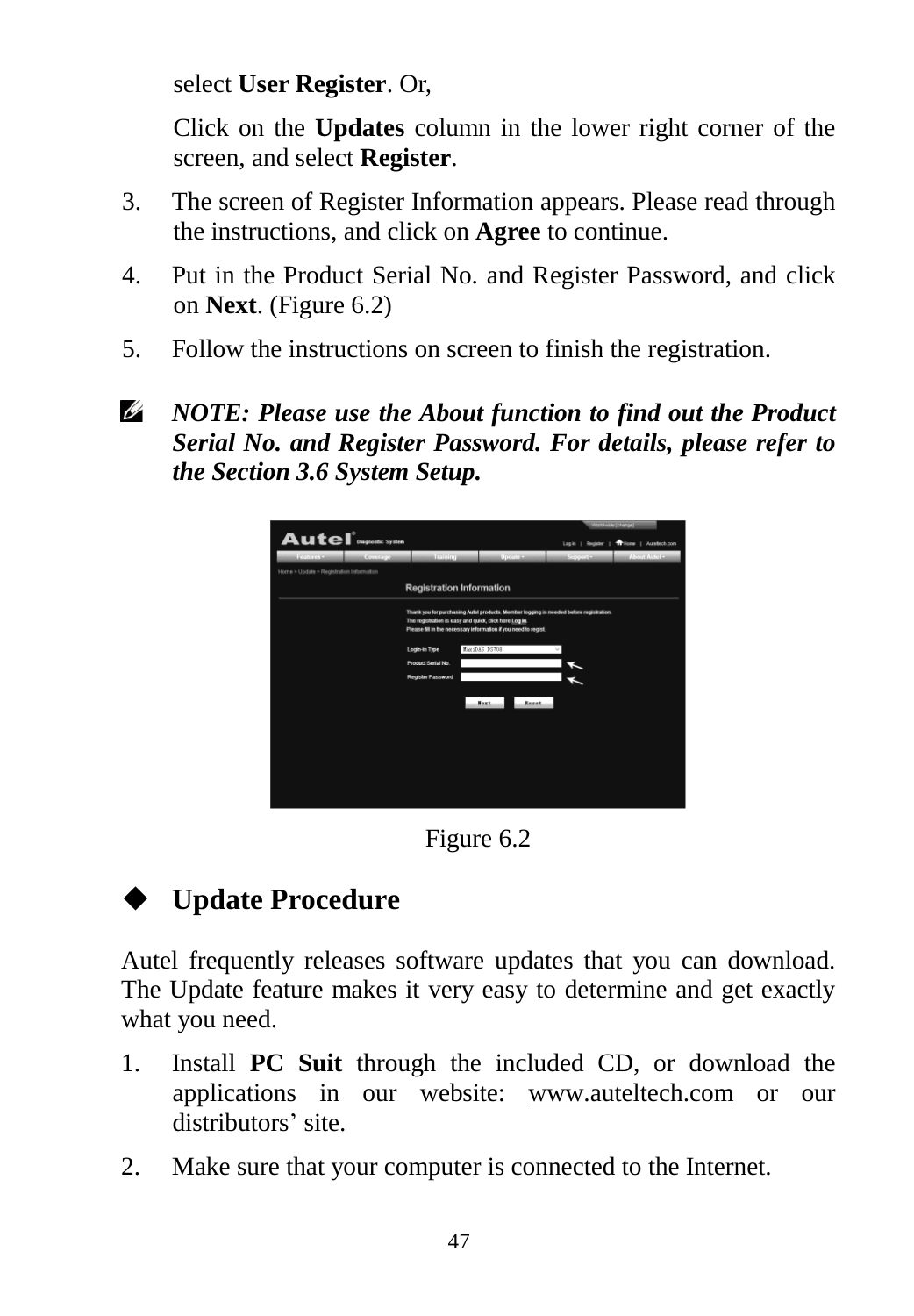- 3. Remove the Micro SD card from the scan tool.
- 4. Connect the Micro SD card to computer with a card reader
- 5. Run the update option in **PC Suit** software. Wait for the Log In window to pop up. (Figure 6.3)

| Update   |                                                               |              |
|----------|---------------------------------------------------------------|--------------|
|          |                                                               |              |
| Acount   | autel                                                         |              |
| PassWord | *********<br>Forgot you password?<br><b>▽</b> Rember PassWord | Registration |
|          |                                                               | Login        |

Figure 6.3

- 6. Put in the user name and password and wait for the Update window to display. If you forget your password unintentionally, you may always click the [**Forget your password?**] to link to our website and find your password back.
- 7. In the Update window, select the items you want to install. Usually, you should install all available updates.

|               | Select the updates to install from the list bellow: |                 |         |          |      |                                    |
|---------------|-----------------------------------------------------|-----------------|---------|----------|------|------------------------------------|
| Program       | Version                                             | <b>Status</b>   |         | Size(MB) |      |                                    |
| <b>EI BMW</b> | VB.99                                               | Need to Install | Install | 18.81    | Help | г<br>Select All                    |
| $\square$ MN  | V0.99                                               | Need to Install | Install | 18.82    | Help | <b>Undate</b><br>Selected<br>Items |
|               |                                                     |                 |         |          |      | Pause                              |
|               |                                                     |                 |         |          |      | Paup                               |

Figure 6.4

Generally, there are two ways to update programs: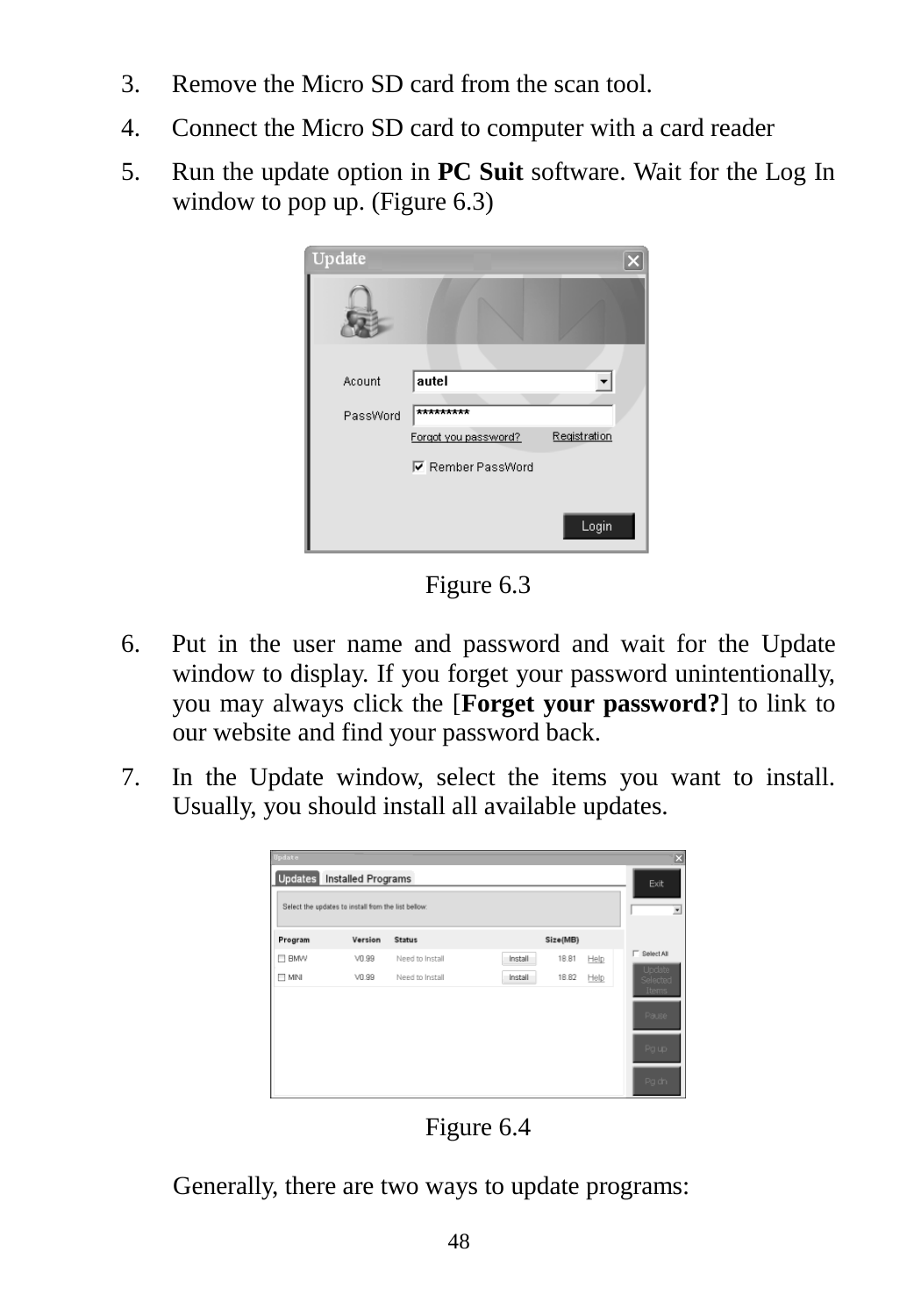#### **Batch updating**

- Select the programs that you would update by clicking on the check boxes next to those items. Then click the **Update Selected Items** button on the right side of screen.
- Or, click on the SELECT ALL checkbox on the right side of screen and all updatable items will be selected automatically. Then click the **Update Selected Items** button on the right side of screen.
- Check the updating process by observing the upper left progress bar [downloading] and upper right progress bar [installing]. You may also find progress information in the Status column of updated items.
- Anytime you could click the **Pause** button on the right side of screen to suspend all progresses, and the state of those suspended items would change to STOPPED.
- To resume updating process, you may need to select those suspended items again, then click the **Update Selected Items**  button. The progress will resume from the break point.
- When the downloading is completed, the downloaded programs will be installed automatically. The new version will replace the old version.

#### **Single updating**

- Find the desired updating item and click the **INSTALL** button in the same line. With updating in progress, the **INSTALL** button changes to **STOP**.
- Check the updating process by observing the upper left progress bar [downloading] and upper right progress bar [installing]. You may also find progress information in the Status column of updated items.
- Anytime you could click the **Pause** button in the line to suspend this progress, and the state of this item would change to STOPPED.
- To resume updating process, click the **INSTALL** button in the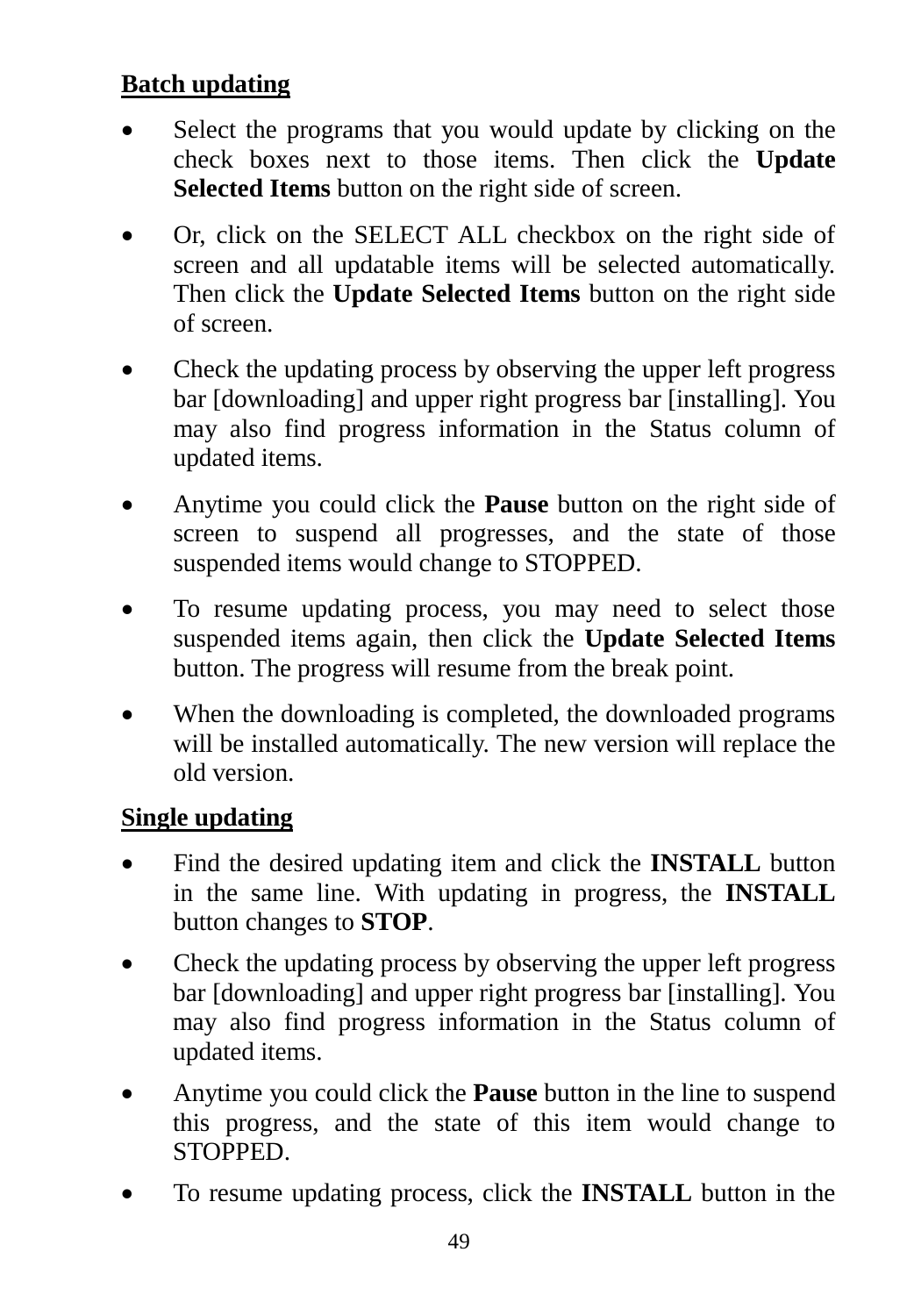line again. The progress will resume from the break point.

- When the downloading is completed, the downloaded program will be installed automatically. The new version will replace the old version.
- 8. Insert the Micro SD card into the scan tool, and restart the scan tool to finish the whole update.

#### **View or Delete Programs**

To view the list of installed programs or to delete an installed program, please follow these steps:

- Click on the Installed Programs tag entry and the page will show the list of programs installed.
- Select the program(s) that you would delete.
	- $\Diamond$  **Batch delete**: Select the programs that you would delete by clicking on the check boxes to the left of those items. Then click the **DELETE** button on the right side of screen.
	- **Single delete**: Click the **UNINSTALL** button in the line of your would-be-deleted program.
- A window asking "**Are you sure to delete the software?**" will pop up for your confirmation.

| <b>Update</b> |              |                           |                                      |                          |                  | ×                                     |
|---------------|--------------|---------------------------|--------------------------------------|--------------------------|------------------|---------------------------------------|
| Undate        |              | <b>Installed Programs</b> |                                      |                          |                  | esc                                   |
| NO.           | Name.        | Version                   | State.                               | Install Time             |                  |                                       |
| $\Box$ 7      | Skoda        | V3.00                     | Install successful                   | 11-09-27 09:00:4         | Uninstall        | $\overline{ }$<br>English<br>ES.<br>× |
| $\Box$ 8      | Land Rover   | V3.00                     | Install successful                   | 11-09-27 10:18:3         | Uninstall        | Total1991 MB<br>Free: 569 MB          |
| $\Box$ 9      | Fint         | V1.00                     | DS708 Dodate                         | 9.56:2                   | Uninstall        | <b>F</b> SelectAI                     |
| $\Box$ 10     | Acura        | V4 00                     | Are you mure to delete the software? |                          | Uninstall        |                                       |
| $\Box$ 11     | <b>HONDA</b> | V4.00                     | Yes                                  | N <sub>0</sub><br>9.56:2 | Uninstall        |                                       |
| $\Box$ 12     | Toyota       | V1.03                     | Install successful                   | 11-09-27 10:19:2         | <b>Uninstall</b> | Delete                                |
| $\Box$ 13     | Mitsubishi   | V2.01                     | Install successful                   | 11-08-27 13:38:1         | Uninstall        |                                       |
| $\Box$ 14     | Hyundai      | V2 10                     | Install successful                   | 11-09-27 14:59:4         | Uninstall        | Patto                                 |
| $\Box$ 15     | OBDI         | V3.00                     | Instal successful                    | 11-09-27 13:35:1         | Uninstall        |                                       |
|               |              |                           |                                      |                          |                  | Pa Dn                                 |

Figure 6.5

 Click on **Yes** to delete the program(s) selected, or on **No** to cancel the action.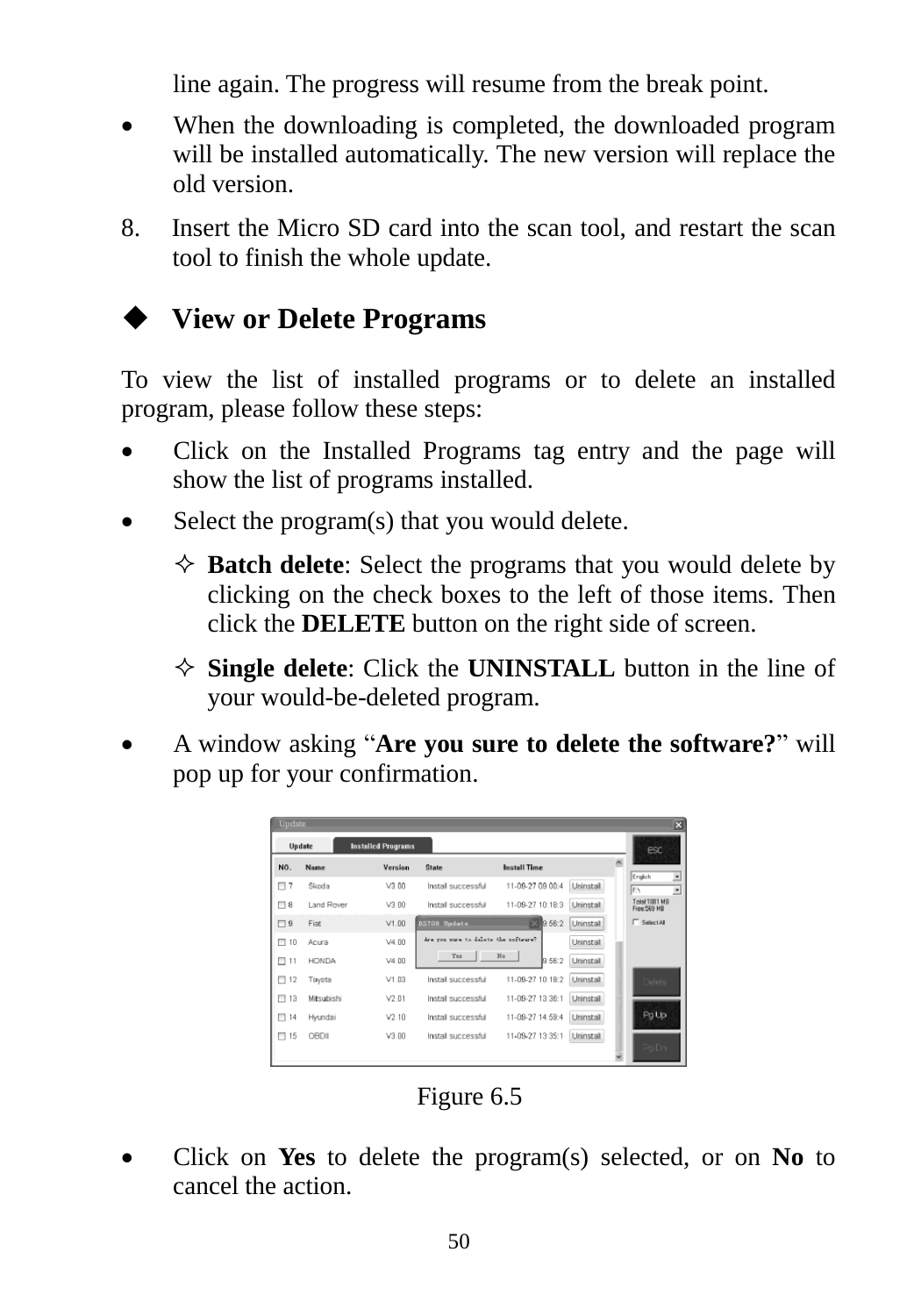The deleted program will automatically add to the end of program list in the UPDATE page in case you would like to install again.

Theoretically, all programs in latest versions will be automatically compatible with the older versions, but if your scan tool do have a compatible problem and want to retrieve the older version for some programs, you may need to delete them first then install the older version again. Choose older version from the pull-down menu of program version.

| Update            |                                                                                                   |                  |      | ×                            |
|-------------------|---------------------------------------------------------------------------------------------------|------------------|------|------------------------------|
| <b>Update</b>     | <b>Installed Programs</b>                                                                         |                  |      | ESC.                         |
|                   | Click on Jupdate] / [install], or select the program(s) and [start] to begin the updating process |                  |      | Ξ<br>English<br>EN.<br>×     |
| Name              | Version<br><b>State</b>                                                                           | Size[MB]         |      | Total 1991 MB<br>Free 569 MB |
| <b>EI BUGATTI</b> | V3.01<br>Need To Install                                                                          | 3.72<br>Install  | Help | E Select All                 |
| <b>ELJAGUAR</b>   | V3.00<br><b>Need To Install</b>                                                                   | 17.26<br>Install | Help | <b>Lindate</b><br>ded        |
| <b>FI MAYBACH</b> | V5.00<br>Need To Install                                                                          | 46.86<br>Install | Help | ms                           |
| <b>FI BENZ</b>    | V5.00<br>Need To Install<br>$\checkmark$                                                          | 46.85<br>Install | Help | Pause                        |
| <b>FI RENAULT</b> | V2.02<br>Need To Install<br>$\checkmark$                                                          | 14.75<br>Install | Help |                              |
| <b>E HONDA</b>    | V4.00<br>$\checkmark$<br>Need To Install                                                          | 10.94<br>Install | Help | Pg Up                        |
| <b>ITI OPEL</b>   | V5.00<br>Need To Install<br>$\checkmark$                                                          | 5.98<br>Install  | Help | PaDn                         |
| <b>ELALFA</b>     | Need To Install<br>V1.00                                                                          | 6.63<br>Install  | Help |                              |

Figure 6.6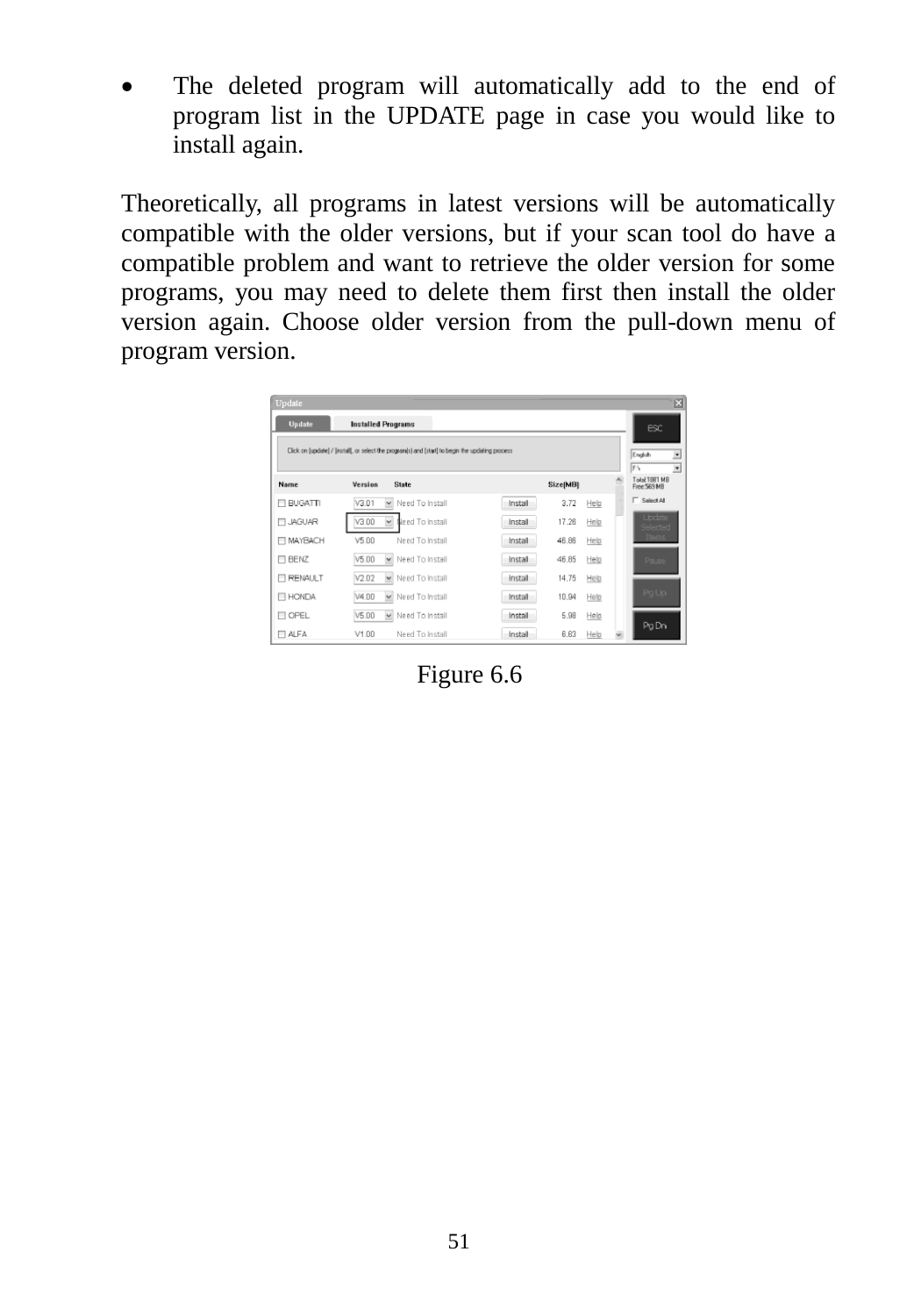# <span id="page-53-0"></span>**7. Oil Reset**

## <span id="page-53-1"></span>**7.1 General Information**

**The Engine Oil Life System calculates when to change the engine oil and filter based on vehicle use. An oil change is required whenever indicated by the display and according to the recommended maintenance schedule. Whenever the oil is changed, reset the system so it can calculate when the next oil change is required. If a situation occurs where the oil is changed prior to a service indicator being turned on, also reset the system.**

*IMPORTANT: Always reset the engine oil life to 100% after every oil change.*

*NOTE: All required work must be carried out before the service indicators are reset. Failure to do so may result in incorrect service values and cause DTCs to be stored by the relevant control module.*

*NOTE: For some vehicles, the scan tool can perform added functionality to reset additional service lights (maintenance cycle, service interval). Taking BMW as an example, its service reset function includes engine oil, spark plugs, front/rear brakes, coolant, particle filter, brake fluid, microfilter, vehicle inspection, exhaust emission inspection and vehicle check.*

All software screens shown in this manual are examples, actual test screens may vary for each vehicle being tested. Observe the menu titles and onscreen instructions to make correct option selections.

## <span id="page-53-2"></span>**7.2 Reset Operation**

- 1. Turn the ignition on but do not start the engine.
- 2. Turn on the scan tool and wait for the **Main Screen** to appear.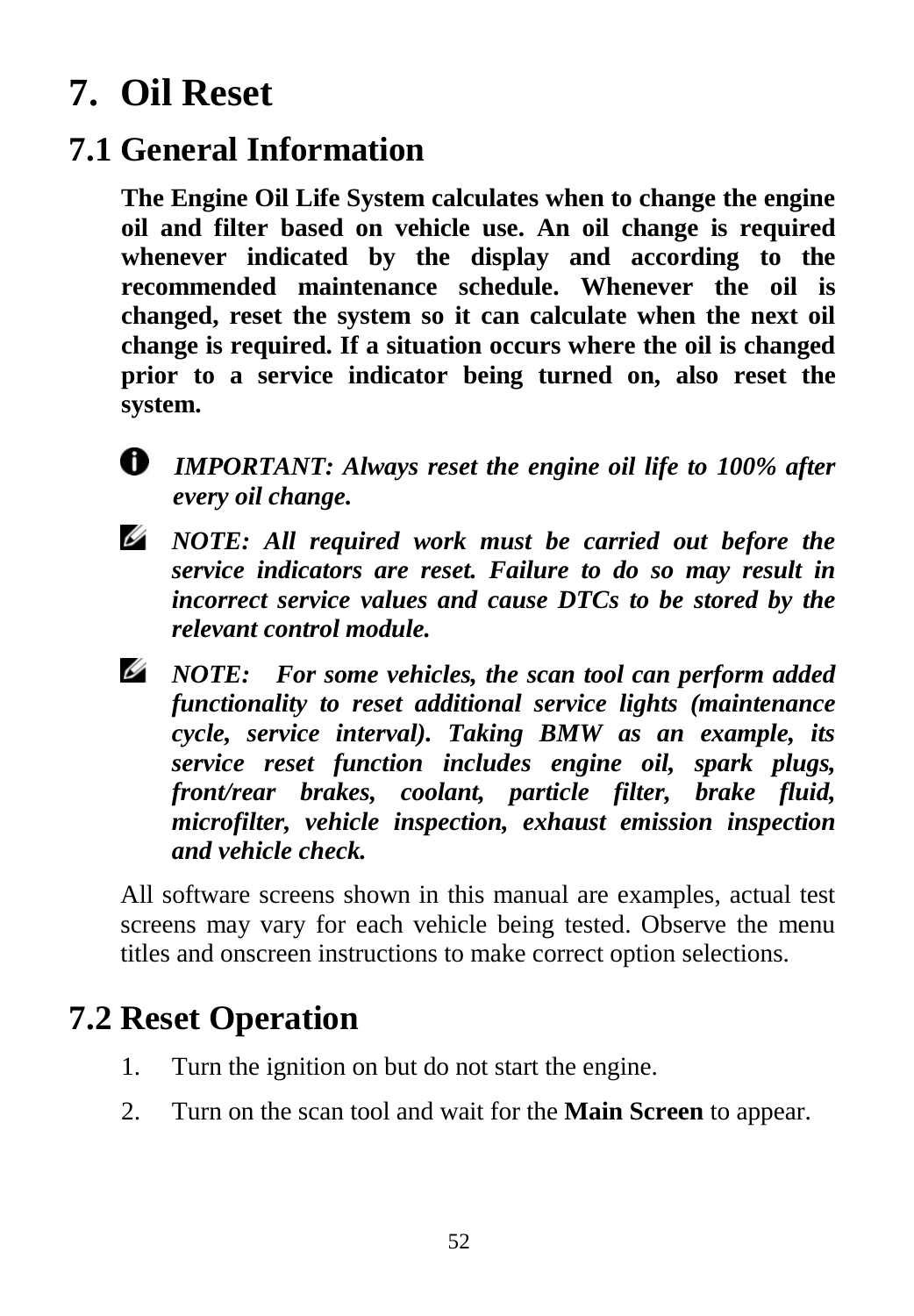3. Select **Oil Reset** icon in the **Main Screen** (Figure 3.1) and wait for the vehicle manufacturer screen. Choose the correct vehicle make.

There are two ways to perform the reset service.

#### **A. Manual Reset**

Almost all Asian vehicles and most American and European vehicles can be reset manually by technicians.

#### Ø *NOTE: In this manner, the scan tool will not communicate with the vehicle being tested.*

To finish this procedure, please follow these steps (Taking Ford as an example):

1) From the vehicle make screen, select Ford and press **OK** button.



Figure 7.1

2) Step by step, select the right options for your vehicle according to each screen that appears.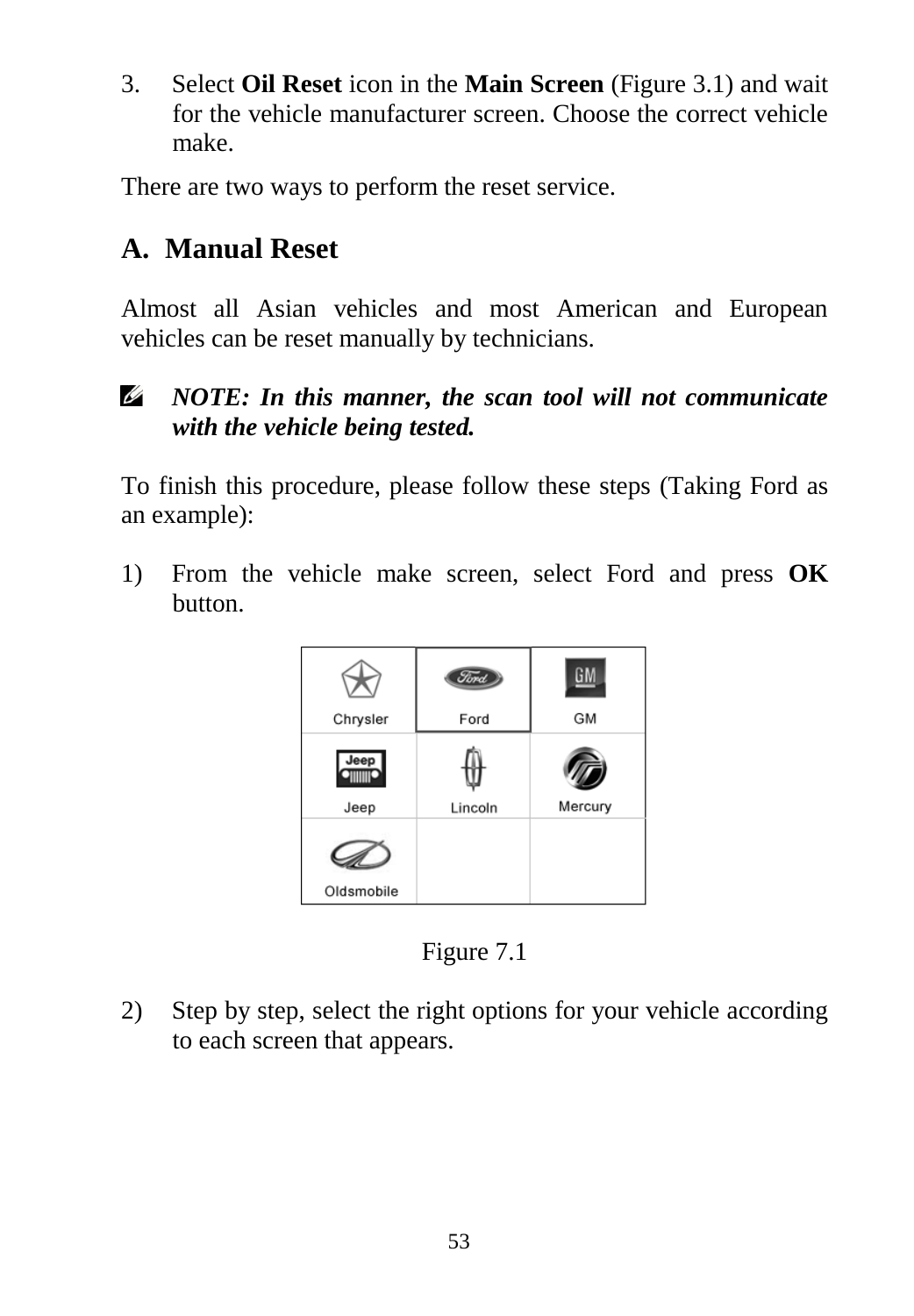

Figure 7.2





3) After entering the vehicle information, the scan tool displays manual reset message as below.





- 4) Follow the instructions to reset the service manually.
- 5) Press **ESC** button to exit.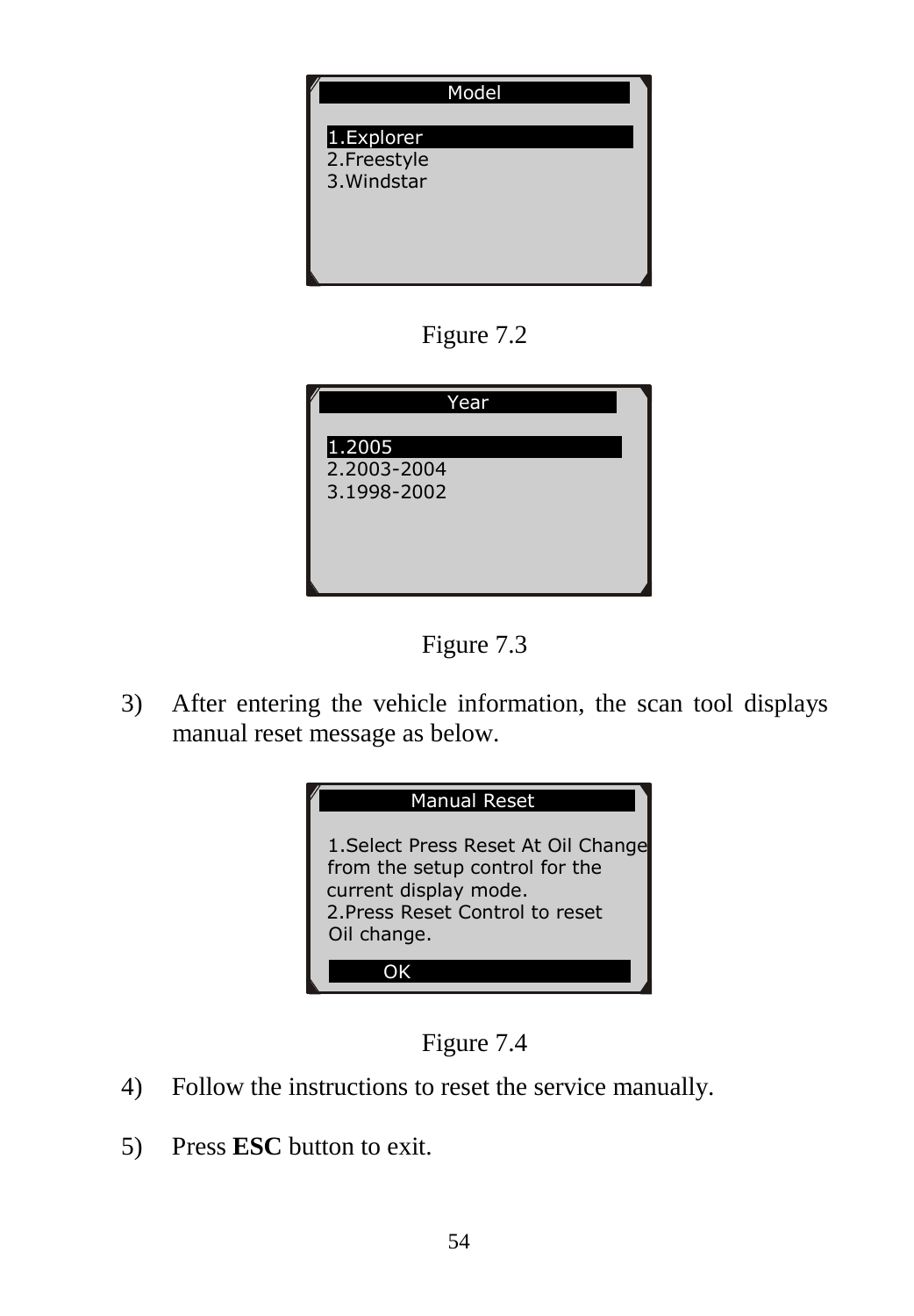#### **B. Auto Reset**

Most American and European vehicles can be reset automatically by the scan tool.

*NOTE: In this manner, the scan tool will communicate with the vehicle being tested. If there is a linking error, please refer to 3.8 product troubleshooting.*

To finish this procedure, please follow these steps (Taking Volkswagen as an example):

1) From the vehicle make screen, select Volkswagen and press **OK** button.



Figure 7.5

2) From the Oil Reset menu, select **Auto Reset** option and press **OK** button.



Figure 7.6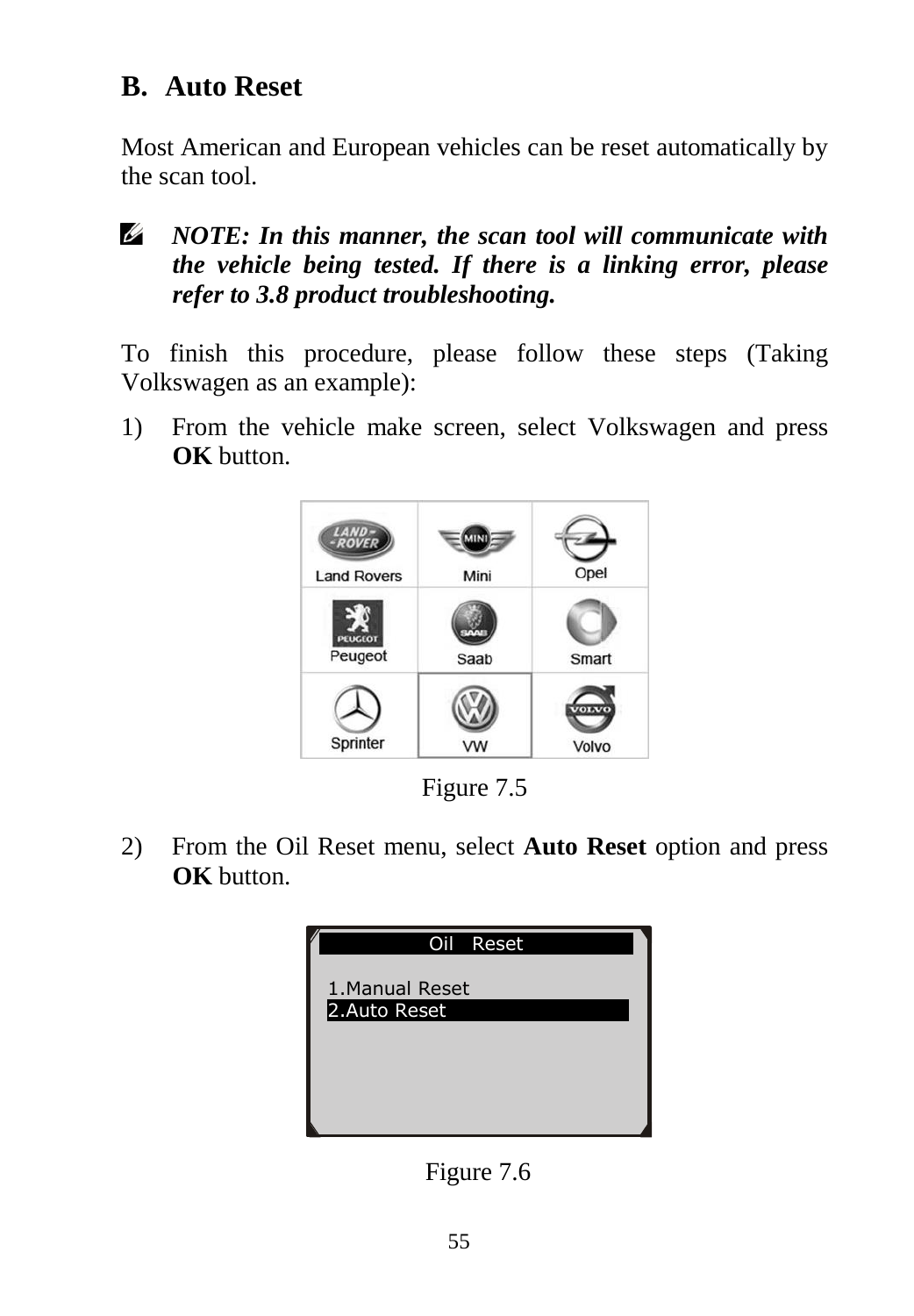- 3) In the Auto Reset menu, there are two options for you to select: **SRI Reset** and **Adaptation**.
	- **SRI Reset** function is used to reset the Service Reminder in vehicles so equipped. It will automatically access the Instrument Cluster and retrieve current values stored in the Cluster. It simplifies service reset process and turns off the reminder message or indication in the instrument cluster or on screen display. New values can be entered by the tool.
	- **Adaptation** gives an overview of ALL SRI-relevant Adaptation channels. You could review or enter new values for each individual item.
- 4) From Oil Reset menu (Figure 7.7), select **SRI Reset** function and press **OK** button. Then the screen shows as Figure 7.8.

| Oil Reset    |
|--------------|
| 1.SRI Reset  |
| 2.Adaptation |
|              |
|              |
|              |

Figure 7.7



Figure 7.8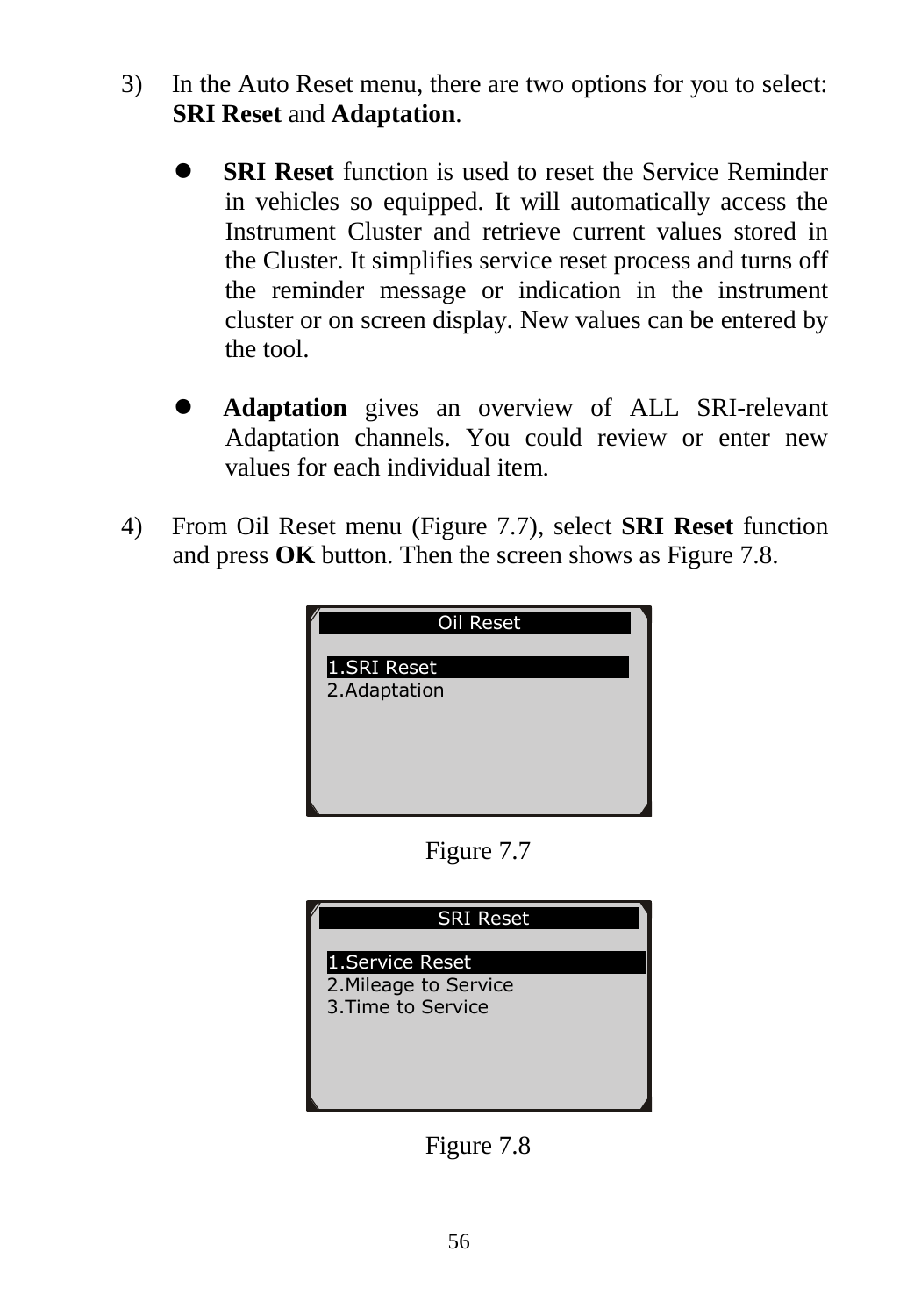**A.** From SRI Reset menu (Figure 7.8), select **Service Reset**  function and press **OK** button. The screen will display the preset maintenance information of the vehicle. The information items vary with different vehicles.





Press the corresponding function button for **Modify** to enter a new value for service reminder. Use the three function keys on the bottom of screen to change the value.

|                     | Service Reset |     |  |
|---------------------|---------------|-----|--|
|                     |               |     |  |
| 02.Service Reminder |               | 0   |  |
|                     |               |     |  |
|                     |               |     |  |
|                     |               |     |  |
|                     |               |     |  |
| Finish              | Edit          | Esc |  |

Figure 7.10

**[ Finish ] :** After entering a new value, use this key to save the value to the ECU.

**[ Edit ] :** Press this key to pop up a soft keyboard to facilitate your input. (Figure 7.11)

**[ Esc ] :** Press this key to exit.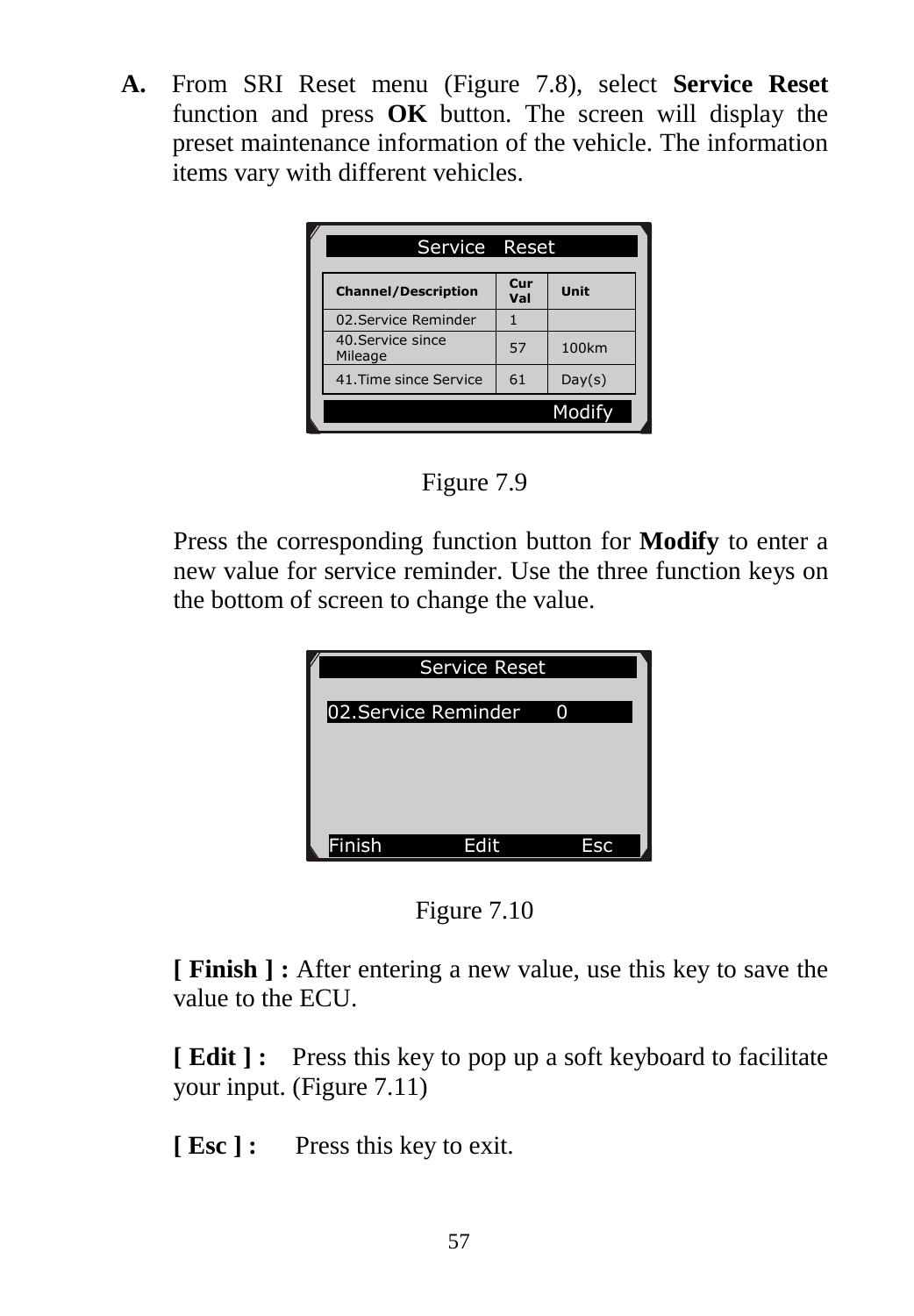|                                           | Service Reminder                  |     |        |   |    |   |              |                |   |                         |                |   |
|-------------------------------------------|-----------------------------------|-----|--------|---|----|---|--------------|----------------|---|-------------------------|----------------|---|
|                                           |                                   |     |        |   |    |   |              |                |   |                         |                |   |
|                                           |                                   |     |        |   |    |   |              |                |   |                         |                |   |
| $\Omega$                                  | W                                 |     | ERT    |   | YU |   | $\mathbf{I}$ | $\circ$        | P | $\overline{7}$          | 8              | 9 |
| A                                         | $\mathbf{s}$                      | DFG |        |   | HJ |   | $\kappa$     | $\mathbf{L}$ ) | 请 | $\overline{\mathbf{4}}$ | 5              | 6 |
|                                           | Z X C                             |     | $\vee$ | B | N  | M |              |                |   | 1                       | $\overline{2}$ | 3 |
|                                           | $\Omega$<br>ABCDE<br><b>SPACE</b> |     |        |   |    |   |              |                |   |                         |                |   |
| <b>Finish</b><br><b>Backspace</b><br>Pre. |                                   |     |        |   |    |   |              |                |   |                         |                |   |

Figure 7.11

The three keyboard function keys work as below.

**Finish** --- When you finished the input, select this key to confirm your input and exit.

**Pre**. --- Moves a space to the left.

**Backspace** --- Uses this key to erase the previous digit or character when typing.

Ø. *NOTE: The data you input must be in the reasonable range, which is defined by the preset values in ECU. If you enter a data out of range, the tool will display a warning message.*



Figure 7.12

**B.** From SRI Reset menu (Figure 7.8), select **Mileage to Service** function and press **OK** button. The screen will display the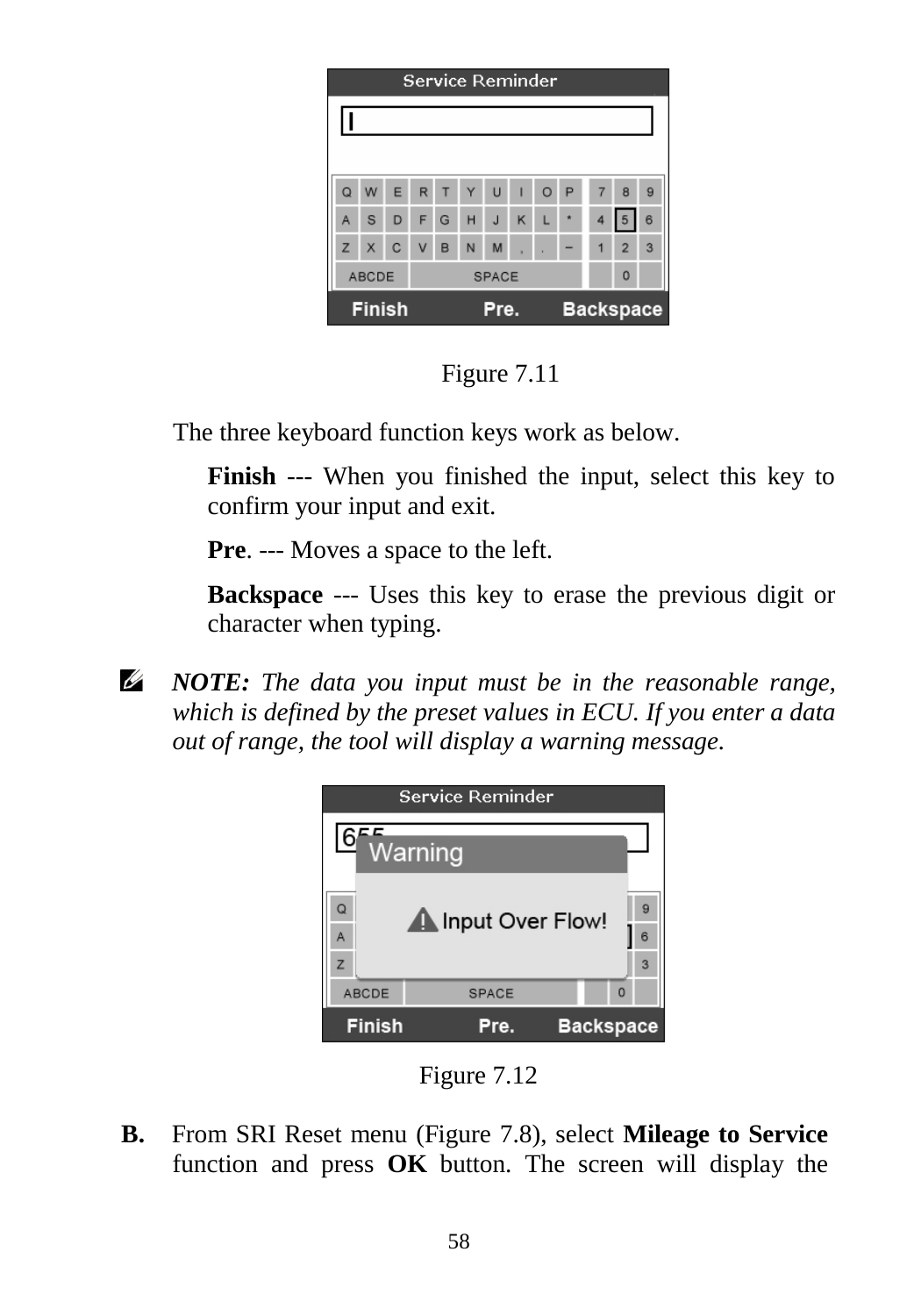preset maintenance information of the vehicle. The information items vary with different vehicles. (Figure 7.9)

Press the corresponding function button for **Modify** to enter a new value for service reminder. Use the three function keys on the bottom of screen to change the value.

|                                         | Mileage to Service |     |
|-----------------------------------------|--------------------|-----|
| 42.Minimum Mileage<br><b>To Service</b> |                    | 100 |
|                                         |                    |     |
|                                         |                    |     |
| Finish                                  | Edit               | Esc |

Figure 7.13

**C.** From SRI Reset menu (Figure 7.8), select **Time to Service** function and press **OK** button. The screen will display the preset maintenance information of the vehicle. The information items vary with different vehicles. (Figure 7.9)

Press the corresponding function button for **Modify** to enter a new value for service reminder. Use the three function keys on the bottom of screen to change the value.



Figure 7.14

5) From Oil Reset menu (Figure 7.7), select **Adaptation** function and press **OK** button. Then the screen shows as Figure 7.15.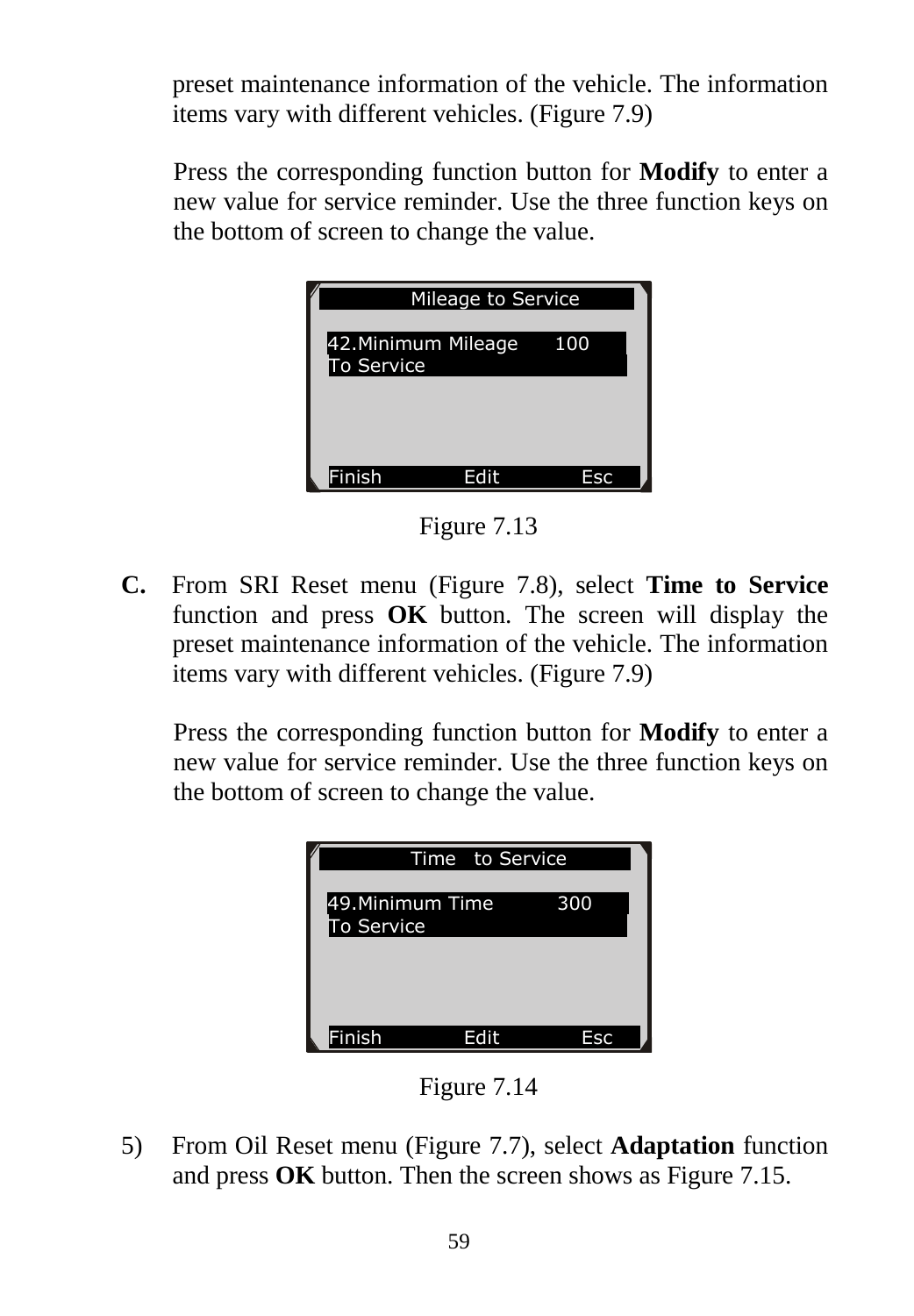

Figure 7.15

The **Adaptation** function lists ALL SRI-relevant Adaptation channels. By selecting individual item, you could review or enter new values as mentioned above.

6) After you have finished the service settings, turn the ignition off and on again to set vehicle service data in ECU.